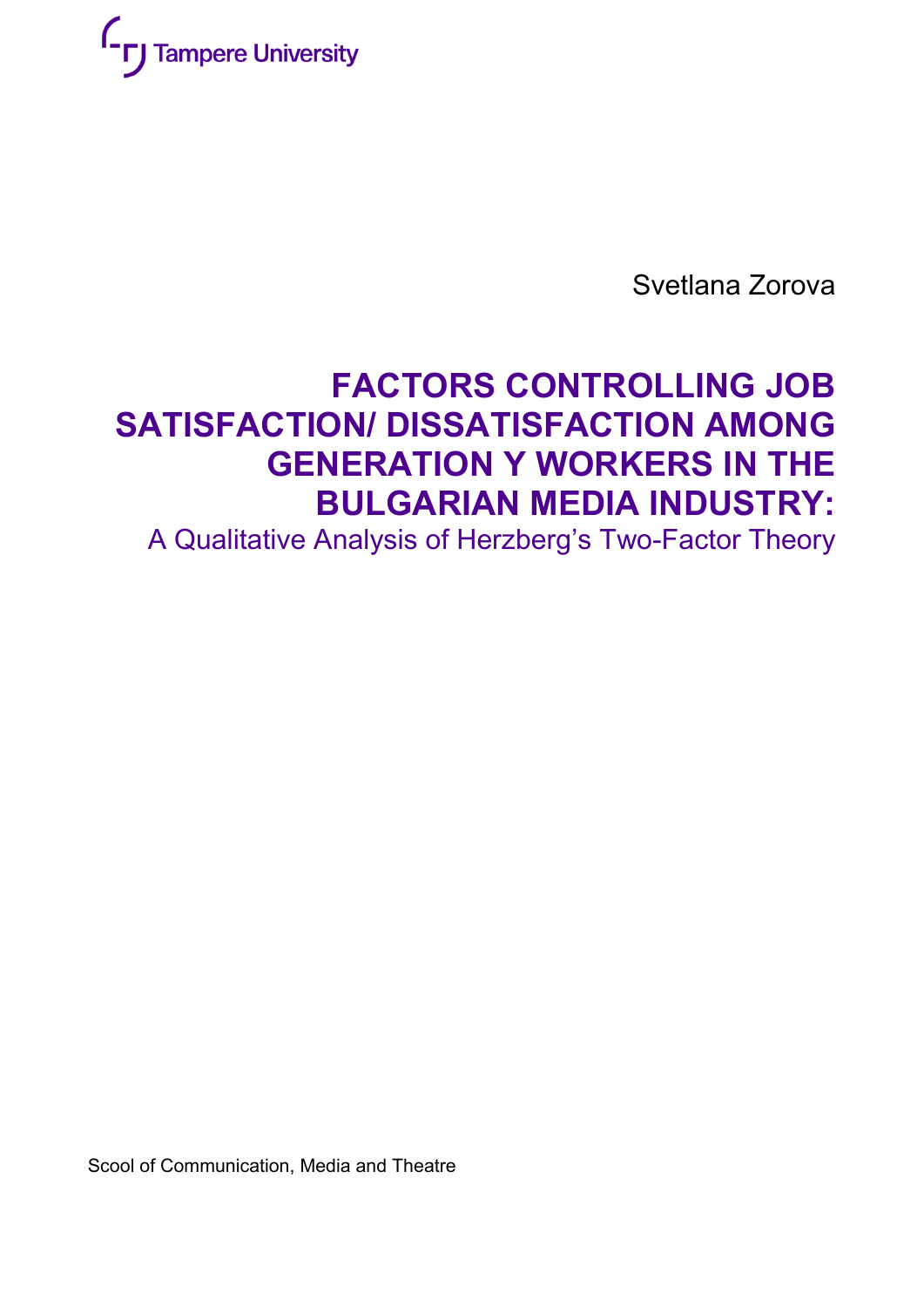Master's Thesis June 2019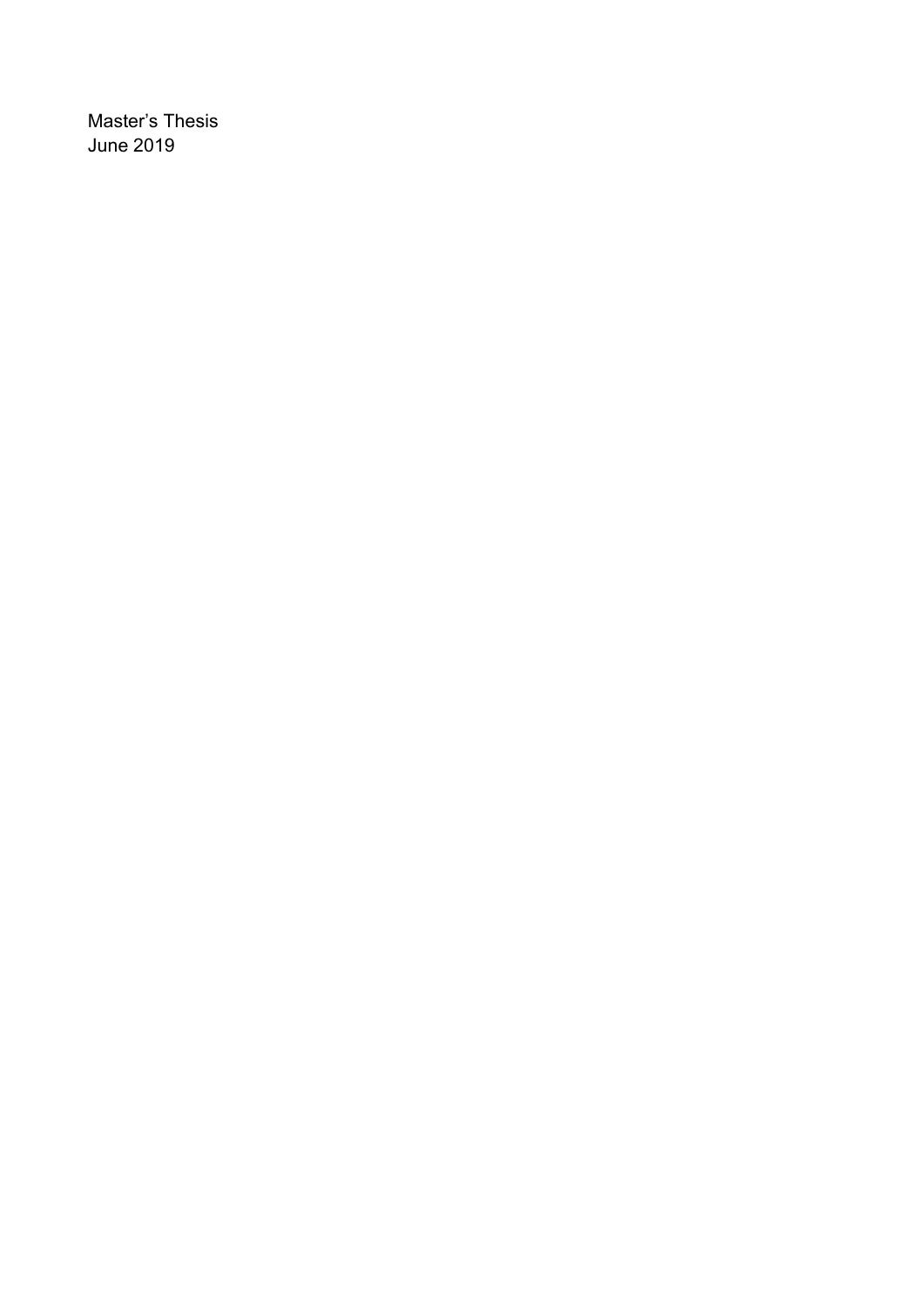# **ABSTRACT**

Svetlana Zorova: Factors Controlling Job Satisfaction/ Dissatisfaction among Generation Y Workers in the Bulgarian Media Industry: A Qualitative Analysis of Herzberg's Two-Factor Theory Master's Thesis Tampere University Media Management June 2019

The objective of this master's thesis is to investigate the factors controlling job satisfaction/dissatisfaction among the emerging generation of employees born between the early 1980s to the early 2000s. This generation is defined as Generation Y (abbreviated to Gen Y or Gen-Yers). The crucial reason for analyzing Gen-Yers' drivers for job satisfaction/dissatisfaction is their increasing impact in the workforce resulting from the retirement of Baby Boomers and shrinking older generations. A better understanding of the motivational factors of Gen Y workers would be beneficial for the Media Management Scholarship because it may aid media managers in developing work environments that are more likely to engage and retain Gen-Yers' talents by incorporating factors controlling their individual motivation.

To address this cohort in an original way, the study utilizes Herzberg et al.'s (1959) Two-Factor Theory of motivators and hygiene factors. This theory is well-known in the field of job satisfaction and has been used among various populations, including industry sales people, postal workers, principals and teachers, hospitality workers, and more, but, to date, has not been utilized to determine the motivators of Gen-Yers employed in the media industry in Bulgaria. Within the literature review, the study consists of an examination of Herzberg's Theory conceptual and methodological problems and on its staying power. This is then coupled with a chapter on the generational dissimilarities within organizations, Generation Y's characteristics, and on managerial practices to bolster Gen-Yers into valued organizational members.

The overall method implemented to gather data was a standardized open-ended email interview based on Herzberg's Classification Scheme of motivators and hygiene factors. The adoption of a qualitative approach allowed for Gen-Y's voice to be heard. The purposive sample (N=7) was undertaken in different media organizations in Sofia, Bulgaria. Finally, the concluding chapter introduces implications, caveats, and ideas for future research. It is the ambition of the entire document to inform and aid managers and Human Resource professionals in the development of managerial practices that incorporate factors of individual worker motivation. Understanding what motivates workers at the individual level results in better job performance, as well as in the relative success of the businesses.

Keywords: Generation Y, Management Practices, Bulgaria, Media, Hygiene Factors, Motivational Factors, Herzberg's Theory

The originality of this thesis has been checked using the Turnitin Originality Check service.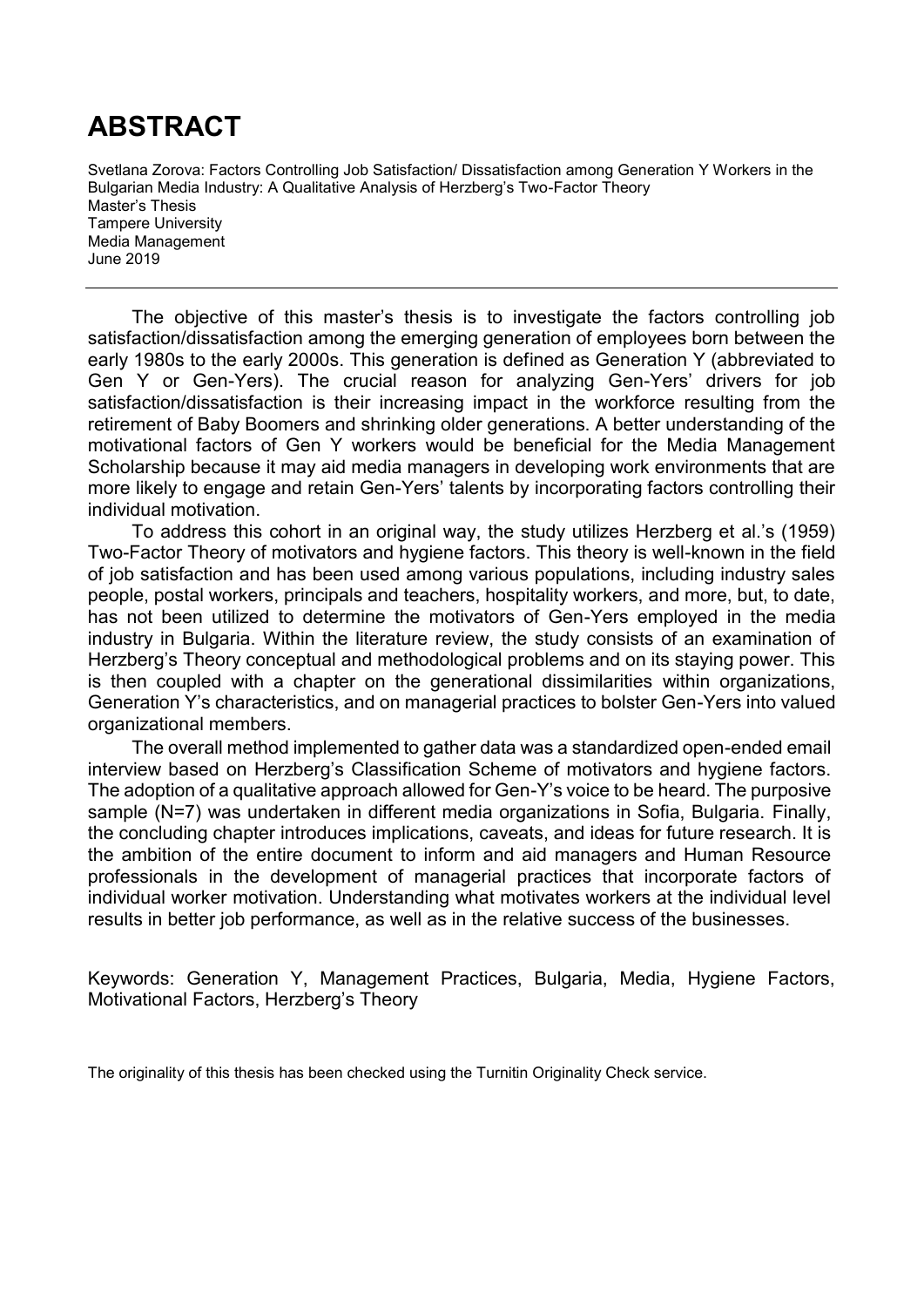# **CONTENTS**

#### **1 [INTRODUCTION1](#page-4-0)**

1.1 SIGNIFICANCE OF THE STUDY FOR MEDIA MANAGEMENT SCHOLARSHIP**ERROR! BOOKMARK NOT DEFINED.**

1.2 PERSONAL INTEREST AND MOTIVATION**ERROR! BOOKMARK NOT DEFINED.**

#### 1.3 DEFINITION OF KEY TERMS**ERROR! BOOKMARK NOT DEFINED.**

#### **2 LITERATURE REVIEW**ERROR! BOOKMARK NOT DEFINED.

2.1 CHAPTER 1: HERZBERG'S MOTIVATION-HYGIENE THEORY IN CONTEXT**ERROR! BOOKMARK NOT DEFINED.**

- *2.1.1 Overview of Herzberg's TheoryError! Bookmark not defined.*
- *2.1.2 Examining the Controversy over Herzberg's TheoryError! Bookmark not defined.*
- *2.1.3 Examining the Continuing Relevance of Herzberg's TheoryError! Bookmark not defined.*
- 2.2 CHAPTER 2: GENERATION Y AT WORK**ERROR! BOOKMARK NOT DEFINED.**

|   |                  | 2.2.1 |  |  |
|---|------------------|-------|--|--|
|   |                  | 2.2.2 |  |  |
|   |                  | 2.2.3 |  |  |
| 3 |                  |       |  |  |
|   | $\overline{3}1$  |       |  |  |
|   | 32               |       |  |  |
|   | 3.3 <sub>1</sub> |       |  |  |
|   | 3.4              |       |  |  |
|   | 3.5              |       |  |  |
| 4 |                  |       |  |  |
|   | 41               |       |  |  |
|   | 42               |       |  |  |
|   | 4.3              |       |  |  |
|   | 4.4              |       |  |  |
|   | 4.5              |       |  |  |
| 5 |                  |       |  |  |
|   | 51               |       |  |  |
|   | 5.2              |       |  |  |
|   | 5.3              |       |  |  |
|   | 54               |       |  |  |
|   |                  |       |  |  |
|   |                  |       |  |  |
|   |                  |       |  |  |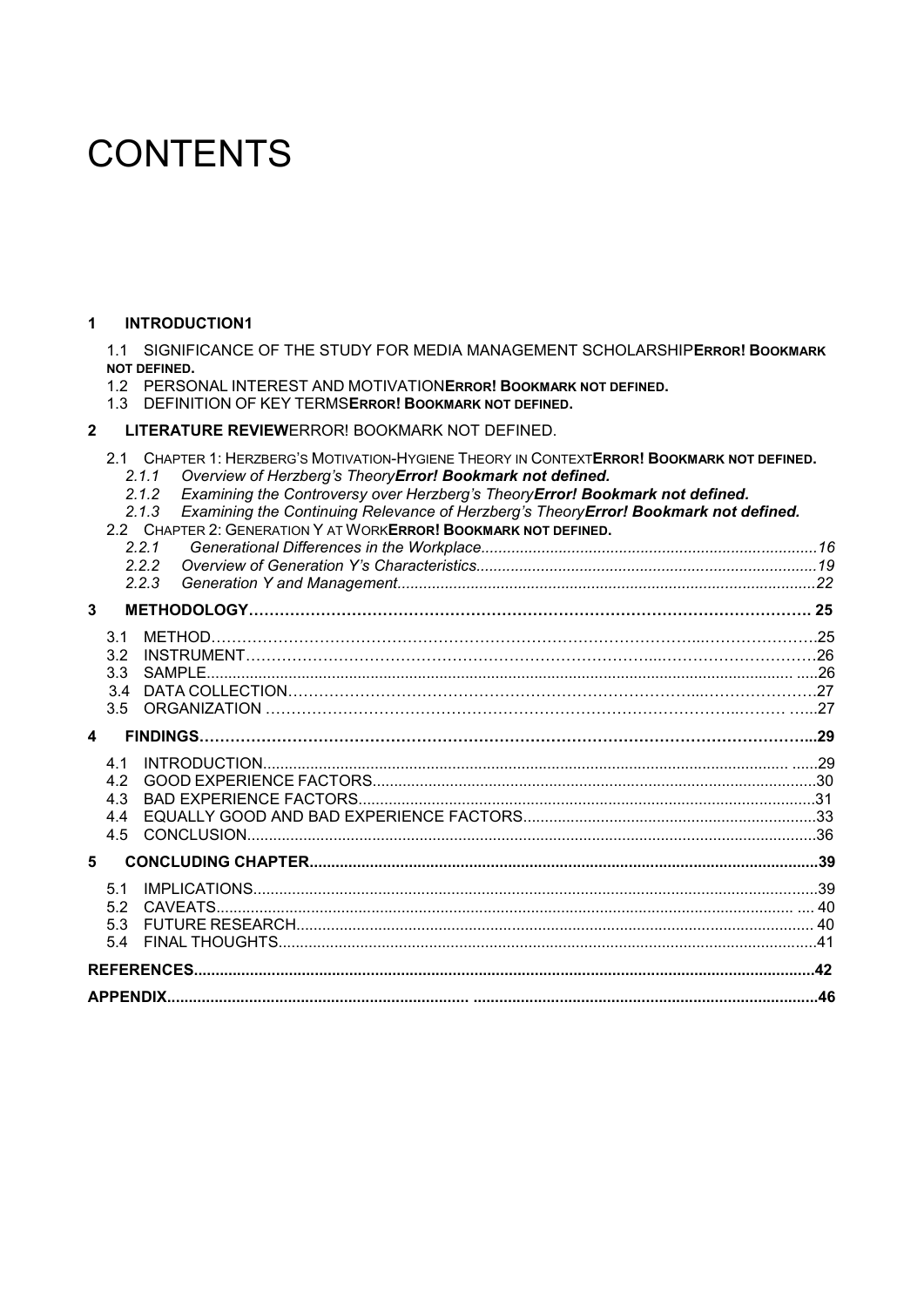# <span id="page-4-0"></span>1 INTRODUCTION

According to Furnham (2009), it has long been a practice in the field of work psychology to examine why people differ in their motivational factors at work and how those individual differences interact with organizational components, which together impact individual satisfaction and motivation.

> *"Motivation can be defined as an internal state giving rise to a desire or pressure to act. Job satisfaction, on the other hand, is defined as the extent to which people are satisfied with their work. These two concepts are often discussed side by side because, as Furnham points out, it is arguable that the extent to which an individual is satisfied at work is dictated by the presence of factors and circumstances that motivates him or her. Indeed, early psychological approaches to motivation conceptualized the desire to act as an intention to maximize positive results and minimize negative results" (Furnham, Eracleous & Chamorro-Premuzic, 2009, p. 765-766).*

One can find numerous studies on leadership, management, and worker motivation whose main goal is to address the age-old organizational leadership question: What motivates a worker? (Wesley, 2012, p.1). In his 1959 publication, *The Motivation to Work* (Herzberg, et al., 1959), Frederick Herzberg presented the findings of his research on worker motivation. Herzberg's Theory, known as the Two-Factor Theory of Motivation, states that there are certain factors in the workplace that cause job satisfaction, while a separate set of factors cause dissatisfaction. Following a qualitative study of worker motivation and publication of his book, Herzberg continued to research and lecture on worker motivation. His famous article, titled "One More Time: How Do You Motivate Employees?" and published in the Harvard Business Review in 1968, has sold more than 1.2 million copies.

> *"Herzberg's research on worker motivation continues to be regarded by higher education as fundamental to the study of worker motivation, leadership theory, organizational theory and business management" (Wesley, 2012, p.1).*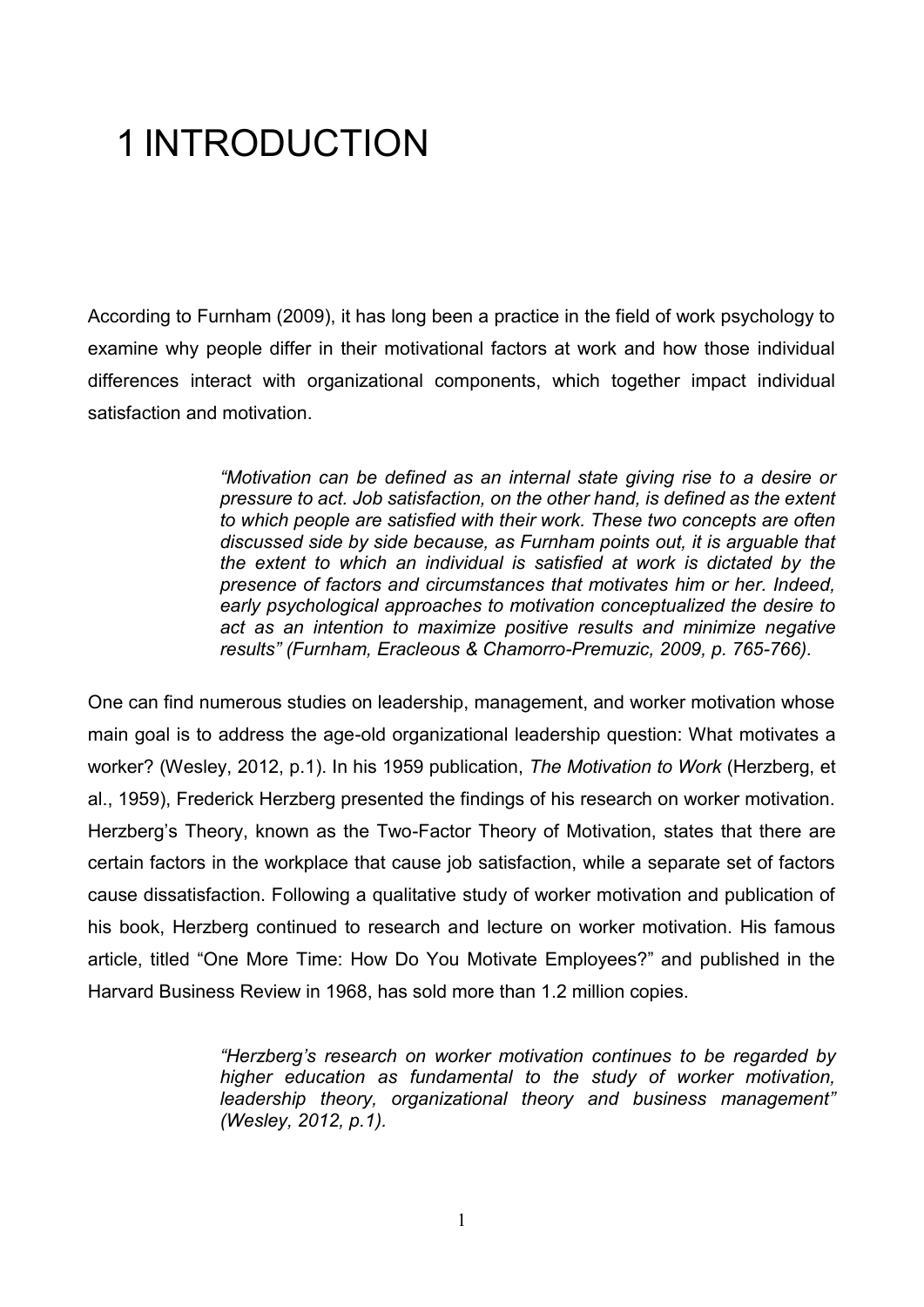The purpose of the following qualitative study is to examine worker motivation among Gen-Y workers employed in the media industry in Bulgaria. The adoption of a qualitative approach allows for the voices of Gen-Yers to be heard. The findings aim to generate recommendations as to what kind of managerial practices could be implemented in order for media managers to retain Generation Y employees and to enhance their sense of job satisfaction. The study begins in Chapter 1 by reviewing Herzberg's Two-Factor Theory, as well as some of his critics' and supporters' related ideas. The second chapter introduces Generation Y employees — their characteristics, motivators, and developed management practices. Next, the design of the study is described. The subsequent segment provides the findings, and the final section draws conclusions.

### 1.1 Significance of the Study for Media Management Scholarship

First, a study reflecting the perception of the motivational factors of this modern generation, born between the early 1980s and the early 2000s, is significant due to the fact that many companies from various fields "are trying hard to introduce new forms of incentives and pay plans to attract and retain talent" (Guha, 2010, p. 124). For the media industry in the digital era, Generation Yers' attitudes towards their jobs appear to be a very concerning issue not only the industry cannot guarantee "a secure working environment for its insecure workers" (Kalleberg, 2009, p. 2), but losing technologically skilled workers can also be devastating for the long-term profits of media companies. Because Generation Y is the emerging generation of employees, the drivers controlling their job satisfaction/dissatisfaction need attention and further exploration. The findings of the study aim to help media managers create environments that are more likely to engage Generation Y in the work process and retain their loyalty.

Furthermore, this study is significant for the Media Management Scholarship due to the fact that there is a gap in the literature utilizing Frederick Herzberg's Two-Factor Theory of Motivation to directly address Generation Y workers employed in the Media industry in Bulgaria. Since its development in 1959, this theory has been at the center of a long debate that has focused on the theory's conceptual and methodological problems. While some researchers suggest the theory is still applicable, others maintain that it is no longer valid. However, in the last decade, research has been emerging from the field of Positive Psychology — the study of positive human attributes, including well-being, optimism,

2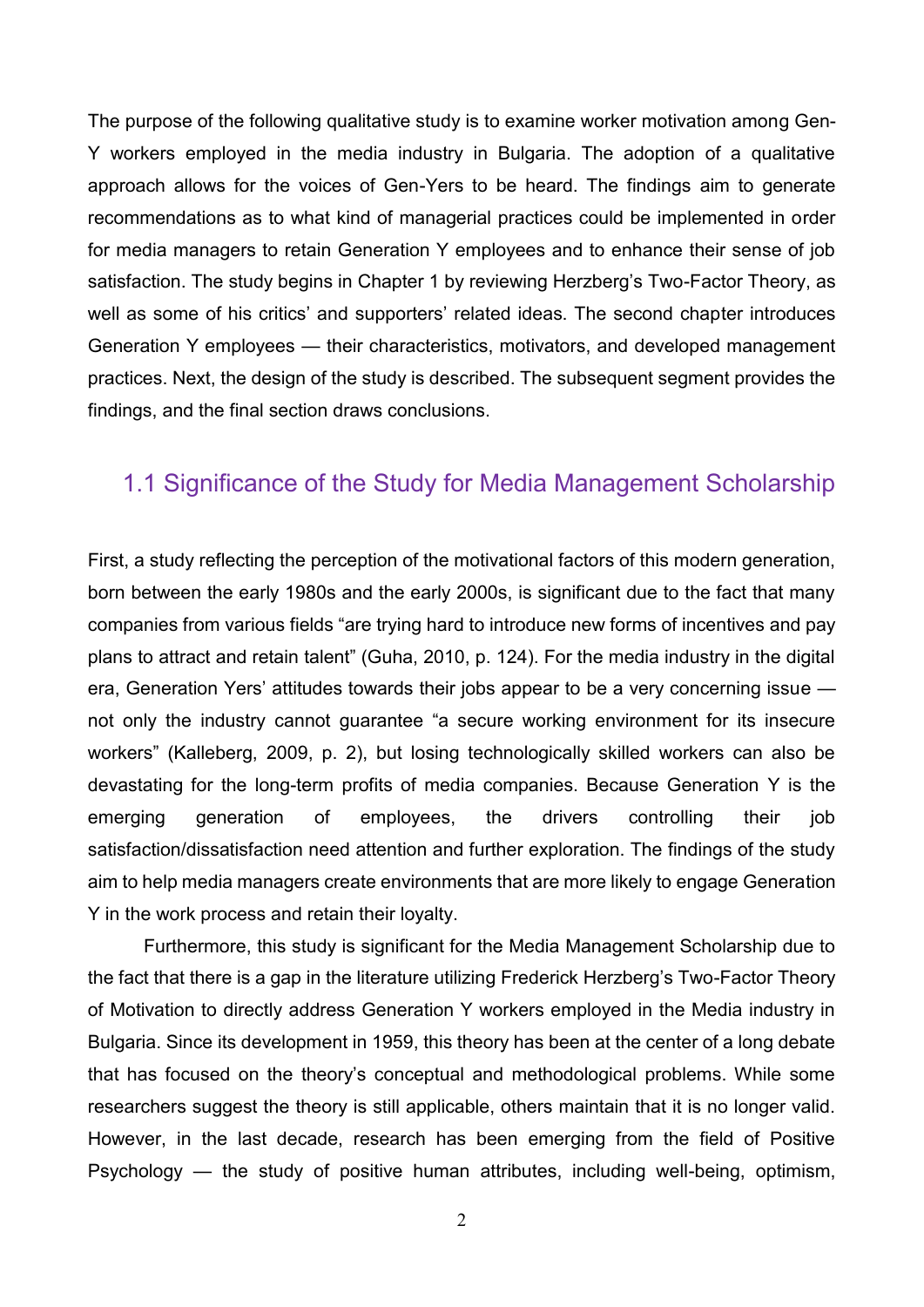forgiveness, self-esteem, fascination/flow, creativity, resilience, savoring, wisdom, and spirituality — that has been consistent with basic tenets of Herzberg's Two-Factor Theory and is thus worth resurrecting for the purpose of contributing to the field of Media Management.

Finally, the significance of this study is further complemented by the choice of participants. Data collection was accomplished via email interviews with Generation Y workers currently employed in media organizations in Bulgaria. This researcher's reasons behind choosing this country are both personal and academic: I am a Bulgarian citizen and, thus, highly interested in the country's intriguing economic, political, and media landscape.

> *"Bulgaria is a former Eastern Bloc country that has traditionally state-owned companies operated by central-planning principles rather than privately owned companies operated by market-economy principles, a totalitarian rather than democratic political system, and collectivistic rather than individualistic cultural values" (Deci et al., 2001, p. 930-931).*

Moreover, freedom of expression in Bulgaria has been gradually worsening year after year. "In 2010, Bulgaria dropped two positions in Reporters without Borders' traditional ranking, falling from the  $68<sup>th</sup>$  to  $70<sup>th</sup>$  place. According to a survey published in Bulgaria in October 2010, Bulgaria and Greece are the EU countries where the media have the least freedom" (Bulgarian Helsinki Committee's annual report, 2010).

Originality/Value: To my knowledge, no previous study has utilized Herzberg's Twofactor Theory among Generation Y workers employed in the media industry in Bulgaria. Although much has already been written about Gen-Yers' characteristics, exploring which motivational factors control their feelings of job satisfaction/dissatisfaction in the Media industry has so far been limited. By applying Herzberg's Theory of motivators and hygiene factors (1959), the study investigates the present applicability of the theory among the targeted group of employees. The findings of the study can be compared with future research on the same topic in other countries. Furthermore, the findings can be used to develop a broader, richer understanding as to which successful managerial practices this generation requires.

#### 1.2 Personal Interest and Motivation

My personal interest in the subject of this thesis is provoked by the fact that I am a representative of Generation Y, with almost 10 years of academic and work experience in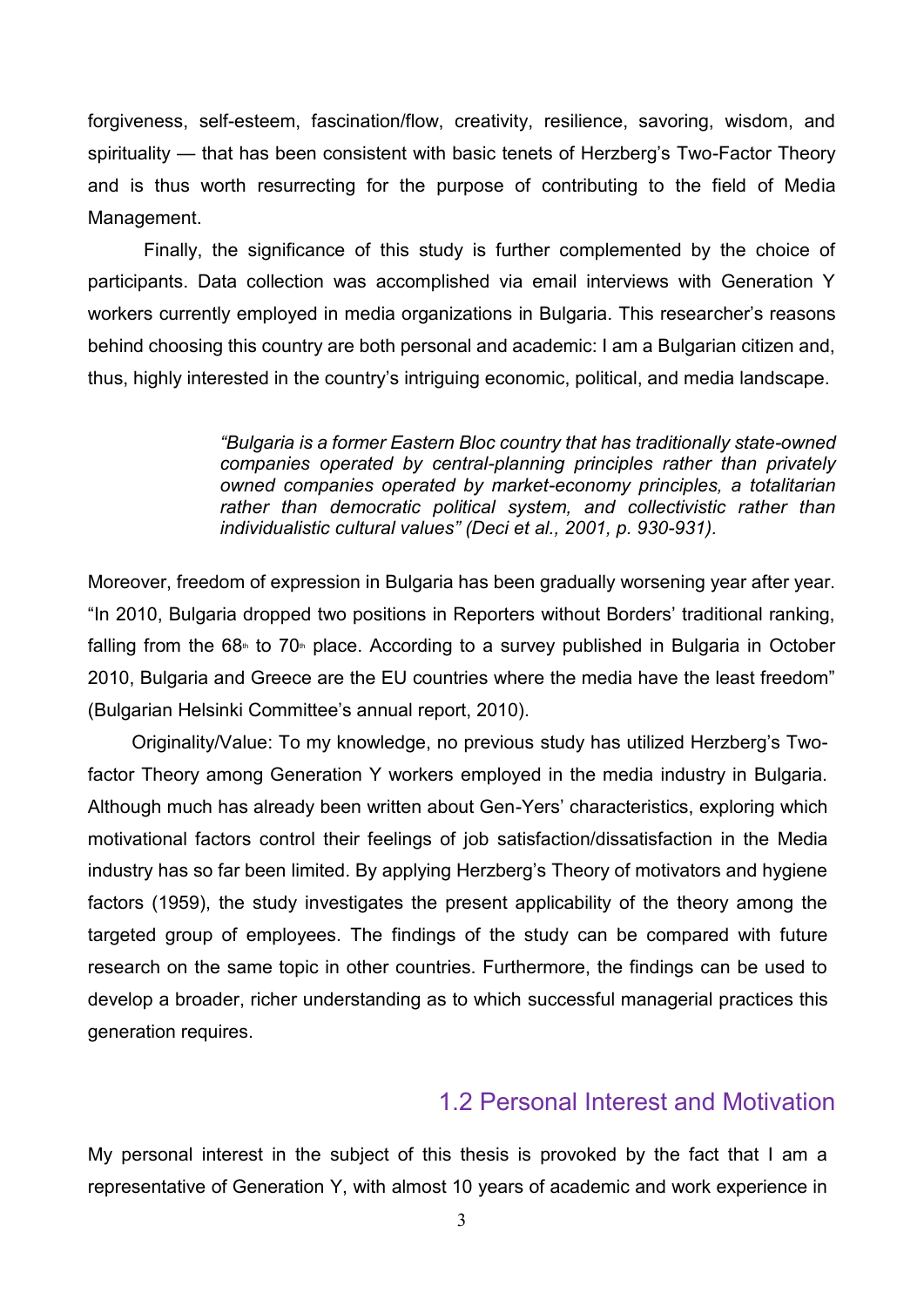the field of Media and Communications. Thus, exploring the drivers controlling job satisfaction/dissatisfaction among this generation of employees is both interesting and beneficial to my knowledge as a graduate in Media Management Scholarship. My motivation to conduct such a study has been triggered by my observations of the media industry — particularly in Bulgaria, where I have witnessed poor managerial practices used to motivate and engage employees, namely Gen-Yers. In my opinion, the lack of good practices comes not from bad management; rather, they originate from not knowing which drivers control the better performance of media workers. My motive to start such a study is further strengthened by my career development in the field of Human Resource Management in Bulgaria, currently working as an HR Generalist.

### 1.3 Definitions of Key Terms

Generation Y or Gen-Yers are the people born between the early 1980s and the early 2000s. Worth mentioning is that this generation has also been called the Peter Pan or Boomerang Generation "because of the propensity of some to move back in with their parents, perhaps due to economic constraints, and a growing tendency to delay some of the typical adulthood rites of passage like marriage or starting a career" (Main, 2017, p.1).

Generation X is the generation of people born between the early 1960s and the 1980s.

Baby Boomers are the people born between 1946 and 1964.

Traditionalists are the people born pre-1946.

Intrinsic motivation is stimulation that drives an individual to adopt or change behavior for his or her own internal satisfaction or fulfillment (Business Dictionary, n.d.).

Extrinsic motivation, as opposed to intrinsic motivation, springs from outside influences instead of from one's own feelings (ibid).

Motivational factors are the factors related to the nature of the work and the job content and are intrinsic to the job itself. "These factors have a positive influence on morale, satisfaction, efficiency and higher productivity. Some of these factors are achievement, recognition, responsibility, advancement, work itself and possibility of growth" (Shah, 2015, p.11).

Hygiene factors are those factors related to the job context and are extrinsic to the job. "Hygiene factors do not motivate people. They simply prevent dissatisfaction and maintain status quo. They produce no growth but prevent loss. Some of these factors are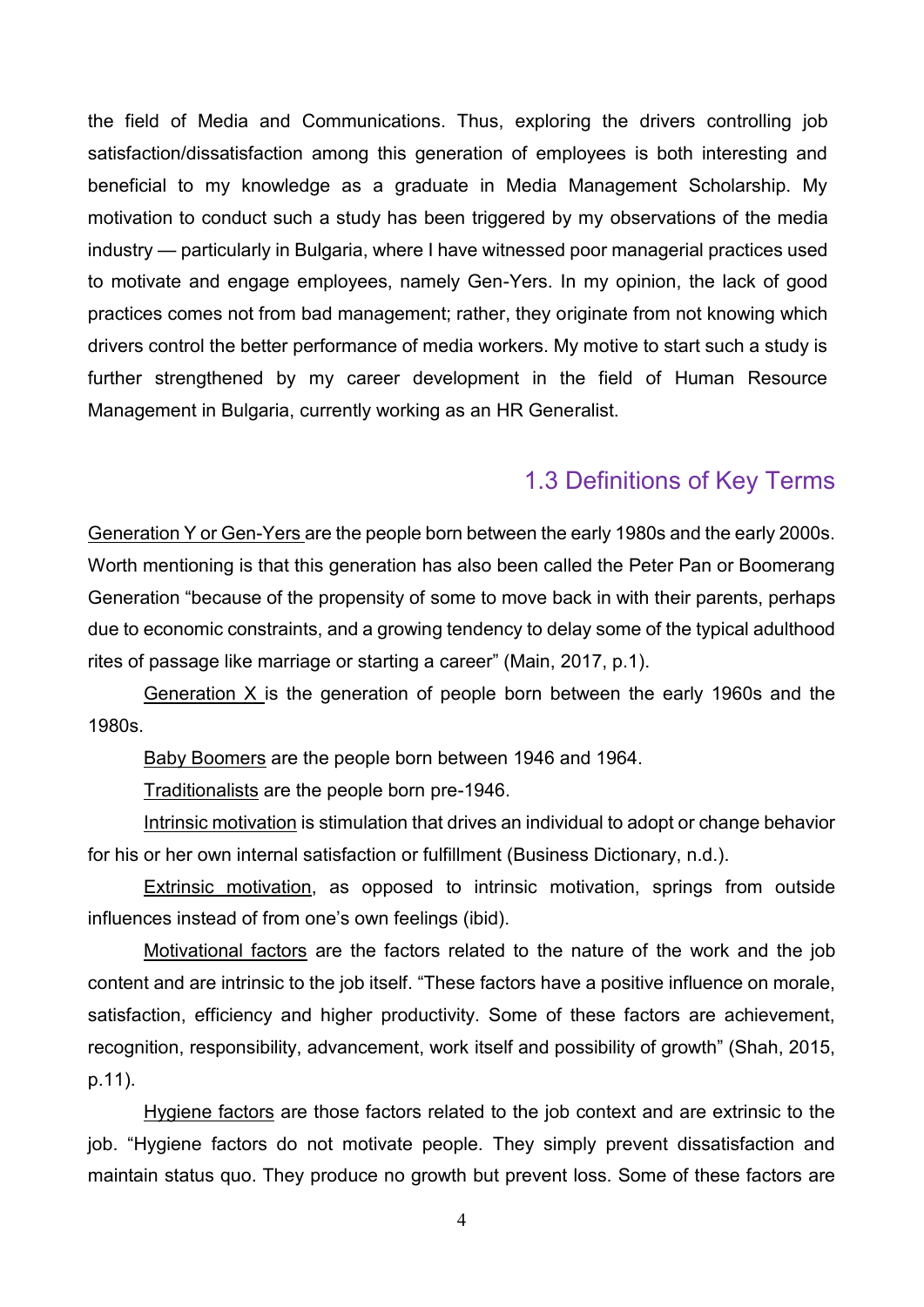company policy, administration, status, job security, salary, relations with subordinates and supervisors, work condition, peer relations and personal life" (ibid, p.12).

An Introvert is someone who is shy, quiet, and unable to make friends easily (Cambridge Dictionary, n.d.).

An Extrovert is an energetic, happy person who enjoys being with other people (ibid). The Critical Incident Technique consists of a set of procedures "for collecting direct observations of human behavior in such a way as to facilitate their potential usefulness in solving practical problems and developing broad psychological principles. The critical incident technique outlines procedures for collecting observed incidents which are having special significance and are meeting systematically defined criteria" (Flanagan, 1954, p.1).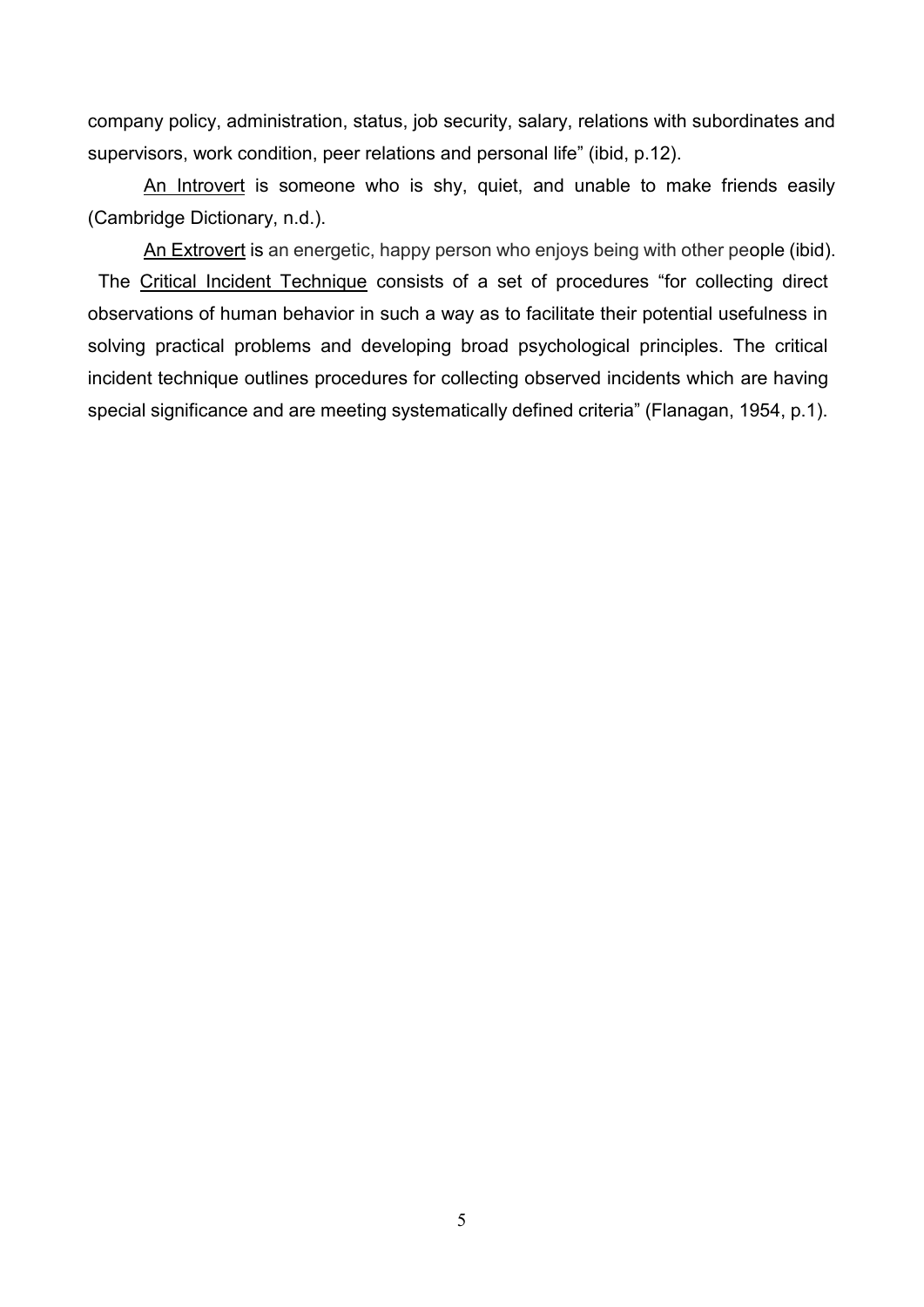# 2 LITERATURE REVIEW

# 2.1 Chapter 1: Herzberg's Motivation-Hygiene Theory in Context

The first chapter of this qualitative study begins by revisiting the work of Frederick Herzberg's Motivation-Hygiene Theory, also called the Two-Factor Theory. My reasons to include such a chapter are because a) the theoretical perspective of the study is grounded on Herzberg's Theory, b) I wish to explore the theory through the eyes of critics and supporters, and c) this theory is essential to the study due to the gap in the literature to directly address Generation Y workers employed in the media industry in Bulgaria utilizing Herzberg's Classification Scheme of factors. Herzberg's Theory has previously been applied to Generation Y, but to my knowledge, not to the field of Media Management. The first section presents an overview of Herzberg's Theory in order for the reader to gain a better understanding of the theory in context. The following two sections focus on the controversy of the theory, as well as on its continuing relevance. The choice of such sections is due to the fact that the related research on Herzberg's Theory is divided into two main categories: one on the theory's conceptual and methodological problems and one on its staying power.

Furthermore, the theory is discussed at the beginning of the study because, in such a way, I am able to relate the participants' motivational drivers to Herzberg's theoretical model and thus build onto it with the data gathered.

> *"Building empirically grounded theory requires a reciprocal relationship between data and theory. Data must be allowed to generate propositions in a dialectical manner that permits use of a priori theoretical frameworks, but which keeps a particular framework from becoming the container into which the data must be poured" (Lather, 1986, p. 267, as cited by Creswell, 2014, p.67).*

### 2.1.1 Overview of Herzberg's Theory

Frederick Herzberg was born in Lynn, Massachusetts on April 18th, 1923. He is recognized as one of the major management philosophers of our time (Wesley, 2012, p.4). In 1957, he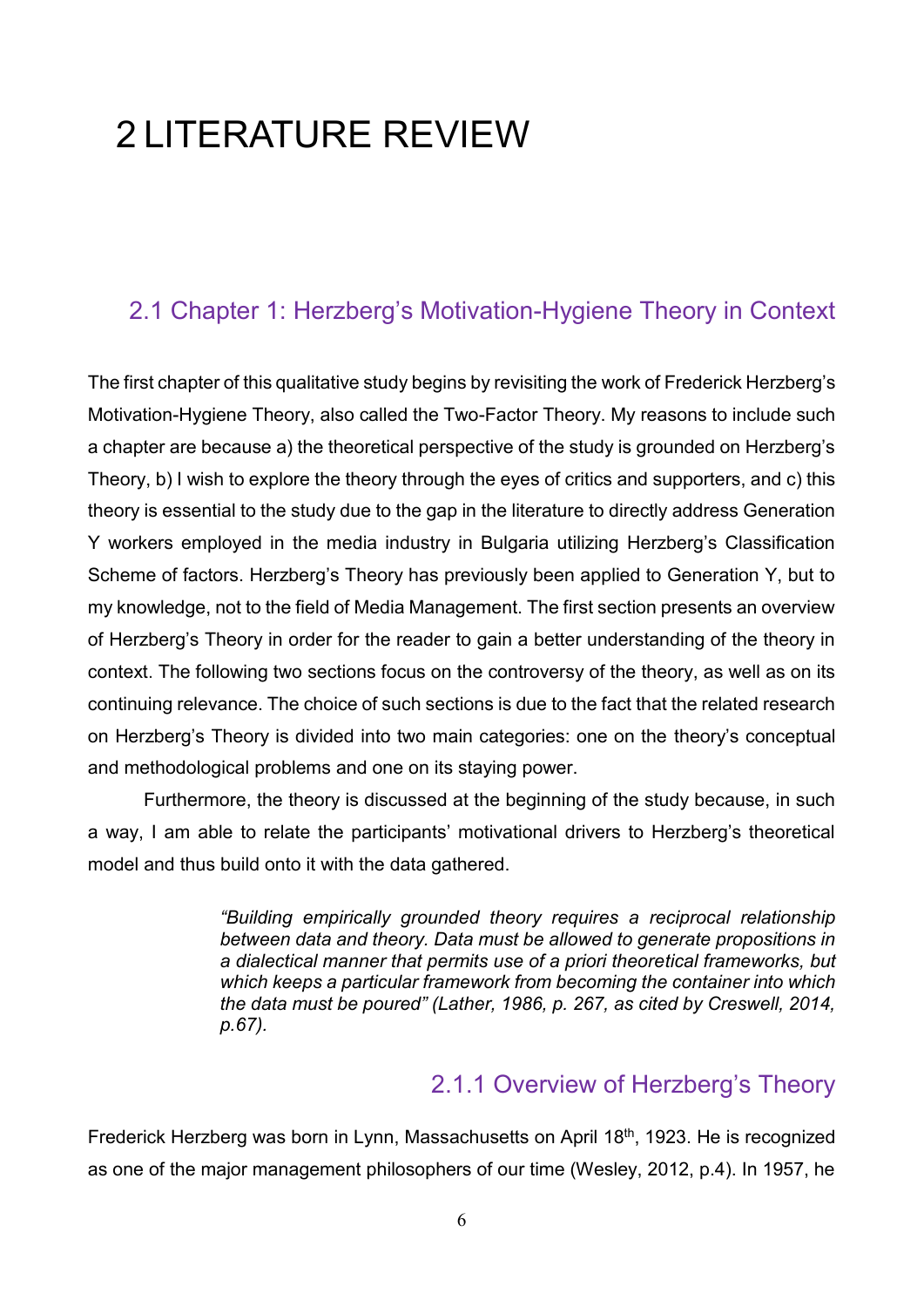became a professor of psychology at Case Western Reserve University in Cleveland; during this time, he also served as a Director of the graduate program in Industrial Mental Health (J. Willard Marriott Library, n.d., as cited by Wesley, 2012, p. 4). Herzberg's first book, *Job Attitudes: Research and Opinion*, was published in 1957.

> *"This book was the outgrowth of his work in the 1950s when he conducted a number of employee morale surveys with apparently contradictory results, which prompted him to rethink the traditional approach in measurement of job satisfaction" (ibid).*

*The Motivation to Work* (Herzberg et al., 1959) followed in 1959. That year, Herzberg, Mausner, and Snyderman performed studies to determine which factors in an employee's work environment caused satisfaction/dissatisfaction. The researchers conducted a study on around 200 accountants and engineers employed in nine US companies. The participants in the study were asked to describe circumstances in their job when they felt exceptionally good or exceptionally bad. The results showed that the factors causing job satisfaction were different from the ones causing job dissatisfaction. According to the researchers, the absence of job satisfaction does not mean job dissatisfaction, but it is not job satisfaction. Herzberg called the satisfiers "motivators" and the dissatisfiers "hygiene factors", using the term "hygiene" in the sense that they are considered maintenance factors that are necessary to avoid dissatisfaction, but that by themselves do not provide satisfaction (See Figure 1, Sachau, 2007, p. 379).



**FIGURE 1.** Frederick Herzberg's Comparison of Satisfiers and Dissatisfiers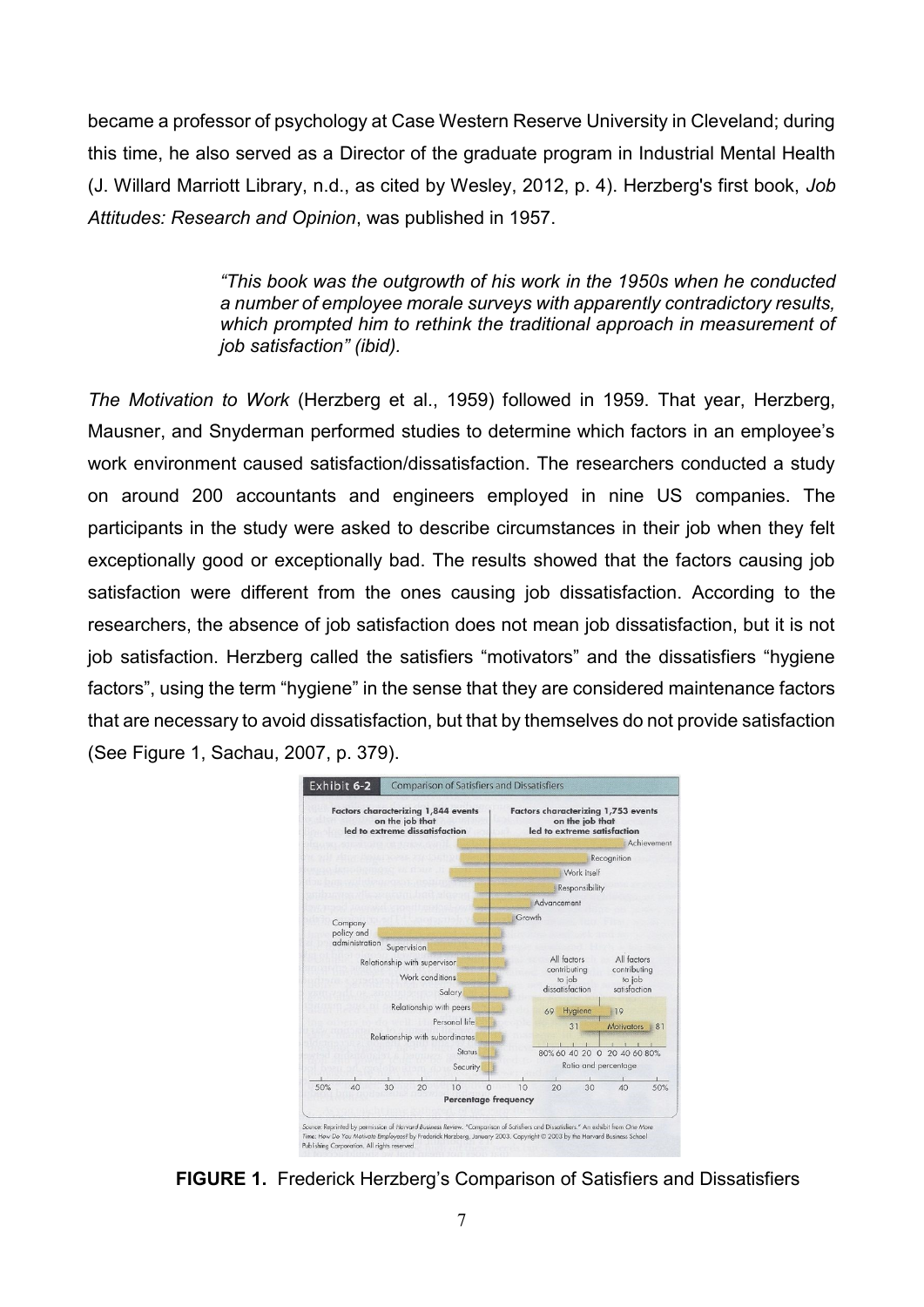(Herzberg, *One more time: How do you motivate employees?*, 1968, p. 91)

The factors outlined as "hygiene factors" (such as company policy, supervision by management, good relationships with the boss and colleagues, a pleasant work environment, and fair pay according to the job position and employee's responsibilities) do not appear to provide much long-term satisfaction, but they do prevent dissatisfaction. Based on his data, Herzberg proposed two psychological dimensions: "satisfaction – no satisfaction", and "dissatisfaction – no dissatisfaction". He argued that the motivator factors contribute to the experience of "satisfaction – no satisfaction" and the hygiene factors contribute to the experience of "dissatisfaction – no dissatisfaction" (Sachau, 2007, p. 380).

> *"In short, the motivator factors are primarily in the job content whereas the hygiene factors are primarily in the job context. Hygiene needs escalate, but motivator needs do not. Motivator factors are additive, and hygiene factors are not. Herzberg argued that the most important difference between the motivators and the hygiene factors is this: The motivator factors all involve psychological growth; the hygiene factors involve physical and psychological pain avoidance" (ibid, p.380).*

Sachau (2007) continues,

*"Although Herzberg proposed that there are six stages of psychological growth - (a) knowing more, (b) understanding, (c) creativity, (d) effectiveness in ambiguity, (e) individuation, and (f) real growth – he was never very clear about the last three. Across most of his work, he defines psychological growth as learning new facts and skills, developing an understanding of the relationships between the facts or skills, and then using the knowledge, skills, and understanding to create new ideas" (ibid, p.380).* 

From Herzberg's perspective, not understanding the separation between motivators and hygiene factors "leads for the organizations to become too dependent on extrinsic rewards rather thinking in a direction how to enrich the work of their employees by creative and imaginative job design or by recognition of individual growth needs" (ibid, p.380). Moreover, Herzberg argued that managers should keep the administration of the motivator factors separate from the administration of the hygiene factors.

> *"He stated that managers should not try to motivate their employees by offering higher pay, better benefits, and performance bonuses when they*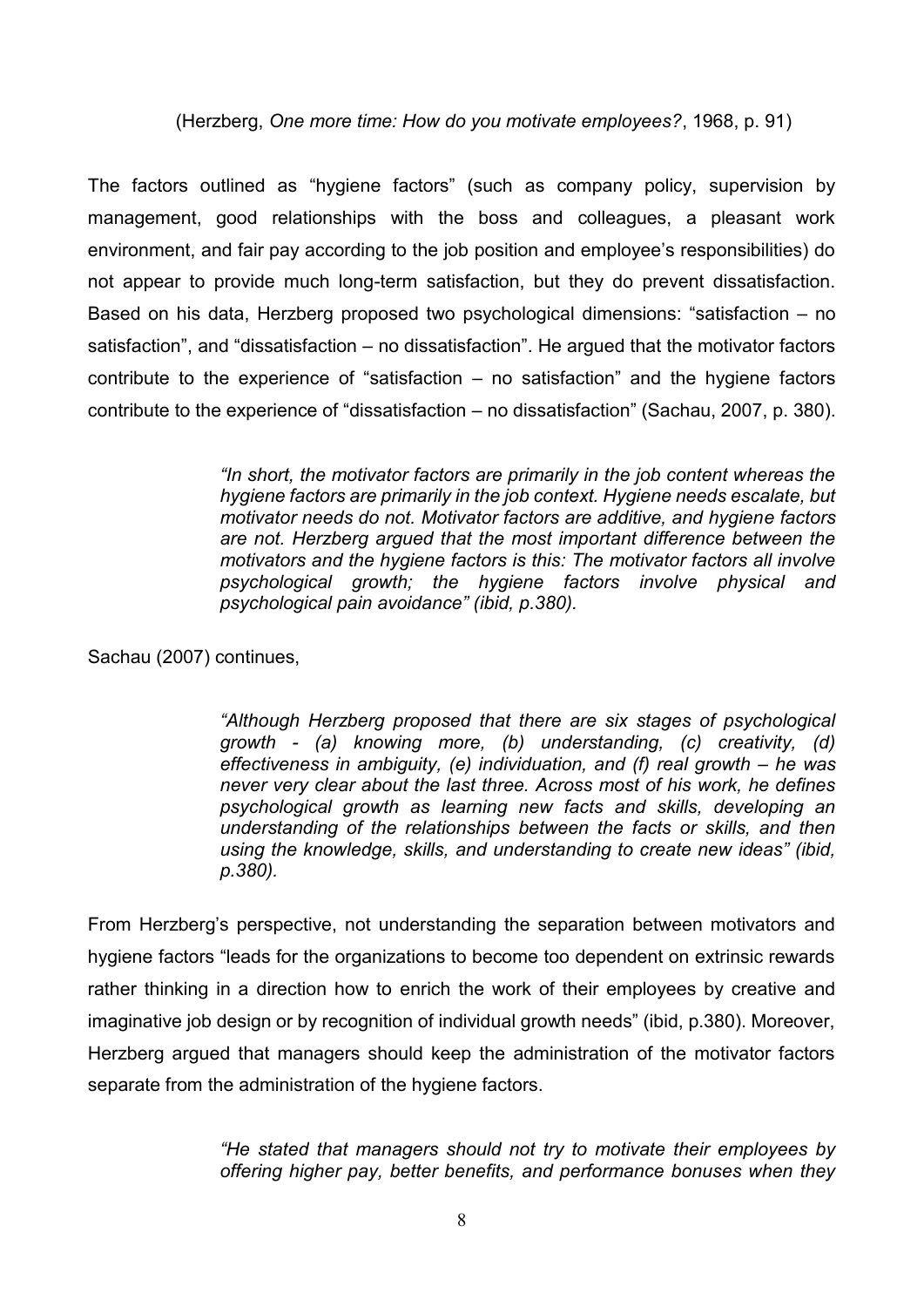*can motivate their employees with training, interesting work, and more responsibility. Herzberg was so concerned that managers would manage by manipulating rewards rather than by offering opportunities to learn that he often advocated an all salaried (as opposed to hourly) workforce" (ibid, p.385).*

Addressing the Two-Factor Theory requires the acknowledgement of some of the classical theories about job motivation provided by Skinner's Behavioral Theory (1938), Maslow and his Hierarchy of Needs (1943), Atkinson and McClelland's Achievement and Motivation Theory (1953), Vroom's Expectancy Theory (1964), Adams' Equity Theory (1969), Locke and Latham and their seminal work A Theory of Goal Setting & Task Performance (1990), respectively. Furthermore, research into motivation has not stopped – some of the most distinguished studies in that field belong to George and Brief (1996), Kanfer (1990, 1992), Locke (1991), D'Andrade (1992), Bagozzi et al. (2003), Bassett-Jones & Lloyd (2005), Sachau (2007), Furnham, Eracleous & Chamorro-Premuzic (2009), Guha (2010), Queiri, Dwaikat & Yusoff (2014), as cited by Bassett-Jones & Lloyd, 2005, p. 930.

> *"Broadly speaking, the research can be divided into what has been labeled the content and the process theories of motivation. Content theory, expounded by Herzberg et al. (1959), assumed a more complex interaction between both internal and external factors, and explored the circumstances in which individuals respond to different types of internal and external stimuli" (ibid, p. 930).*

Although the classical theories of motivation were highly influential over the last several decades, scholars have recently argued over how effective they are when applied to Generation Y employees, who tend to create unrealistic expectations at the workplace, "leaving the conventional motivational theory incapable of dealing with this new cohort" (Queiri, Dwaikat & Yusoff, 2014, p. 50). Because of these skeptical scholars and of the failure of the literature to directly address Generation Y employees (particularly those employed in the Bulgarian media industry), the overall aim of this qualitative study is to investigate how relevant the Two-Factor Theory is among the aforementioned cohort. The gap in the literature concerning similar studies only strengthens my ambition for this research and proves its necessity.

Research Approach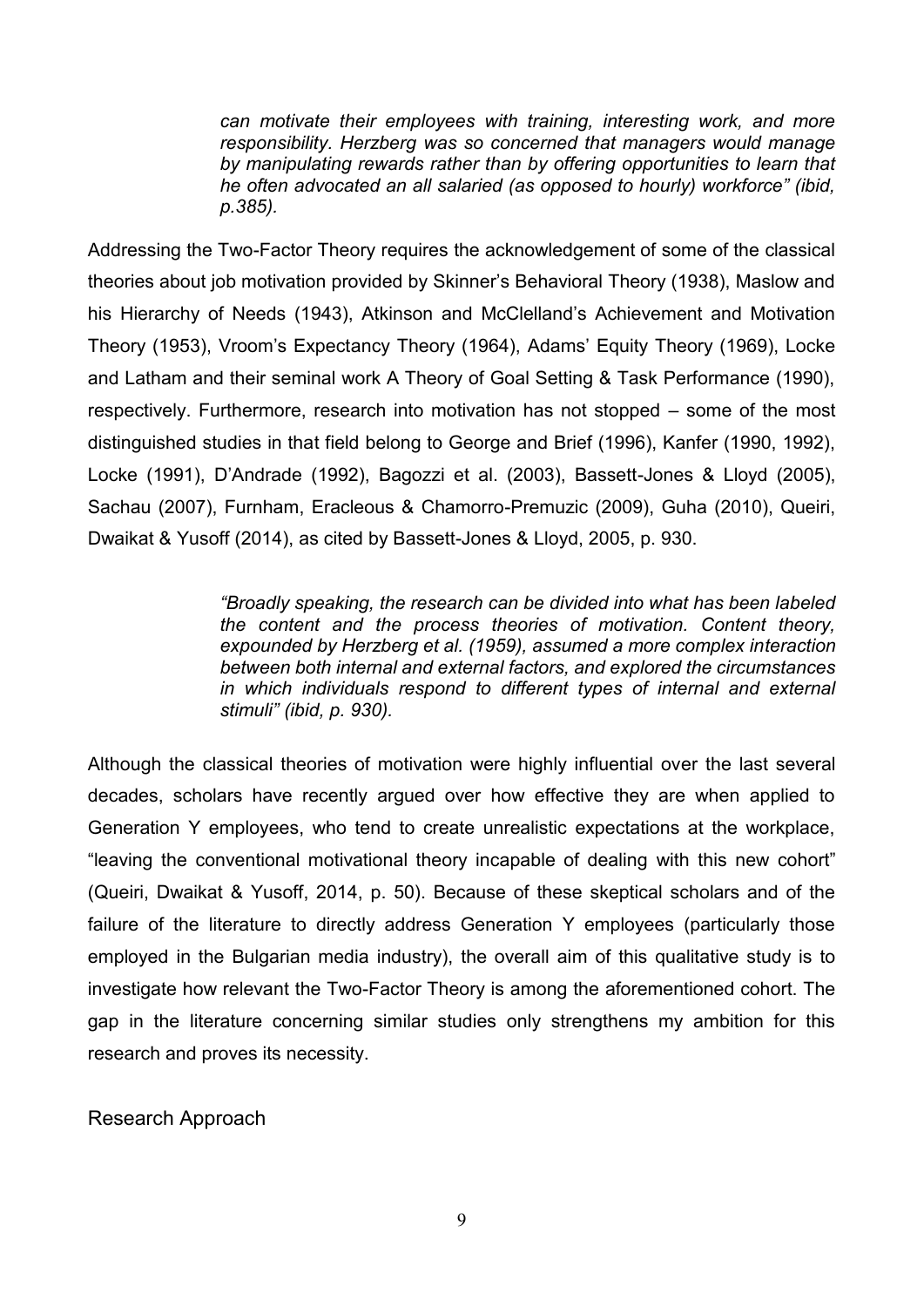Herzberg's central interview question attempted to understand the meaning of motivated worker behavior from the participants' standpoint, consistent with goals of a phenomenological research approach. Creswell (2007) stated, "Phenomenological study describes the meaning for several individuals of their lived experiences of a concept or a phenomenon" (Creswell, 2007, p. 57). A phenomenological approach is applicable in Herzberg's study of worker motivation as a concept or phenomenon. In an effort to explore the phenomenon of motivation, Herzberg asked: *Think of a time when you felt exceptionally GOOD or exceptionally BAD about your job, either your present job or any other job you have had. Tell me what happened.* 

"Herzberg followed the phenomenological approach in capturing the "essence" of the phenomenon through the use of "textural description" (Creswell, 2007, p. 60) from the participants' perspective. Herzberg sought to understand motivation as a phenomenon which could only be explained through participant interviews." (Wesley, 2012, p. 4).

> *"We don't have to tell our friends whether we are happy or unhappy; the nature of our feelings emerges from the welter of details; it can be inferred from the composite picture of anecdotes, passing comments, and feeling tones" (Herzberg et al., 1959, p. 26).*

From his root question, he developed fourteen additional probing questions in an effort to provoke a specific sequence that employees associated with exceptionally GOOD or BAD feelings at work.

> *How long ago did this happen? How long did the feeling last? Can you describe specifically what made the change in feelings begin? When did it end? Was what happened typical of what was going on at the time? Can you tell me more precisely why you felt the way you did at the time? What did these events mean to you? Did these feelings affect the way you did your job? How? How long did this go on? How seriously were your feelings (GOOD or BAD) about your job affected by what happened? (Herzberg et al., 1959, p. 61) (For a complete list of the interview questions that were posed to the participants see the Appendix)*

### 2.1.2 Examining the Controversy over Herzberg's Theory

Despite its popularity, Herzberg's *Theory of Motivation* (Herzberg, Mausner, & Snyderman, 1959) is one of the most controversial theories in the history of management research.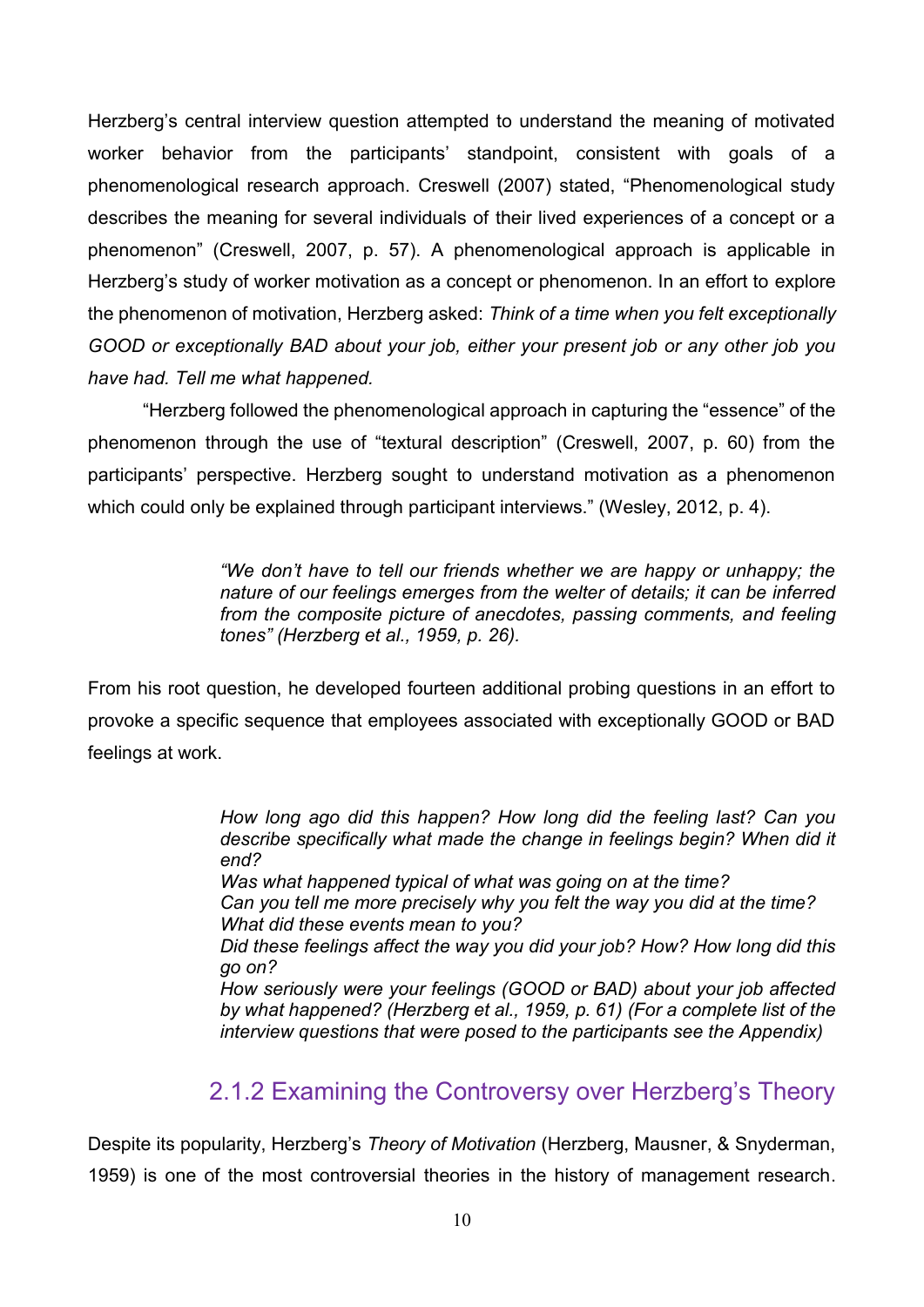Herzberg was at the center of a 10-year academic debate which started due to criticism of the conceptual and methodological problems with his theory. Some of the studies claim that Herzberg's Two-Factor Theory may be an "oversimplified representation of job satisfaction" primarily because the motivators and hygiene factors may not be independent. For example, the theory claims that job content or job enrichment by responsibility, achievement, recognition, and advancement is the only way to increase work motivation. According to Furnham et al. (2009), intrinsic factors such as recognition and positive feedback may work as motivators for extroverts because such rewards "comply with their sociable nature" (Furnham, Eracleous & Chamorro-Premuzic, 2009, p. 766). A similar thesis is provided also by Gray's Theory (1975), which claims that extroverts would be more willing to accept rewards such as motivator factors than introverts, whom he believed were motivated to avoid punishment. However, research has demonstrated that "attempts to empirically link personality characteristics to motivational variables have produced inconsistent results" (ibid, p. 766). On the other hand, hygiene factors such as salary, interpersonal relations, and working conditions may also act as motivators in answer to the long-lasting debate as to whether hygiene factors really contribute to job satisfaction (ibid, p. 766).

Furthermore, some of the earliest critical studies on Herzberg's Theory even suggest that "generalizing the Herzberg results beyond the situation in which they were obtained is not warranted" (Ewen, 1964, p. 161). Particularly, the theory has been criticized for not taking individual differences of needs and values into account when explaining work motivation (Lundberg, Gudmundson & Andersson, 2009, p. 892).

> *"A given factor can cause job satisfaction in one sample and job dissatisfaction in another sample, and vice versa. It appears that job or occupational level, age of respondents, sex of respondents, and perhaps a time-dimension variable determine whether a given factor will be a source of satisfaction or dissatisfaction on the job" (Burke, 1966, p. 317).*

Other authors have also been critical of Herzberg; these include Nadler and Lawler (1979), who argue that Herzberg makes inaccurate assumptions about his theory such as a) all employees are alike; b) all situations are alike; and c) there is one best way (as cited by Graham & Messner, 1998, p. 196).

> *"The theory is also deserving of much criticism given that the research from which it was derived was methodologically flawed. This was an attitude survey of only 203 accountants and engineers in an industrial era, and in*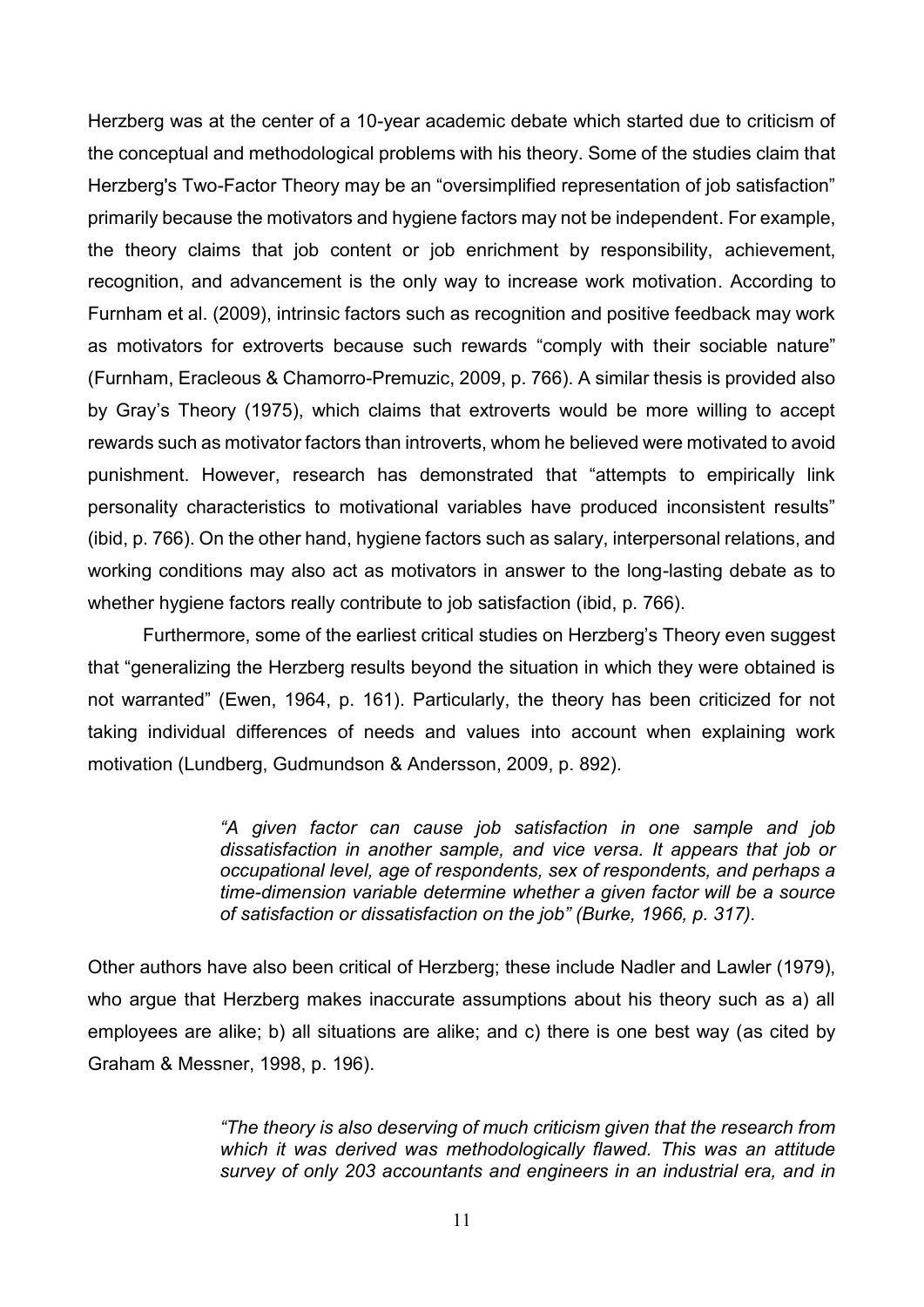*asking them about their (positive and negative) work experiences, a linguistic trap was met; human beings tend to attribute positive work experiences or facets thereof to themselves" (Byrne, 2006, p. 8).*

As noted thus far, Herzberg's results have triggered substantial criticism in the academic sphere. According to Bassett-Jones & Lloyd (2005), perhaps the most powerful critique was offered by Vroom (1964), who theorized that "when a recall methodology was deployed, ego defenses would be invoked when respondents were asked to attribute the sources of dissatisfaction in work, whilst attributing sources of satisfaction to personal achievement and capability" (Bassett-Jones & Lloyd, 2005, p. 933). Opsahl and Dunnette (1966) found Herzberg's statement that money was more likely to act as a dissatisfier (hygiene factor) - "mystifying" (ibid, p. 933). The researchers concluded that "there was no substantial support for a so-called differential role for money in leading to job satisfaction or job dissatisfaction" (ibid, p. 933). They reinterpreted Herzberg's data, arguing that it was inconsistent with his interpretation. According to the study of Campbell & Fiske (1959), it is "possible that some or all of the Herzberg results were due to the method of measurement that was used" (as cited by Ewen, 1964, p. 162). The researchers argued that Herzberg's method was a critical incidents technique, which is a technique that "consists of a set of procedures for collecting direct observations of human behavior in such a way as to facilitate their potential usefulness in solving practical problems and developing broad psychological principles" (Flanagan, 1954, p.1). Namely, the participants in the Herzberg's study told of times when they were particularly happy (or unhappy) and described the causes of their feelings. This procedure could have led to biased results.

> *"For example, achievement and advancement were found to be satisfiers. It is likely that when these variables are causes of satisfaction, a critical incident will occur (the employee finishes a difficult job or he is promoted). However, it is difficult to see what incidents would accompany no achievement, or not being promoted. Hence, the critical incidents technique would make it appear as if these variables caused only satisfaction, since only then would a critical incident occur. This is of course only speculation, but the possibility of bias due to the method of measurement employed cannot be discounted when only one method is used" (Ewen, 1964, p. 162).*

Furthermore, Schneider and Locke (1971) have criticized Herzberg's classification system on the grounds of "logical inconsistency." Locke (1973), using the same critical incident method, but a newer classification system developed by Schneider and Locke (1971), obtained results consistent with the findings of Herzberg's theory interviewing а sample of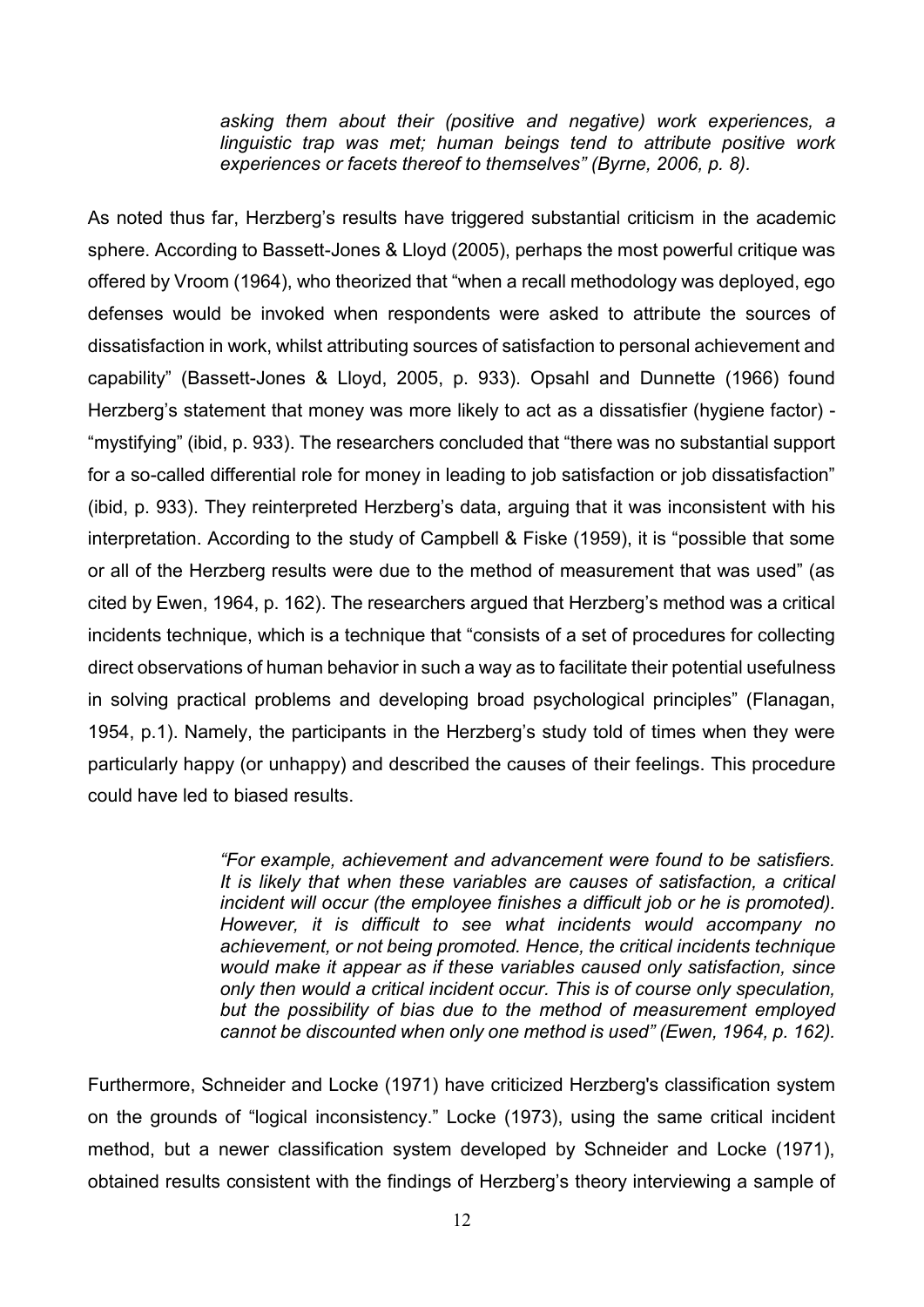white-collar and blue-collar employees, but not with another sample (as cited by Bassett-Jones & Lloyd, 2005, p. 933). Because of these results, which differ according to the occupational sampling, Locke recommended that future studies should "use employees from single occupational groups" (Locke & Whiting, 1974, p. 145). However, whilst the critics "could point to alternative results using other methods, they had difficulty explaining why Herzberg's method produced the results it did with such consistency" (Bassett-Jones & Lloyd, 2005, p. 933).

Stung by his critics, in 1968, Herzberg responded with, "One more time: How do you motivate employees?". The article sold more than 1.2 million reprints, the largest volume of offprint sales ever achieved by the Harvard Business Review (ibid, p. 933). In his paper, Herzberg drew a critical distinction between motivation and movement. He argued that managers confuse the two.

> *"Movement stems from "humankind's animal nature" – the built-in drive to avoid pain from the environment, plus all the learned needs that become conditioned as a result of the need to serve basic biological needs" (ibid, p.933).*

To illustrate the point, he suggested that if he wished his dog to move, he could kick it or reward it with candy. The motivation for movement, however, is the dog's, and what we observe is movement – not motivation – in the dog. Similarly, if employees are asked to do something in return for an incentive, managers tend to argue that employees are motivated, when in fact it is management that is motivated to promote employee movement. To strengthen his thesis, Herzberg suggested that motivation is like an internal self-charging battery. For an employee to become motivated, the energy or desire to move must come from within.

> *"For Herzberg, motivators are internally-generated drives, not externallystimulated incentives, and it is upon this distinction that he restated the utility of his Two-Factor theory and the key steps required to institute genuine job enrichment as opposed to job enlargement" (ibid, p. 933).*

In spite of the criticism, Herzberg et al. admitted that their theory was not "the cure for all the world's ills" (as cited by Byrne, 2006, p. 131); in summation, the theory can be described as a more general, but less easily testable theory of satisfaction and motivation.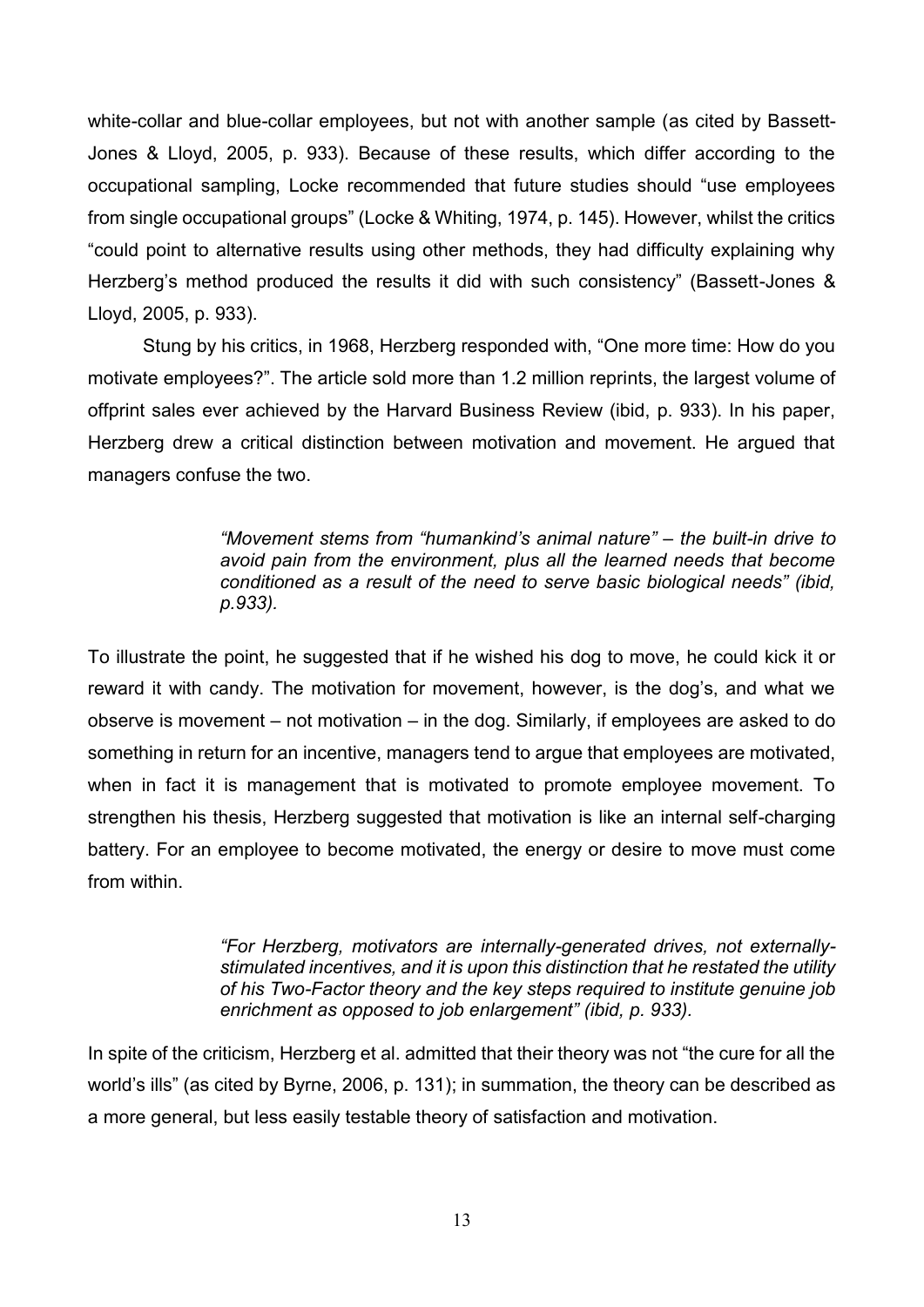*"The theory is so general that it might be better conceptualized as a metatheory or worldview of satisfaction; it is best understood as a general framework for understanding the dual nature of satisfaction/dissatisfaction, happiness/unhappiness, intrinsic/extrinsic motivation, mastery/status, and psychological growth/ psychological pain avoidance" (Sachau, 2007, p. 389).*

#### 2.1.3 Examining the Continuing Relevance of Herzberg's Theory

There is a substantial body of literature dedicated to the continuing relevance of Herzberg's Two-Factor Theory. Exploring the theory's staying power is important for the overall ambition of this study, which is to investigate the continuing relevance of the theory on Generation Y workers employed in the media industry in Bulgaria. Almost 60 years after it was first developed and despite multiple claims that the Herzberg's Theory has finally died, the theory "still holds true today" (Sachau, 2007, p. 378). As noted earlier in the study, emerging research in the area of Positive Psychology is "surprisingly consistent with the basic tenets of the Motivation-Hygiene Theory" (ibid, p. 378). According to Sachau, Positive Psychology is the study of positive human attributes, including well-being, optimism, forgiveness, selfesteem, fascination/flow, creativity, resilience, savoring, wisdom, and spirituality. The central goal of Positive Psychology is the study of human strengths and well-being, rather than of human weakness and depression. Consistent with the Two-Factor Theory, positive psychologists are arguing that happiness is more than the mere absence of unhappiness; motivator factors are essential to intrinsic motivation; hygiene factors contribute more to life dissatisfaction than to life satisfaction; and money cannot buy happiness (ibid, p. 378).

Furthermore, a set of studies on motivation at work conducted over the past two decades appears to provide "enough useful data to validate Herzberg's theory," demonstrating that his theory "still has utility today". In 2005, researchers Bassett-Jones & Lloyd sought to examine whether Herzberg's Two-Factor Theory still resonated nearly 50 years after it was first developed. They suggested that money and recognition do not appear to be primary sources of motivation in stimulating employees to contribute ideas. According to these scholars, this phenomenon can be attributed to the fact that organizations with shallower pyramids offer fewer prospects for promotion. They argue that, in line with Herzberg's predictions, factors associated with intrinsic satisfaction play a more important part (Bassett-Jones & Lloyd, 2005, p. 929). Moreover, they suggest that if organizations want to make value-adding contributions for the well-being of their employees, they should

14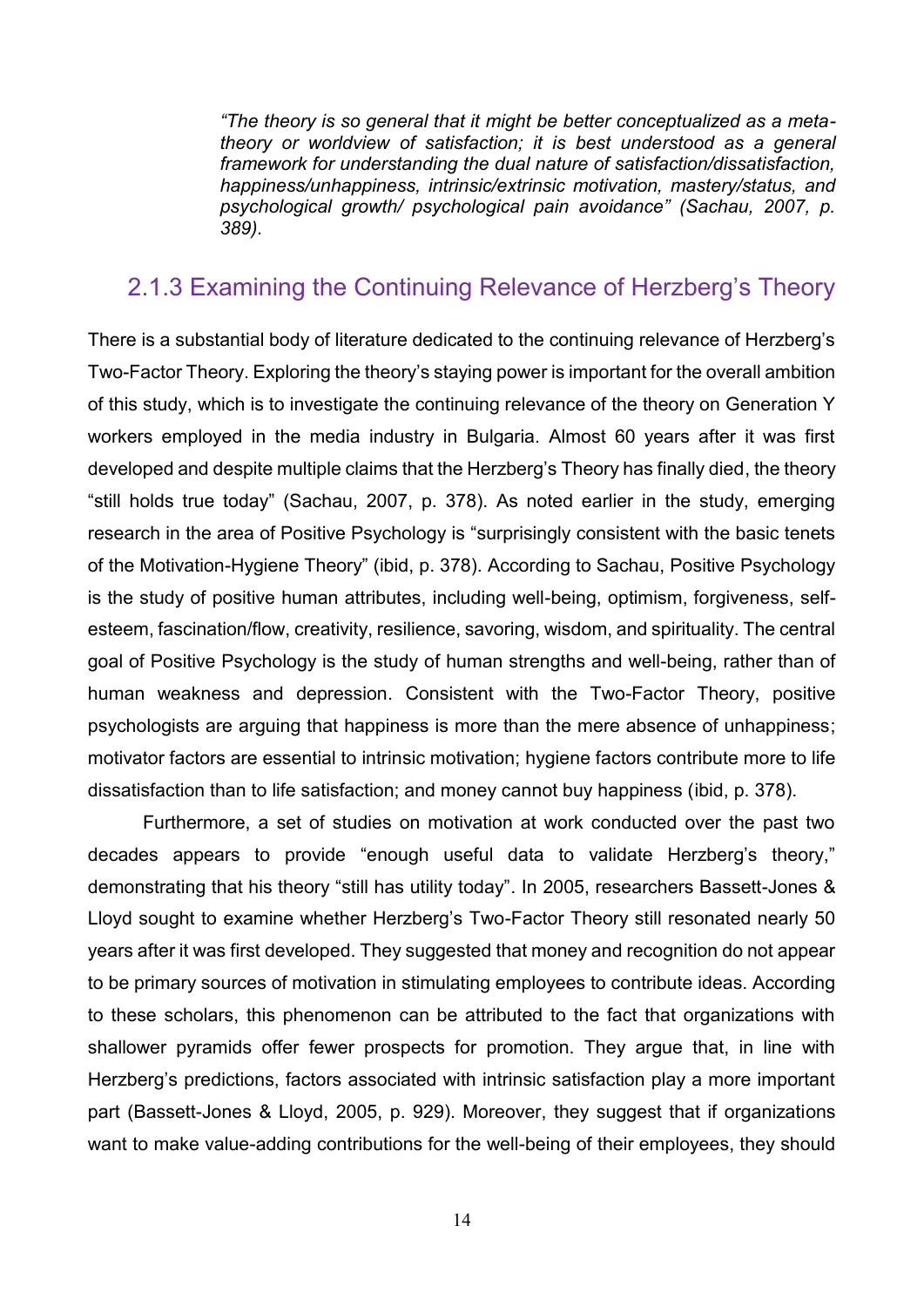develop such processes that enable teamwork and encourage managers to promote good practices in the common interest of both.

> *"The Two-Factor Theory is still useful and can serve as an organizing framework for research on happiness, intrinsic motivation, and materialism; Human Resource Development professionals can benefit from readopting Herzberg's paradigm because the theory can help practitioners propose and evaluate satisfaction and productivity programs" (Sachau, 2007, p. 379).*

As previously mentioned, there is a noticeable gap in the literature to directly address Generation Y employees utilizing Herzberg's Classification Scheme of motivators and hygiene factors. The theory itself has been previously tested on various populations around the world. The earliest research, tested among engineers, appears to be from 1966 – just seven years after publishing the theory (Graen, 1966, as cited by Locke & Whiting, 1974, p. 145). Thereafter, researchers have continued to test the theory among solid waste management employees (Locke & Whiting, 1974), industrial salespeople (Shipley, 1988), educators from Canadian secondary schools (Knoop, 1994), principals at American Midwestern elementary schools (Graham & Messner, 1998), postal workers (Johnson & Johnson, 2000), health service mid-managers (Timmreck, 2001), Thai construction engineers and foremen (Ruthankoon & Ogunlana, 2003), employees in the Irish health sector (Byrne, 2006), non-academic employees at a university (Smerek & Peterson, 2007), employees in hospitality (Poulston, 2009), seasonal workers in hospitality and tourism (Lundberg, Gudmundson & Andersson, 2009), allied health professionals (AHPs) in Australia (Campbell, McAllister & Eley, 2012), employees in the financial sector of the Czech Republic (Nemecková, 2013), government doctors in India (Purohit & Bandyopadhyay, 2014), and library access services practitioners (Sewell & Gilbert, 2015) (ibid, p. 145-156).

In summation for this section, despite the "faddishness of organizational intervention programs over the last 50 years, the Two-Factor Theory is still the basis for sound managerial principles" (Sachau, 2007*,* p. 390). Namely, managers should not solely use the money factor to motivate their employees when they want them to be interested in their jobs. Moreover, Herzberg's Theory aims not only to assist manager and HR professionals, but also to provide support for employees in managing their personal lives. That is, money and materialistic pursuits do not buy long-term happiness, and lowering the hygiene expectations may simplify one's life. Finally, Herzberg suggests that, if people want longterm happiness, they can only find it in opportunities for psychological growth.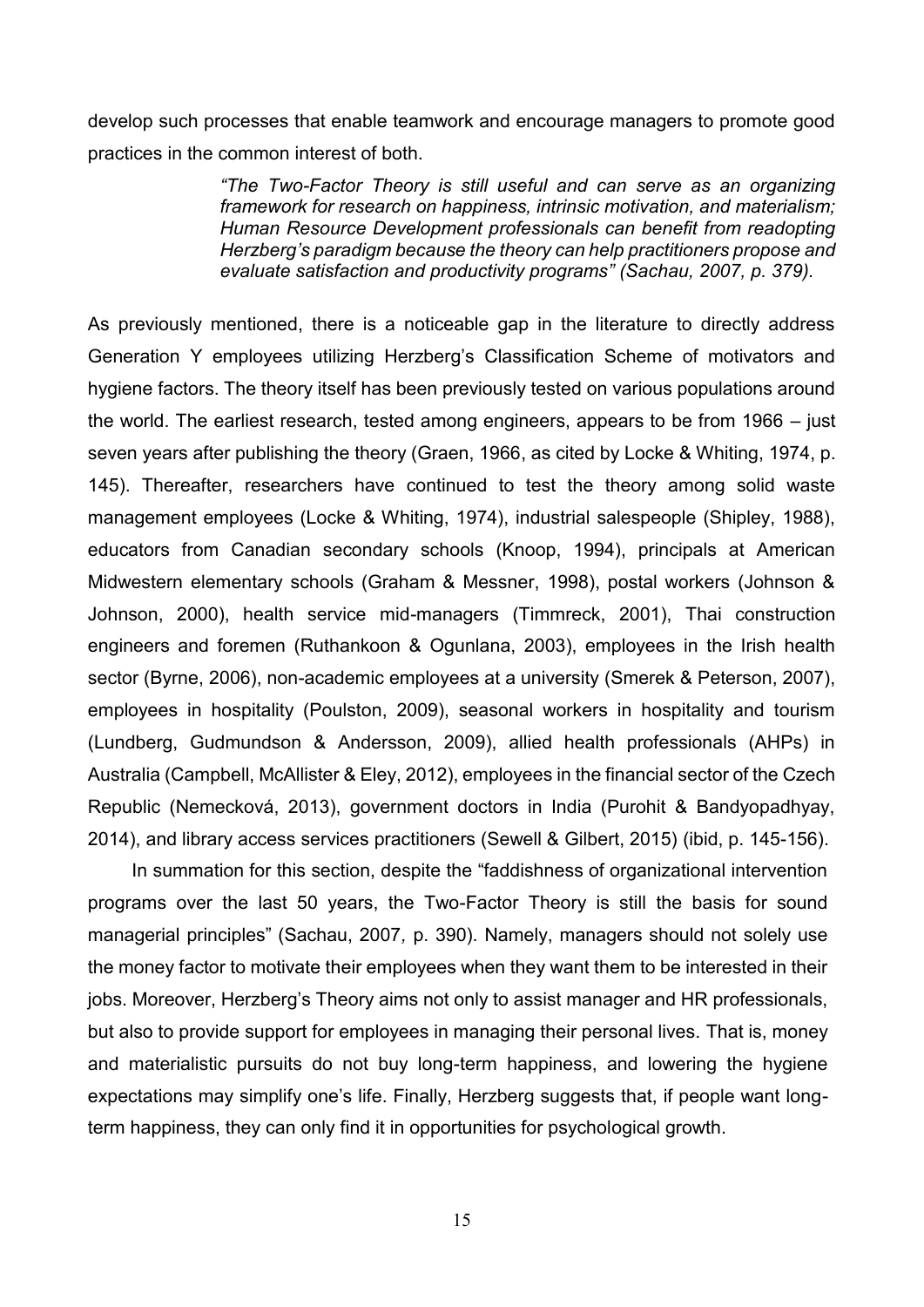#### 2.2 Chapter 2: Generation Y at Work

The second chapter of this qualitative study addresses Generation Y, which is the name given to the most recent demographic group to have entered higher education and the world of work. The start and end dates, which define the parameters of Generation Y, vary from the beginning dates of 1977-1982 to the ending dates of 1994-2003. The term "Millennials" has been used to describe those people whose birth years fall between 1982 and 2000. Whilst "Generation Y" and "Millennials" remain the two most common designations for this group of young people, a number of other terms have emerged including: "The Next Generation," the "Dot-Coms," the "Echo-Boomers," the "iGeneration," the "Me Generation," "Generation–D" (digital), and the "Nexters". Regardless of the various labels that have been attached to this demographic group, many writers have asserted that Generation Y possesses characteristics and expectations different from the generations which have preceded it in the workplace (Shaw & Fairhurst, 2008, p. 367-368). Thus, because of the various studies on this generation and its specific nature, an overview of its characteristics and desires is worth making.

The first section of this chapter focuses on the age dissimilarities within organizations; the following two sections focus on Generation Y's characteristics and on the managerial practices needed to bolster this generation of employees into valued organizational members. My decision to include such sections is due to the related research on the impact of Generation Y at the workplace which tends to approach the issue in two ways. A first, considerably larger, set of studies focuses on how practitioners can use the available data on the defining characteristics of Generation Y to inform decisions they make about working with them (Martin, 2005; Hershatter & Epstein, 2010; Kultalahti & Viitala, 2014, as cited by Bissola & Imperatori, 2010, p.378). These studies primarily aim to assist HR managers in the recruitment and motivation process of employing millennials. The second body of literature examines the generational differences among Baby Boomers, Generation X, and Generation Y, specifically emphasizing how Generation Y's' work attitudes differ from other generations' (Rhodes, 1983; Cennamo & Gardner, 2008; Kowske, Rasch, & Wiley, 2010, as cited by Bissola & Imperatori, 2010, p.378). All of these studies conducted on Generation Y have a similar purpose: to examine the impact this cohort has at the workplace and to suggest managerial practices that can be applied in various industries. Moreover, the studies stress that researching Gen-Yers' attitudes towards work and developing effective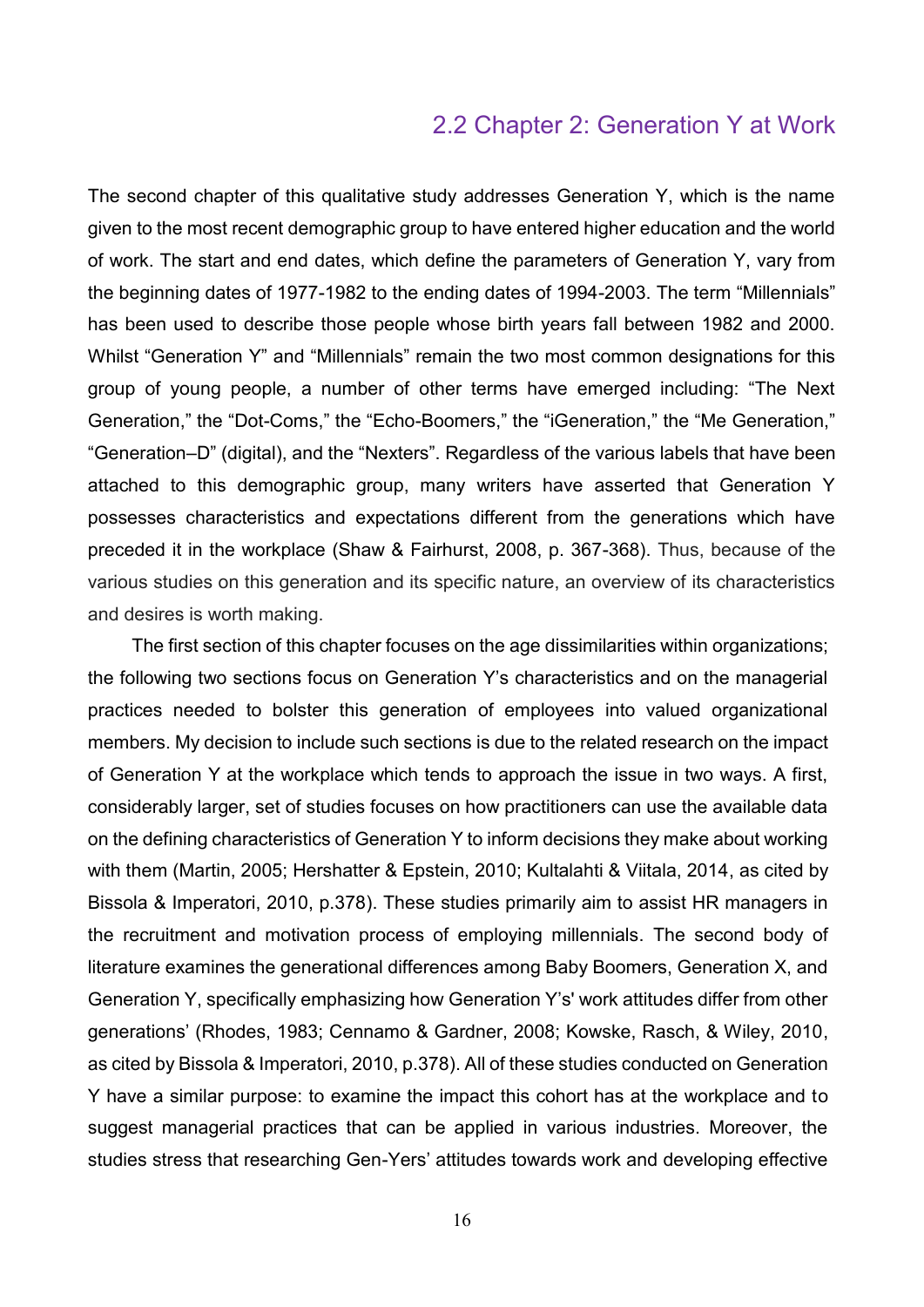work arrangements is "crucial for the future development and sustainability of firm competitive advantage" (ibid, p.378). Nevertheless, the literature falls short when exploring the factors controlling Generation Y's feelings of job satisfaction/dissatisfaction in the media industry. The scarcity of this information is regrettable because it is a pressing matter for media managers to know "how to turn this high maintenance workforce into a high productivity workforce" (Martin, 2005, p.39).

### 2.2.1 Generational Differences in the Workplace

Research on generational differences in the workplace is useful for managers from various fields if they want to increase the organizational effectiveness of their workflows (Guha, 2010, p. 123).

> *"Generation means groups which are identifiable in terms of year of birth,*  age, location and significant events which mound their persona. The life *experiences shape their personality and influence their value system, that help one identify as to what is right and what is wrong" (ibid, p. 123).*

Researchers such as Arsenault (2004) have identified four generations: Veterans (1922- 1943); Baby Boomers (1944-1960); Generation Xers (1961-1980); and Nexters/Generation Y (1981-2000). "These groupings of generations were based on the kind of choice made on leaders, entertainment (movie, singers), significant events like World War II, Hiroshima and Nagasaki, by people of different age groups" (ibid, p. 123). A more precise definition of a generation is offered by Rosow (1978):

> *"As a sociologically meaningful entity, a social cohort: (1) consists of people who share a given life experience; (2) this experience is socially or historically structured; (3) it occurs in a common generational framework; (4) its effects distinguish one generation from another; and (5) these effects are relatively stable over the life course" (as cited by Rhodes, 1983, p. 330).*

Furthermore, according to Mannheim, as cited by Cogin (2012, p. 2270), "generational cohorts share a common consciousness and develop collective ideas, slogans, and experiences" Supporters of the multi-generational theory argue that people who grow up in different time periods have very different sets of beliefs, values, attitudes, and expectations,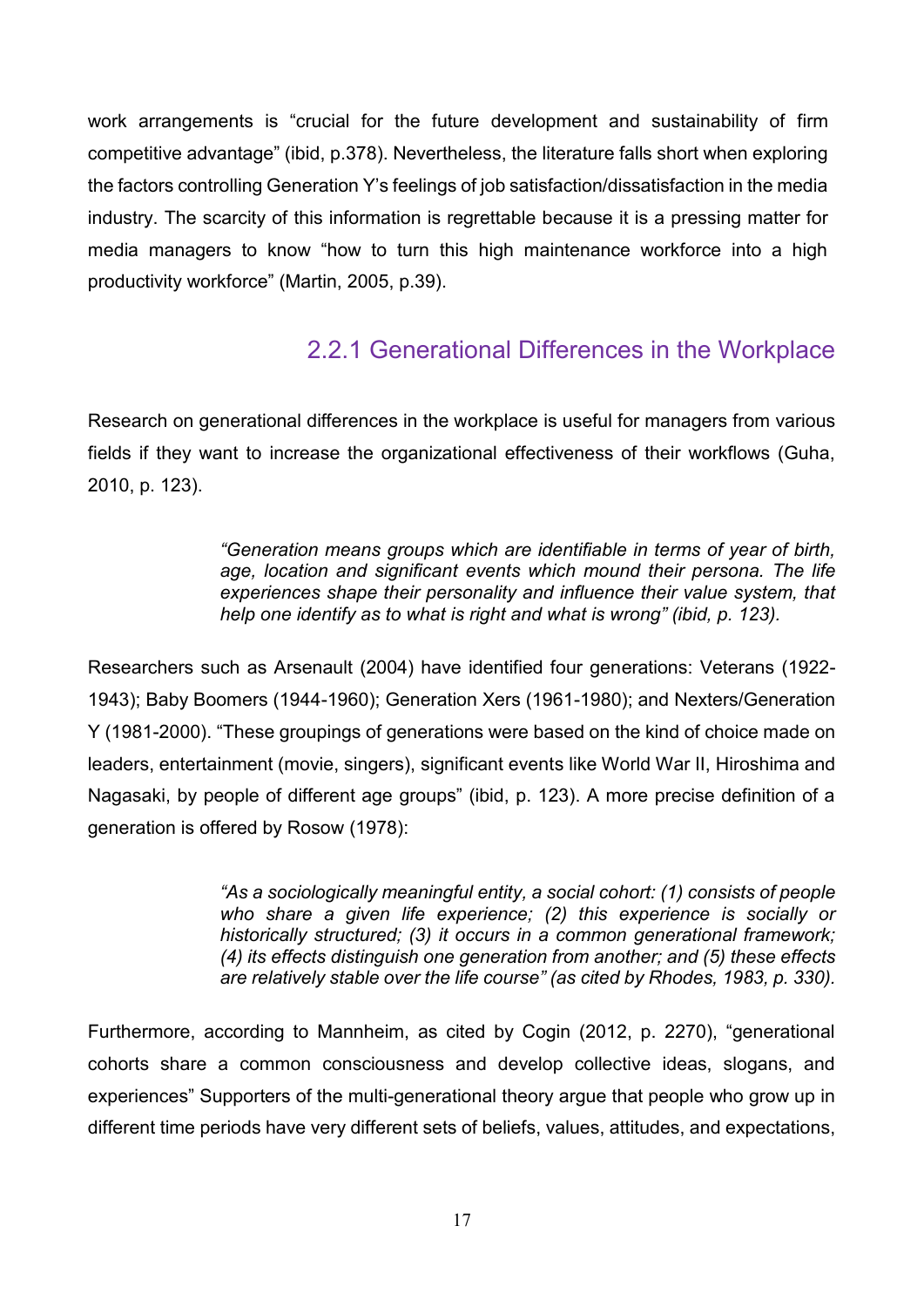which in turn impact their behavior in general and in the workplace. Thus, acknowledging these dissimilarities is beneficial for the organizations.

Nowadays, workplaces are becoming increasingly age-diverse because it is Generation Y that is the emerging generation of employees now entering workforce. Therefore, the likelihood that an older employee will report to a younger manager is increasingly higher. Burke's study for the Society for Human Resource Management found that, in organizations with 500 or more employees, 58% of Human Resource Management (HRM) professionals reported conflicts between younger and older workers, largely due to their different perceptions of work ethics and work-life balance requirements (Cogin, 2012, p. 2268).

> *"Increasingly Human Resource specialists, managers and researchers are becoming interested in how to manage and work with people from different generations in the workplace. Much of this interest is based on the assumption that generations differ significantly in their goals, expectations and work values – while this assumption is widely reflected in the popular press, it has been subjected to relatively little empirical evaluation" (Cennamo, 2008, p. 891).*

Thus, understanding the differences and similarities between generational groups at work is a useful first step in meeting diverse employee needs. This knowledge can help managers develop policies that aid communication, improve satisfaction, commitment, and retention, and increase organizational knowledge management and productivity. The entry of Generation Y into the employment force means that, for the first time, the work force contains four generations spanning more than 60 years: Veterans, Baby Boomers, Generation X, and Generation Y, "with the latter three being the primary generations" (Shaw & Fairhurst, 2008, p. 366-367). According to various studies, there is "a positive relationship between age and overall job satisfaction, satisfaction with work itself, and job involvement, internal work motivation, and organizational commitment and negatively related to turnover intention" (Rhodes, 1983, p. 355).

> *"An understanding of generational differences, the influence of work environment preferences and the impact on work motivation and related work outcomes are important in the development not only of recruitment, retention and reward strategies but approaches to training and development as well" (ibid, p.355).*

Generational Values in the Workplace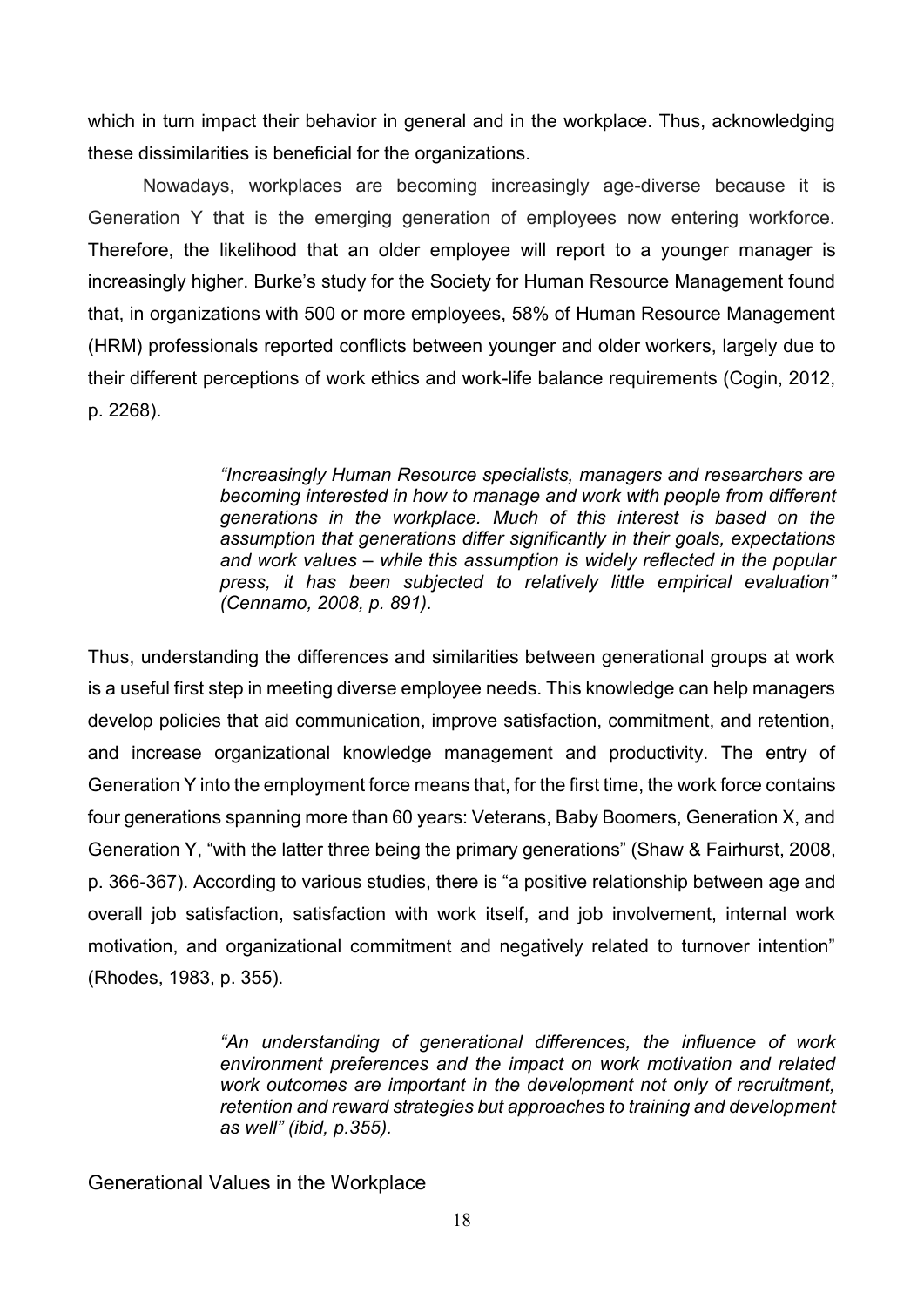Values, needs, and job preferences have been theoretically and empirically linked to job attitudes, particularly job satisfaction and work behaviors, including turnover and absenteeism. Understanding the values that younger generations bring to the workplace is essential to managers who want to remain competitive in attracting qualified applicants and adopting appropriate management practices — since lower birth rates and levels of unemployment lead to a talent squeeze on the labor market. Organizations are also finding it increasingly hard to attract and retain talented workers, particularly those who are younger and highly skilled (Cogin, 2012, p. 2269). An empirical paper by Murphy et al. (2004) found significant value differences across generational groups. The authors argue that organizations often feel they can motivate their employees through pay raises and incentives; however, such measures were less important to some age groups than being able to spend time with their families. To motivate such employees, managers need to offer them time off and other family-friendly incentives, not more money and benefits - "If managers do not understand these value similarities and differences they could be setting themselves up for failure or loss of valuable employees by not knowing how to motivate employees" (as cited by Cogin, 2012, p. 2271).

Perhaps the most apparent difference between Generation Y and other generations in the workplace is their distinctive familiarity with technology. "The value placed on asceticism in Generations Y suggests staying up to date with skills and new technology is important to younger employees" (Cogin, 2012, p. 2288-2289). Scholars describe Gen-Yers as confident and achievement-oriented; in comparison, they describe Gen-Xers as optimistic and as having a sense of civic duty, and Baby Boomers also as optimistic and as having a sense of personal gratification and growth (Guha, 2010, p. 124). Moreover, Baby Boomers are reported to have a better person-organization fit with extrinsic values and status values than Generation X and Generation Y (Cennamo, 2008, p. 891). The latter is best described as a generation which values work/life balance, lifestyles, career development, and overseas travel more than other generations (ibid, p. 893).

> *"This generation may be the most adaptable yet in terms of technological skills and has been said to value intrinsic aspects of work such as mentoring and training in order to remain marketable" (ibid, p. 893).*

Generational Expectations in the Workplace

19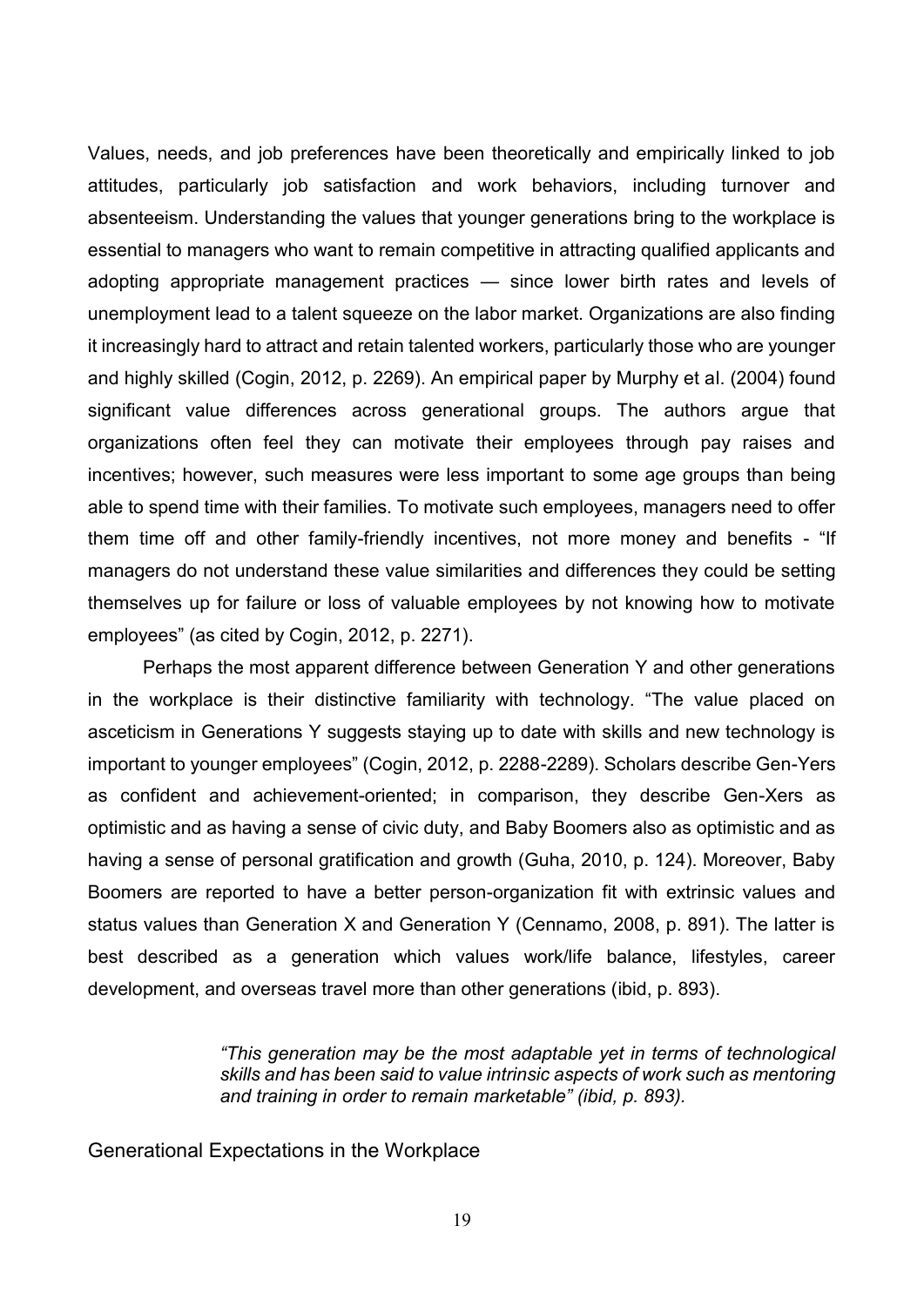According to a study done by the Families and Work Institute in 2005 (Families and Work Institute 2005, as cited by Deal, Altman & Rogelberg, 2010, p. 195), members of past generations identify work as being more central to their lives than younger people do today. Whether that fact is a result of generational differences or of more general societal changes that affect people of all ages is not clear. Either way, it has substantial practical implications for the workplace. As work becomes less central to people's lives, they invest less in it. For example, there has been a decline in the percentage of people who say they want to move into positions of greater authority. Evidence suggests that there are marked differences in expectations and motivators across generational cohorts. Glass (2007) found that Generation X and Generation Y have an entirely different view concerning the world of work than do Baby Boomers and Veterans. For example, during the first 10 years in the labor market, a typical young worker will be employed by seven organizations and change career paths three or four times in that same period (as cited by Myers & Sadaghiani, 2010, p. 233). For this reason, the generation is also known to be more inclined to "job hopping" than previous ones.

In summation, Gen-Yers are more satisfied through intrinsic motivators rather than through those extrinsic to them, a thesis similar to that of Herzberg's from 1959.

> *"When Generation Y eventually enters the workplace, as a result of these traits, they are likely to arrive with a wealth of experiences that may serve them well in their organizational roles. They may be more accepting of people from diverse ethnicities and backgrounds, and potentially more comfortable and more skilled in interacting with them. In a recent study, Generation Y reported higher levels of overall company and job satisfaction, satisfaction with job security, recognition, and career development and advancement, but reported similar levels of satisfaction with pay and benefits and the work itself, and turnover intentions, as compared to Boomers and Gen Xers" (Kowske, Rasch & Wiley, 2010, p. 265).*

### 2.2.2 Overview of Generation Y's Characteristics

There has been a lot of discussion in management literature on the dissimilarities between generations; however, much of the work, including that on Generation Y, has been "based on observations rather than on empirical findings" (Bissola & Imperatori, 2010, p. 381). Thus, there appears to be very little academic research on the characteristics of Generation Y; whilst there is not total agreement, there is a broad consensus of what these characteristics are.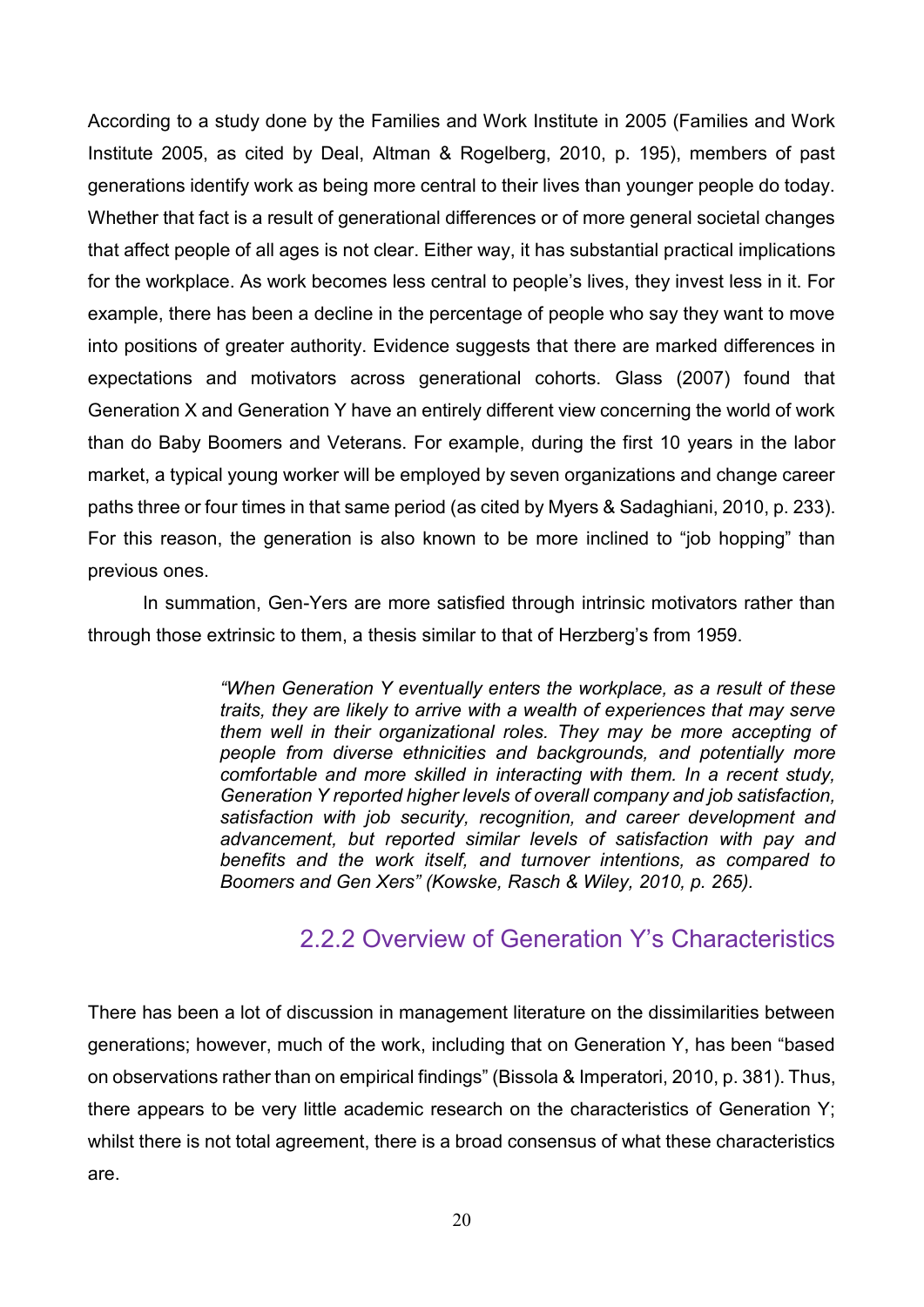*"Nonetheless, it should be noted that there is also evidence that not all traits are the same within these generations; it cannot be assumed that all members of any given generation will experience the same key sociocultural or social-economic events in the same way, depending mainly on social class, gender, ethnicity or culture" (ibid, p. 381).*

As noted previously, the most defining experience for Gen-Yers is the growth of the Internet and technology (Cennamo, 2008, p. 893). Thus, this generation can be defined as "the most technically literate, educated and ethnically diverse generation in history" (Barnes, 2009, p. 59). Thus, managers have interest not only in attracting and retaining this talent, but in developing it, as well. Moreover, they seem to be quite successful when it comes to motivating this generation of graduates, which places a great deal of importance on personal development and continuous learning (ibid, p. 59). Interesting to note is that various sociologists and psychologists disagree about the future of Generation Y. On the one hand, this generation has been described as being the next great "hero generation", portrayed in the literature as independent and entrepreneurial, having high self-esteem, being civicminded, and raised to believe they could achieve anything.

> *"The most talented members of Generation Yers are independent, entrepreneurial thinkers who relish responsibility, demand immediate feedback, and expect a sense of accomplishment hourly. They thrive on challenging work and creative expression, love freedom and flexibility, and hate micromanagement; guided by managers who are willing to confront their challenges and meet their expectations, they have the potential to become the highest performers in history" (Martin, 2005, p. 39).*

Others describe them as the next "me generation," indicating their self-focus, expectation of entitlement, and desire for fame and fortune" (Barnes, 2009, p. 59). Despite being independent, they are seen as being emotionally needy and, consequently, constantly seeking approval and praise (Shaw & Fairhurst, 2008, p. 368-369). According to the study of Hershatter & Epstein in 2010, the reason for such a constant need for feedback is because it "provides assurance that they are continuing to move along a linear, progressive path" (Hershatter & Epstein, 2010, p. 218). Furthermore, the strong loyalty Gen-Yers have towards family, friends, and communities (both real and virtual) can be explained by the fact that this generation has grown up with so-called "helicopter parents," who try to micro-manage every stage of their lives.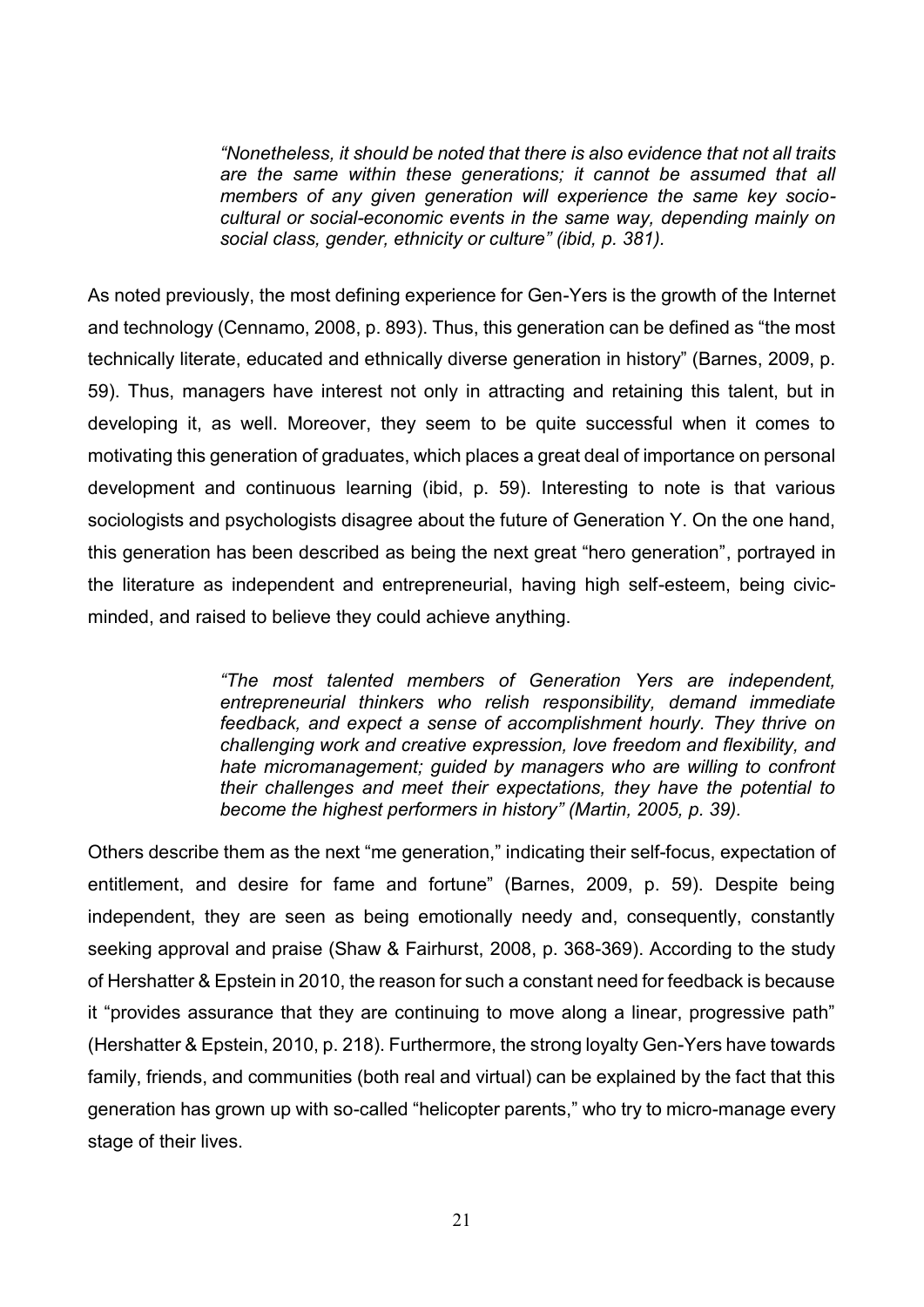*"The relationship of Generation Y to its parents is both a positive and negative influence on the young adult and the workplace. Basically, the strong parent connection has been largely responsible for producing young adults who have been sheltered from consequences, have weak problem solving skills, have a high sense of entitlement, and have a high expectation of being cared for and being served" (Barnes, 2009, p. 60).* 

This mentality manifests itself in a desire for clear directions and managerial support in everything they do but at the same time they have "a demand for freedom and flexibility to get the task done in their own way, at their own pace" (Martin, 2005, p. 40). Finally, their expectation to change jobs frequently means they actively seek out jobs that provide training (Shaw, & Fairhurst, 2008, p. 368-369).

> *"While their fast-paced, get-it done attitude is a plus for employers in terms of fast performance, they also exhibit the need for instant gratification, getting it done and moving on to something else; commitment to a long project, dealing with slow bureaucratic wheels, long-term decision-making tools and staying the course to pay attention to accuracy and details are not necessarily their best features" (Barnes, 2009, p. 62).*

#### Gen-Yers' Motivators

Once in the labor market, Generation Y is perceived to be high maintenance, typically motivated by a desire to enhance professional skills in order to remain marketable. Management experts note that, while money is important, Gen-Yers do not see it as their only source of happiness. Like Generation X workers, they feel rewarded by work arrangements that offer them more flexibility and new technology. However, empirical studies indicate that, more like Boomers, Gen-Yers thrive on recognition and promotions, but they also expect to become involved in projects that have a major impact on the organization (Myers & Sadaghiani, 2010, p. 233).

> *"When asked what they were looking for in a career, these young people optimistically said they wanted to play meaningful roles doing meaningful work on teams of highly committed, motivated co-workers. They also had every intention of making lots of money while building their ideal career and personal life. And, with three to four part-time job experiences or internships under their belts before they enter the workplace full-time, they were emphatic about the type of manager they wanted to work with" (Martin, 2005, p. 40).*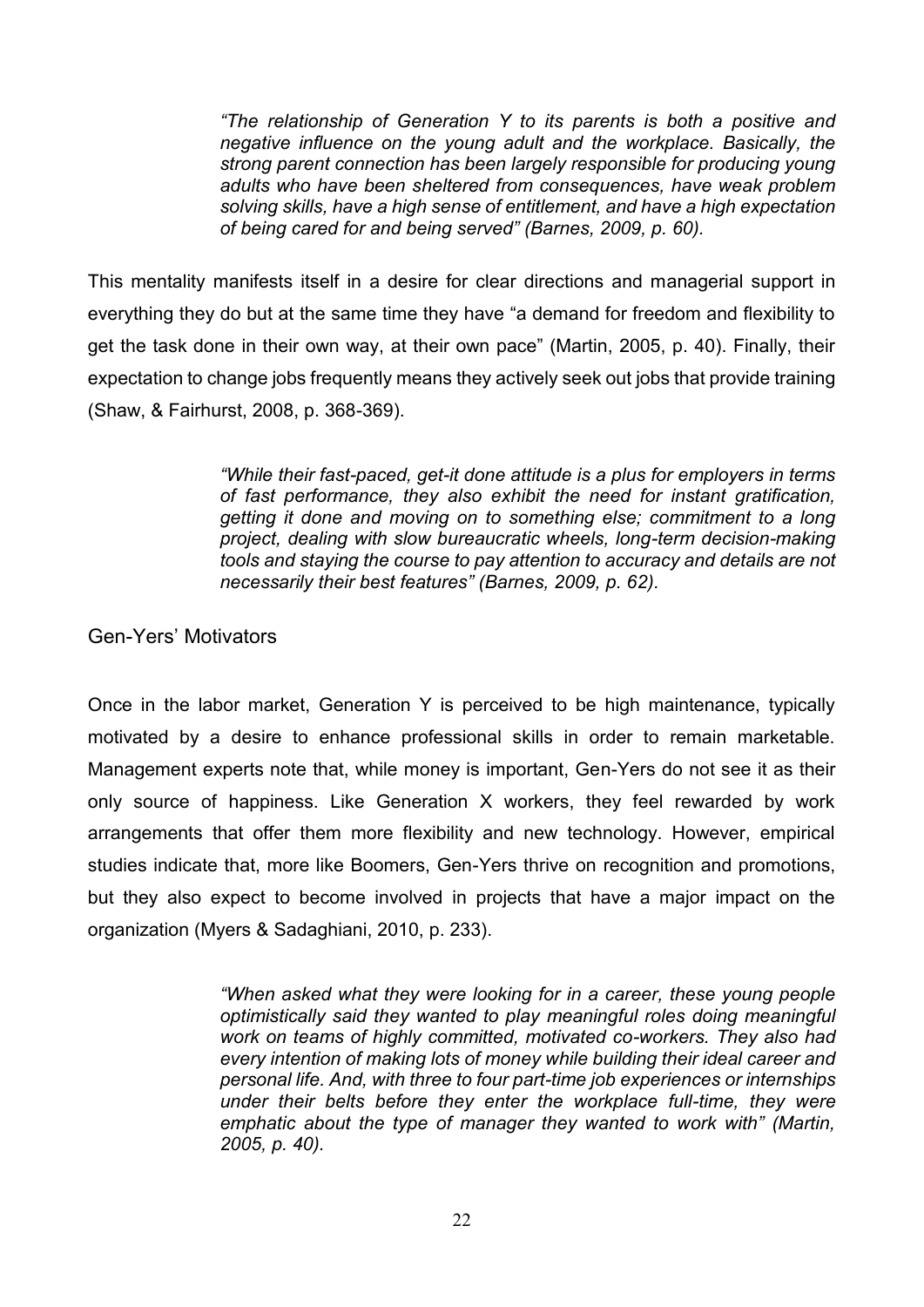As noted thus far, another important motivator at the workplace for Gen-Yers is the work-life balance. Blogs and popular press articles written by Gen-Yers indicate that they prioritize close personal relationships over a career (Myers & Sadaghiani, 2010, p. 227-228).

> *"For the most part, the popular perception of Generation Y is that they have grown up in 'good' times: they were valued as children, and they expect their careers to meet their basic financial needs and indeed to provide comfortable lifestyles" (ibid, p. 232).*

According to the study of Shaw & Fairhurst (2008, p. 375), if we were to define the culture of Gen-Yers' organization, it would have the following characteristics:

> *It would be open to the benefits of technology and new ways of working; It would ask challenging questions and demand honest answers; Its employees would not be fixated on status and hierarchy; It would encourage meaningful social interaction between employees; It would value an individual's life outside work as much as it values their contribution to the organization; It would genuinely care for its people and the communities in which it operates.*

### 2.2.3 Generation Y and the Management

The generational dissimilarities between Baby Boomers, Generation X, and Generation Y described in Section 1 (2.2.1) and Gen-Yers' characteristics described in Section 2 (2.2.2) clearly show the need for tailored managerial practices, especially towards this group of graduates. Barnes (2009) argues that Gen-Yers can "become good workers but only with some innovative management efforts to help make them so" (Barnes, 2009, p. 58).

As noted in the previous section, Gen-Yers expect close relationships and frequent feedback from their managers. Moreover, they expect open communication from their managers, even about matters normally reserved for more senior employees; also, they expect their communication with managers "to be more positive, and more affirming than has been the case with employees of prior generations" (Myers & Sadaghiani, 2010, p. 230). Some studies on the topic indicate that Gen-Yers do not develop organizational commitment as more senior workers do. Instead, they develop commitment to individuals, especially managers with whom they develop meaningful relationships. "If this claim is true, strong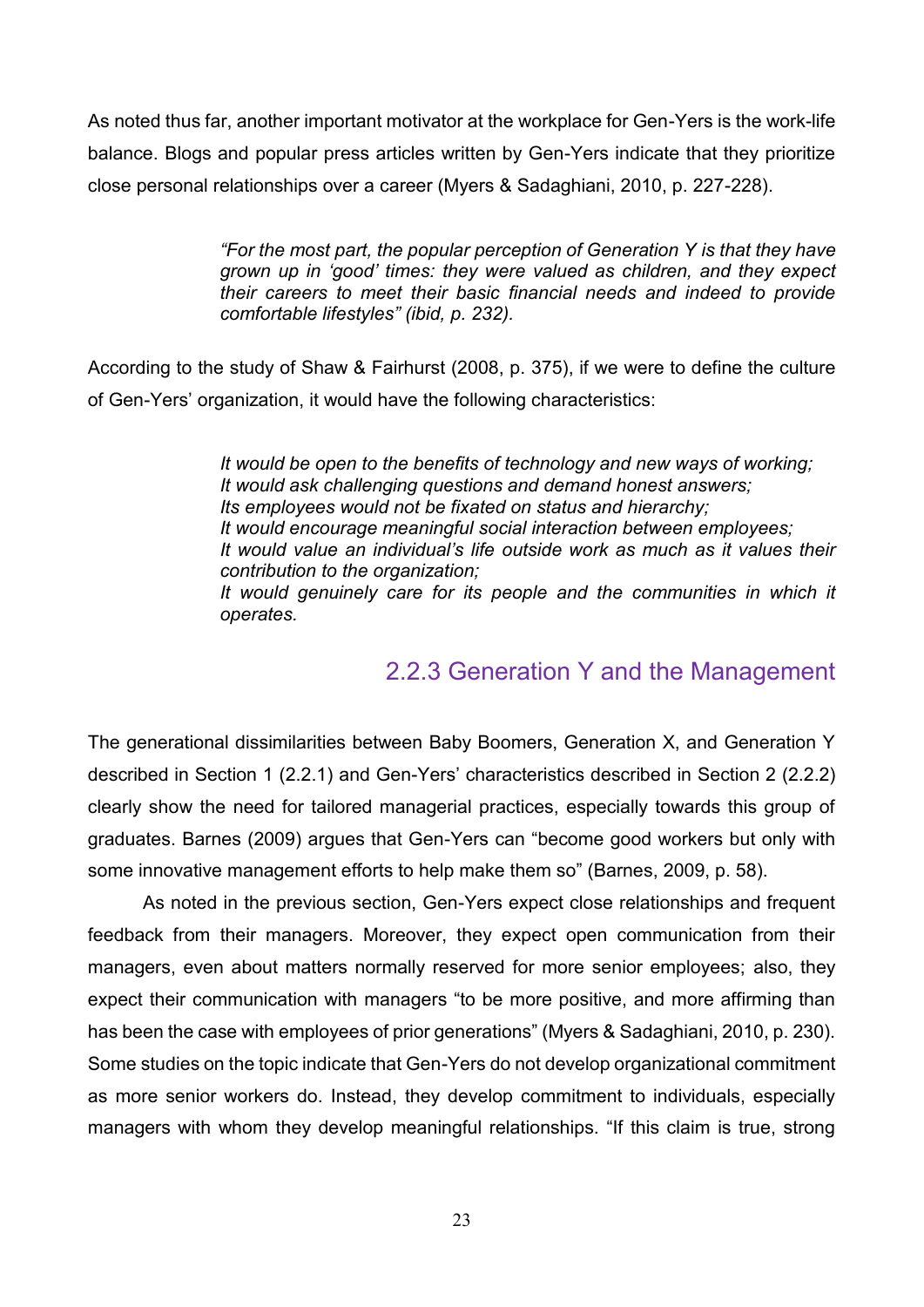commitments to managers may change Gen-Yers' much publicized tendency to switch jobs and careers at every opportunity" (ibid, p. 230).

> *"Gen-Yers' entry to organizations with semi-autonomous and self-managed work teams, which enhance innovation and increase productivity is fortuitous because, more than previous generations, Gen-Yers value teamwork and are accustomed to collaboration. They prefer to work in teams, in part because they perceive group-based work to be more fun, but also because they like to avoid risk" (ibid, p. 230).*

In fact, Gen-Yers are likely to be actively involved, fully committed, and contributing their best efforts to organizations that allow them to work in a collaborative matter. According to a qualitative study from 2006, Gen-Yers have a set of strong beliefs about what the relationship with managers should entail - "…my employer should provide me with job security, a good work environment, and a positive atmosphere"; "I will find a place I know is a good fit for me where I'm challenged but not overstressed"; "…the environment to learn, and the opportunity to better myself, both in terms of my career and my ability to help those in need" (Hershatter & Epstein, 2010, p. 219-220). The participants in that study were also very detailed as to how they perceive their future bosses. One hoped for "a safe work environment, reasonable hours, and flexibility. If you ever need anything, you should be able to go to your employer and talk about issues you may have"; another respondent answered that "the manager should be honest and open-minded. He/she should be able to guide you and should be a friend and a co-worker'' (ibid, p. 219-220). Although, close relationships with the managers may seem like an "extraordinary demand to put on a workplace" (ibid, p. 219-220), the reader should bear in mind that, throughout their lives, Gen-Yers have been encouraged to have and continue to maintain similarly close relationships with parents, teachers, mentors, and advisors. As a result, they are much more likely to want their managers to take an interest in them. Instead of seeing it as an obstacle, managers should seize it as an opportunity, namely to keep close relationships with Gen-Yers as a motivational incentive for their overall job satisfaction.

> *"Gen-Yers have very definite expectations of their managers that define what they consider 'a good relationship'. A PriceWaterhouseCoopers survey of over 4,000 new college hires to the firm reported that 91% of Gen-Yers agreed with the statement, "I will be loyal to the organization I work for". For organizations, loyalty from Generation Y employees means passionate, intelligent, and enthusiastic work. To Gen-Yers employees, loyalty means that organizations assure that there are ample opportunities,*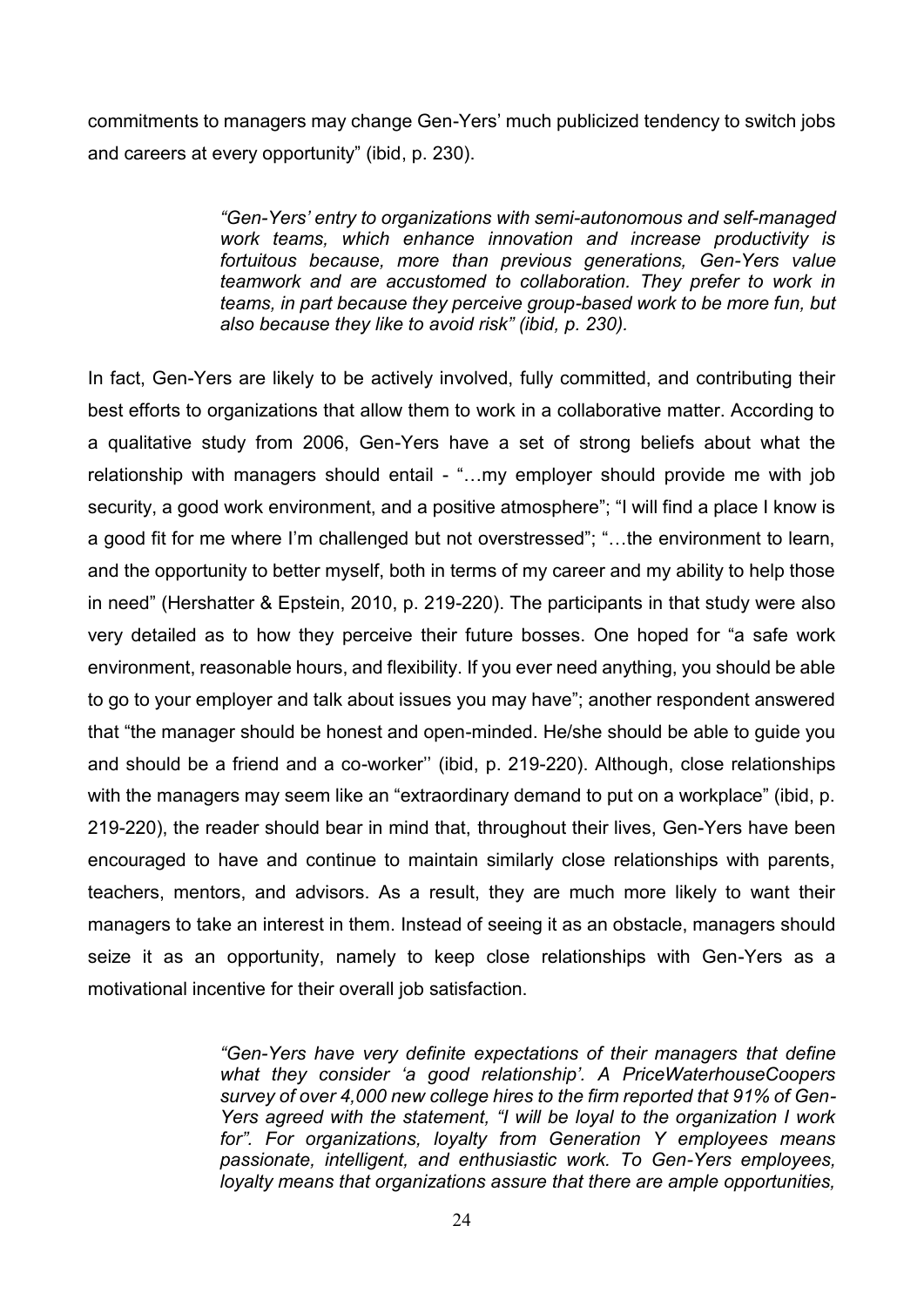*offer professional development and training, and provide coaching and mentoring" (ibid, p. 220).*

Thus, one of the main challenges for managers is the retention of Gen-Yers. According to a 2007 Harris Interactive survey of corporate recruiters of MBAs, half of the respondents reported that retention was a particularly difficult issue. "These issues may arise even before the first day on the job; 44% of Gen-Yers in a Michigan State MonsterTRAK study agreed that even if they had committed to an offer, they would renege if a better one came along" (ibid, p. 220). Studies on Gen-Yers' loyalty suggest that they do have the capacity to be loyal to organizations, but only if they are provided with individual attention and a supportive, family-like environment, opportunities for growth and personal development, and a performance-based reward system. According to Martin (2005, p. 40-41), there are six approaches in building solid relationships between the Generation Y of employees and the Management:

> *Managers should take the time to get to know each Gen Yer; to show them they genuinely care about their professional success as well as care about them as persons. Yers feel more comfortable in informal settings than in formal meetings.*

> *Managers should establish a coaching relationship with Gen-Yers. Yers want managers who are teachers who can help them grow and improve.*

> *Managers should treat Gen-Yers as colleagues, not as interns or ''teenagers.'' Gen-Yers can't stand condescending managers who yell and scream, and who are not approachable when they need their questions answered.*

> *Managers should be flexible enough to customize schedules, work assignments, projects and career paths.*

*Managers should consistently provide constructive feedback.*

*Managers should consistently let Gen-Yers know when they've done a good job, give them immediate praise, recognition and rewards for great performance. They should tie rewards and incentives to one thing only: performance.* 

In summation, managerial practices should be "flexible enough to plan time for trial and error, factoring in Gen-Yers' pacing and need for collaboration" (ibid, p. 40-41). Many of these Gen-Yers' stances and behaviors should be viewed by organizations as opportunities rather than as obstacles. If they provide Gen-Yers with an interesting job, opportunities to learn and advance, a friendly environment, a boss they trust, and leaders who are competent, this group of graduates will most likely respond positively and produce great work results beneficial to any business.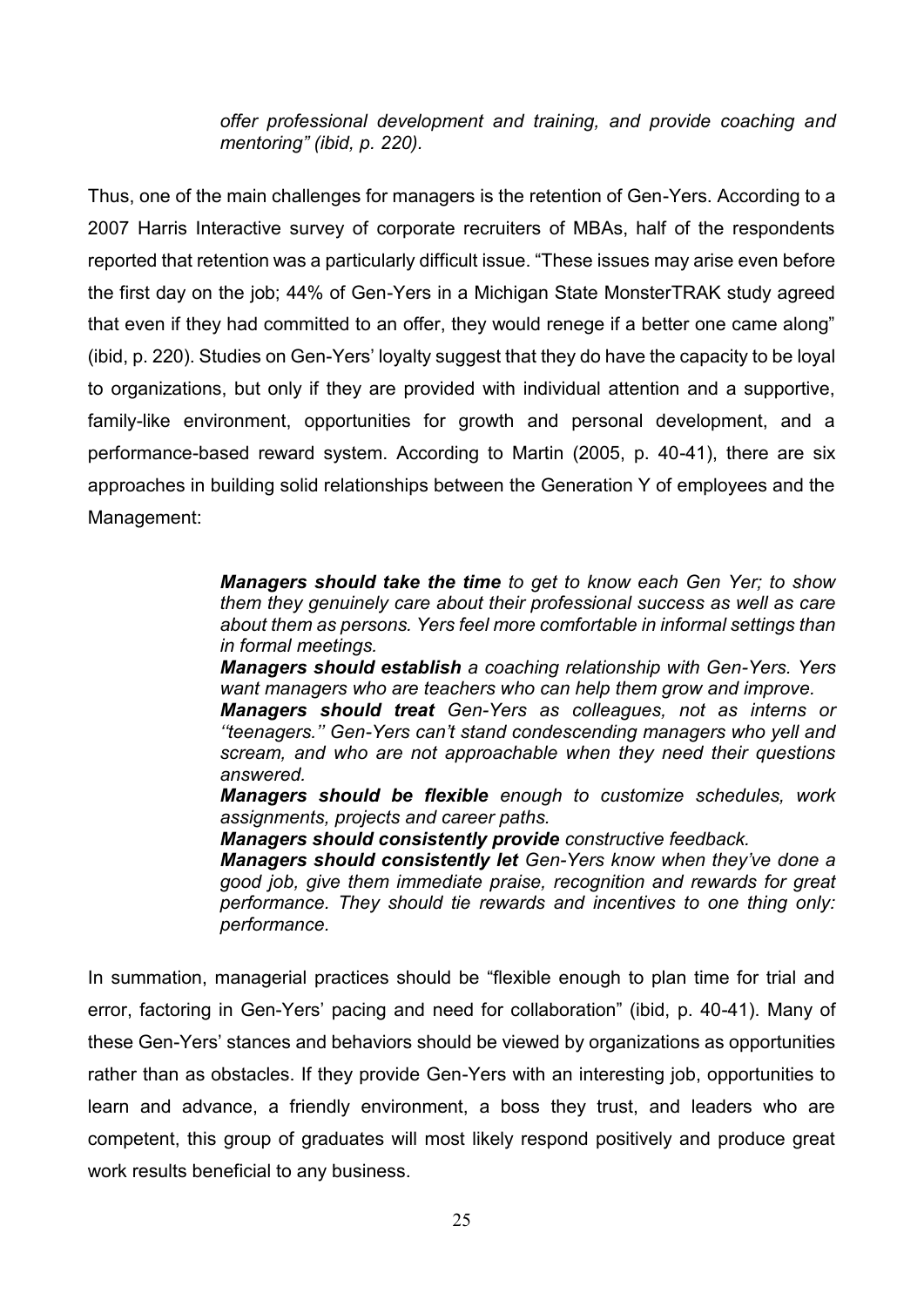*"Gen-Yers may or may not be the next great generation, but they are certainly the next work force, and with effective management, they absolutely have the potential to be a great one" (Hershatter & Epstein, 2010, p. 222).*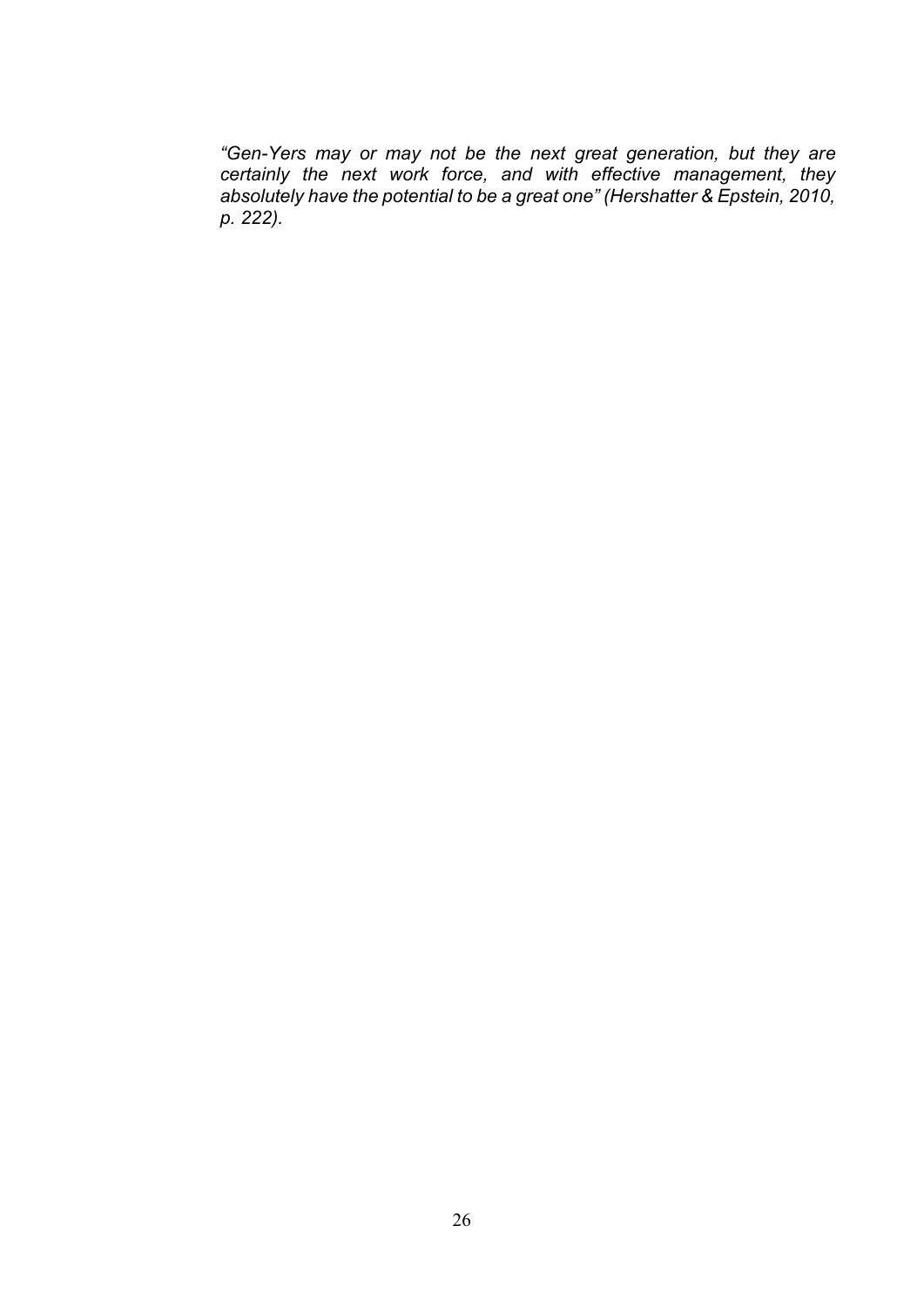# 3 METHODOLOGY

### 3.1 Method

A standardized open-ended interview was used in this study, consisting of the identical interview questions used by Herzberg (Herzberg et al., 1959) in his seminal research that produced the Two-Factor Theory of Motivation, centering on the core interview question: "*Think of a time when you felt exceptionally good or exceptionally bad about your job, either your present job or any other job you have had. Tell me what happened.*" Fourteen interview questions followed each event identified by the interviewee in response to the core question — a GOOD experience and a BAD experience. The interview purpose is consistent with Van Manen's (1990) description: a) it may be used as a means for exploring and gathering experiential narrative material that may serve as a resource for developing a richer, deeper understanding of a human phenomenon; and b) the interview may be used as a vehicle to develop a conversational relation with a partner (interviewee) about the meaning of an experience (as cited by Rossman and Rallis, 2012, p. 186). The questionnaire was utilized as an interview guide.

> *"One of the more popular areas of interest in qualitative research design is that of the interview protocol; interviews provide in-depth information pertaining to participants' experiences and viewpoints of a particular topic" (Turner, 2010, p. 754).*

This method was preferable due to my personal background in Journalism, Mass Communication, and related styles of interaction.

> *"Interviewing has a wide variety of forms and a multiplicity of uses. Standardized open-ended interviews are likely the most popular form of interviewing utilized in research studies because of the nature of the openended questions, allowing the participants to fully express their viewpoints and experiences" (ibid, p. 756).*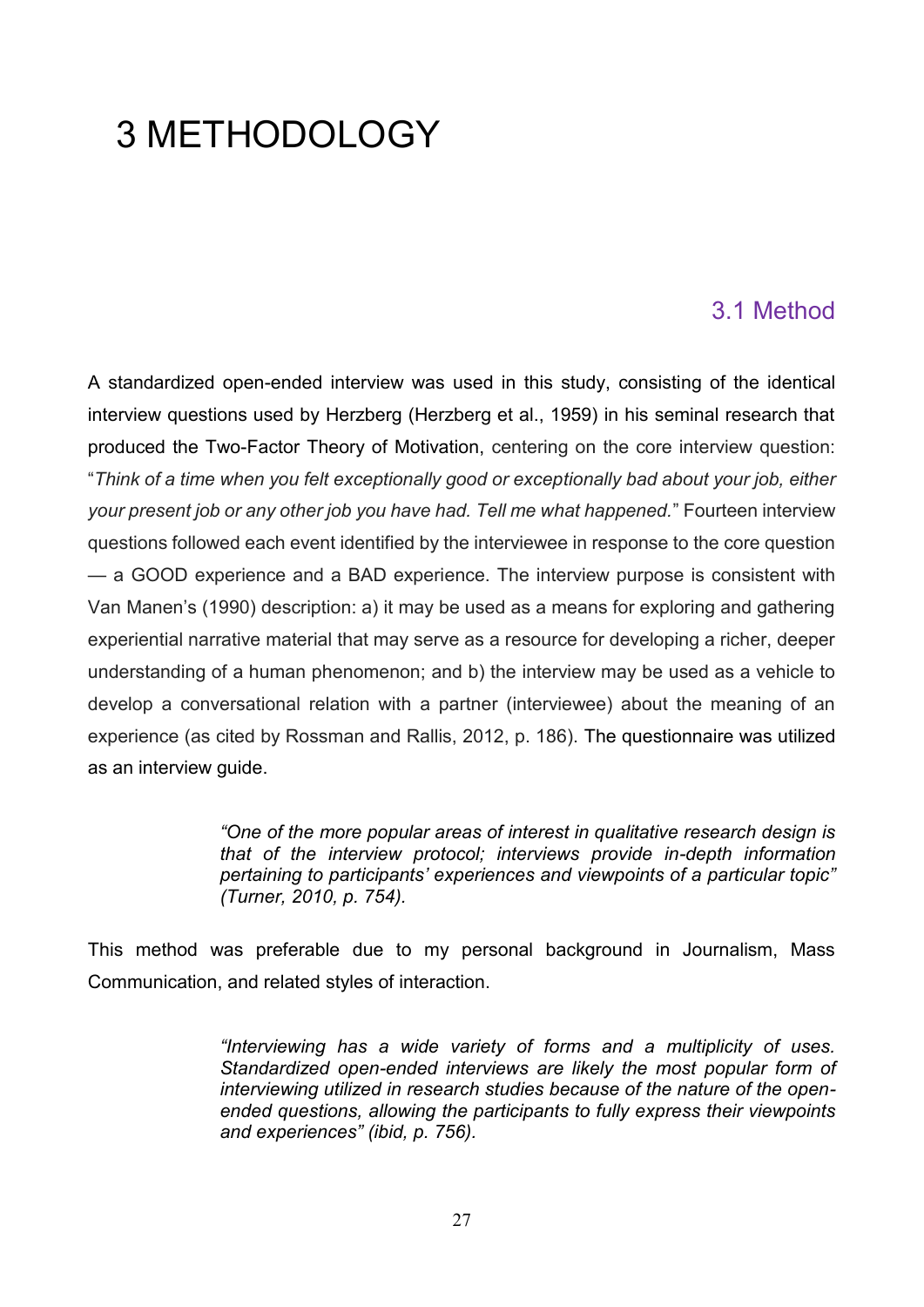Furthermore, the questions were standardized between participants and sent via email. This form of interaction was preferable due to the Gen-Yers' technological affinities. The advantages include that participants do not have to be directly observed, that participants can provide historical information, and finally, that the researcher can control the line of questioning. Some of the limitations of this research method include that a) it provides indirect information filtered through the views of interviewees, b) it provides information in a designated place rather than in a natural field setting, c) the researcher's presence may bias responses, and d) not all people are equally articulate and perceptive (Creswell, 2014, p.191). I have done my best to maintain awareness of these threats to validity and to guard against them.

The data collected was then analyzed through a qualitative software program, namely [Atlas.ti.](https://atlasti.com/) This method of analyzing was preferable to hand-coding since it helps researchers organize, sort, and search for information in text or image databases.

> *"The basic idea is that using the computer is an efficient means for storing and locating qualitative data. Although the researcher still needs to go through each line of text (as in hand coding by going through transcriptions) and assigned codes, this process maybe faster and more efficient than hand coding" (ibid, p. 195).*

#### 3.2 Instrument

As noted previously, this study's research instrument is a standardized open-ended interview, consisting of the identical interview questions used by Herzberg (Herzberg et al., 1959), centering on the core interview question, "*Think of a time when you felt exceptionally good or exceptionally bad about your job, either your present job or any other job you have had. Tell me what happened*". From his root question, Herzberg developed fourteen additional probing questions to elicit a specific sequence that an individual associated with exceptionally GOOD or BAD feelings at work (See Appendix 1). Within this document, Herzberg's two-pronged focus (GOOD feeling, BAD feeling) was utilized to specifically address the factors controlling job satisfaction/dissatisfaction among the Generation Y of workers employed in the media industry in Bulgaria. No wording or phrasing was removed from the interviews.

### 3.3 Sample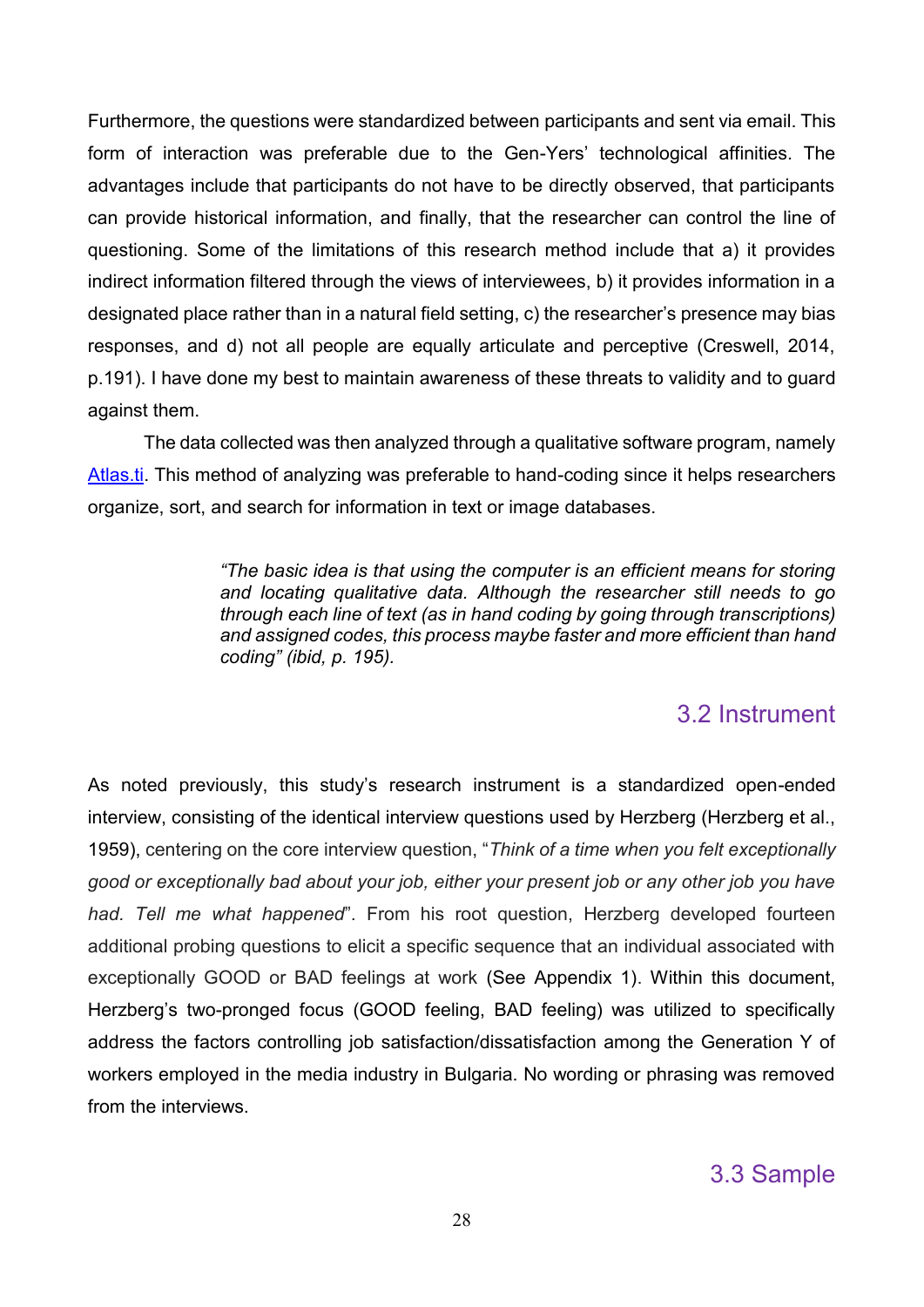The seven persons selected to participate were part of a purposive sample. In purposive sampling, the "inquirer selects individuals and sites for study because they can purposefully inform an understanding of the research problem and central phenomenon in the study" (Creswell, 2007, p. 187). Each person interviewed was a current employee of a media company based in Bulgaria, born between the years of 1979 and 2000 and belonging to Generation Y. The participants occupy positions, such as reporters and project managers. They all have personal knowledge of the work involved in the media industry in Bulgaria.

Some of the limitations of a purposive sample include limited generalizability or transferability due to the small number of participants, as well as the possibility of a researcher error in the process of selection and application.

> *"The selection of sampling units in purposive sampling is subjective since the researcher relies on his or her experience and judgment; despite this shortcoming, purposive sampling remains popular among researchers in the social sciences" (Guarte & Barrios, 2006, p. 277).*

An element of snowball sampling was added to the docket in the form of a final questionnaire prompt, asking for referrals to additional participants. This technique is often also called "chain" or "referral" sampling (Biernacki & Waldorf, 1981, p. 141). In this study, only three additional interviewees were found using this strategy.

> *"The method yields a study sample through referrals made among people who share or know of others who possess some characteristics that are of interest to research. Snowball sampling is an effective mechanism not only for an increased depth of information but also for networking and fostering academic relationships for clarification and follow-up; it is especially useful for the study of sensitive topics which, in some instances, might include diversity and culture. However, the method, while simple in theory, is timeconsuming and complex in practice and is best paired with additional research tools" (ibid, p. 141).*

#### 3.4 Data Collection

Data collection took place over a two-month period in November and December 2017. The interview questionnaire was sent initially via email to four participants at the beginning of November 2017. One of them referred three more participants, who agreed to take part in the study. The questionnaire was then again sent via email and received back the same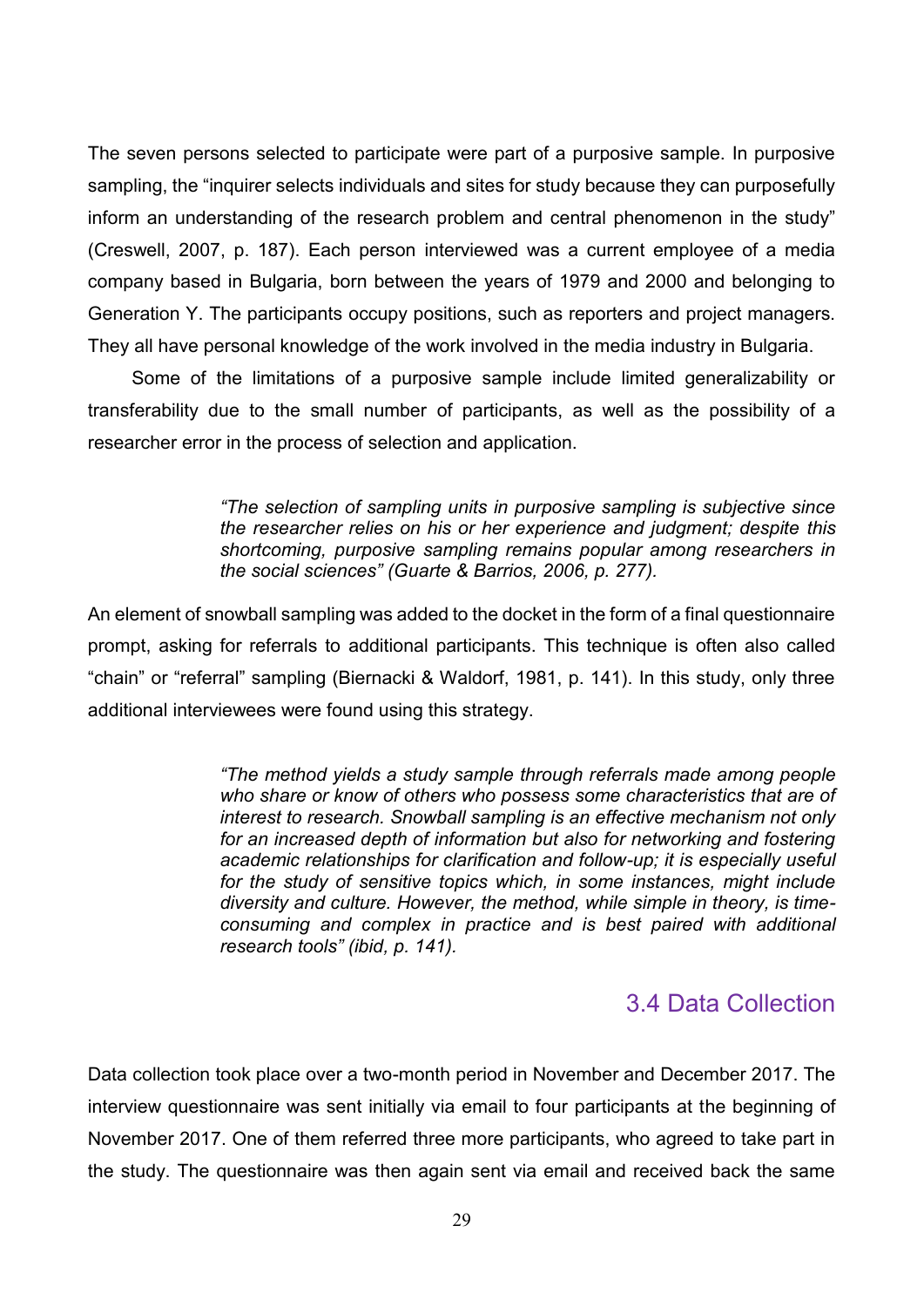way. Email communication was preferred due to the technological affinities of Gen-Yers. All participants were informed as to the purpose of the study, the assurance of anonymity in responses, and the voluntary nature of participation in the study. All participants were aware of the overall topic and were prepared to efficiently answer all questions.

### 3.5 Organization

The full series of interview questions was posed twice to each participant, once relating to the GOOD experience identified by the participant and a second time relating to the BAD experience identified by the participant. Thus, a discussion about the data categorized into two primary categories – 1) GOOD Experience Factors and 2) BAD Experience Factors – will structure the findings. In addition to varying perspectives regarding the experience factors, interviewees possessed different roles and responsibilities within their companies; also, some of them provided additional information regarding the managerial styles and practices they were witnessing. As a result, varied information was gathered as to what the motivational factors are among Gen-Y workers employed in the Bulgarian media industry, resulting in a third category consisting of, namely, equally GOOD and BAD experience factors.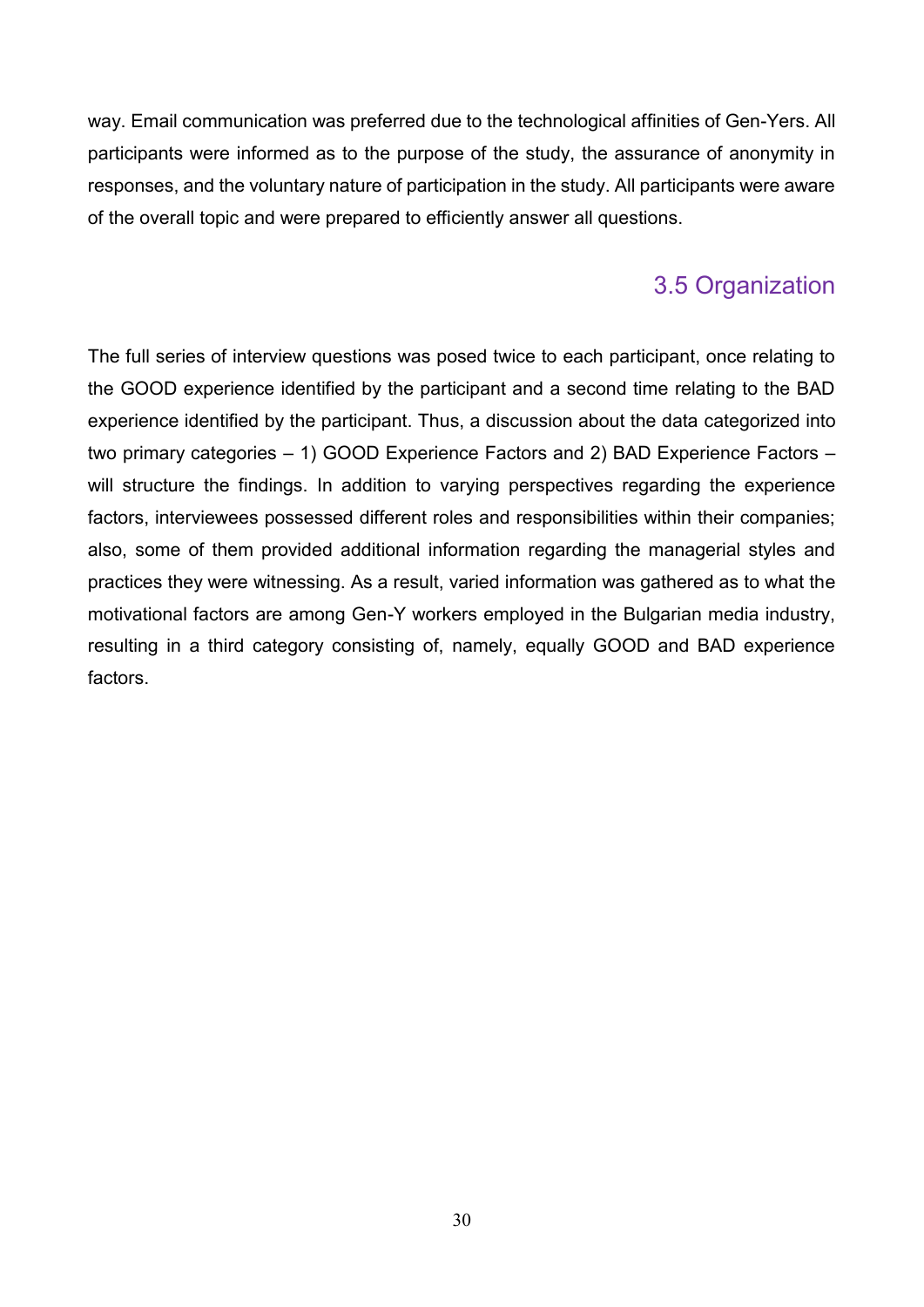# 4 FINDINGS

#### 4.1 Introduction

It became apparent during the interview process that each participant was self-aware of the positive and negative factors controlling his/her job satisfaction. All participants were able to identify those factors and write about them in detail. As previously noted in the study, the research design is grounded on Herzberg's theoretical perspective, whose main thesis is that the factors controlling people's feelings about their job can be separated into motivators and hygiene factors; the first group of factors leads to GOOD experience with the job, and the second group leads to BAD experience, respectively. Thus, the findings describing the GOOD experience factors are presented first and only then the BAD experience factors in order to do justice to the initial pattern of Herzberg's study. Additionally, quotations from each respondent are employed both as examples and as firsthand illustrations of the findings.

It is the aim of the whole research to demonstrate how the findings compare to Herzberg's initial research. As a reminder to the reader, the six motivators identified by Herzberg are **Achievement, Recognition, Work Itself, Responsibility, Advancement**, and **Growth**. According to the findings from this study, **Achievement, Recognition** and **Growth** are overwhelmingly associated with a positive job experience, consistent with Herzberg's motivators. However, **Advancement** has been recognized as a dissatisfying factor and **Work Itself** as equally satisfying and dissatisfying. The top dissatisfier identified by Herzberg — **Company Policy & Administration** — was mentioned by interview participants only in a BAD sequence. Similar to Herzberg's findings, the **Relationships** factor was not recognized by the participants as a motivator. Rather, it was identified both as a dissatisfying factor (Relationship with Supervisor) and as equally satisfying and dissatisfying (Relationship with Peers). Moreover, according to Herzberg's research, the **Salary** factor was categorized as equally satisfying and dissatisfying by the participants in his study, and "ultimately classified as a dissatisfier due to the short duration associated with the accounts of satisfaction" (Wesley, 2012, p. 34). An interesting finding from this study is

31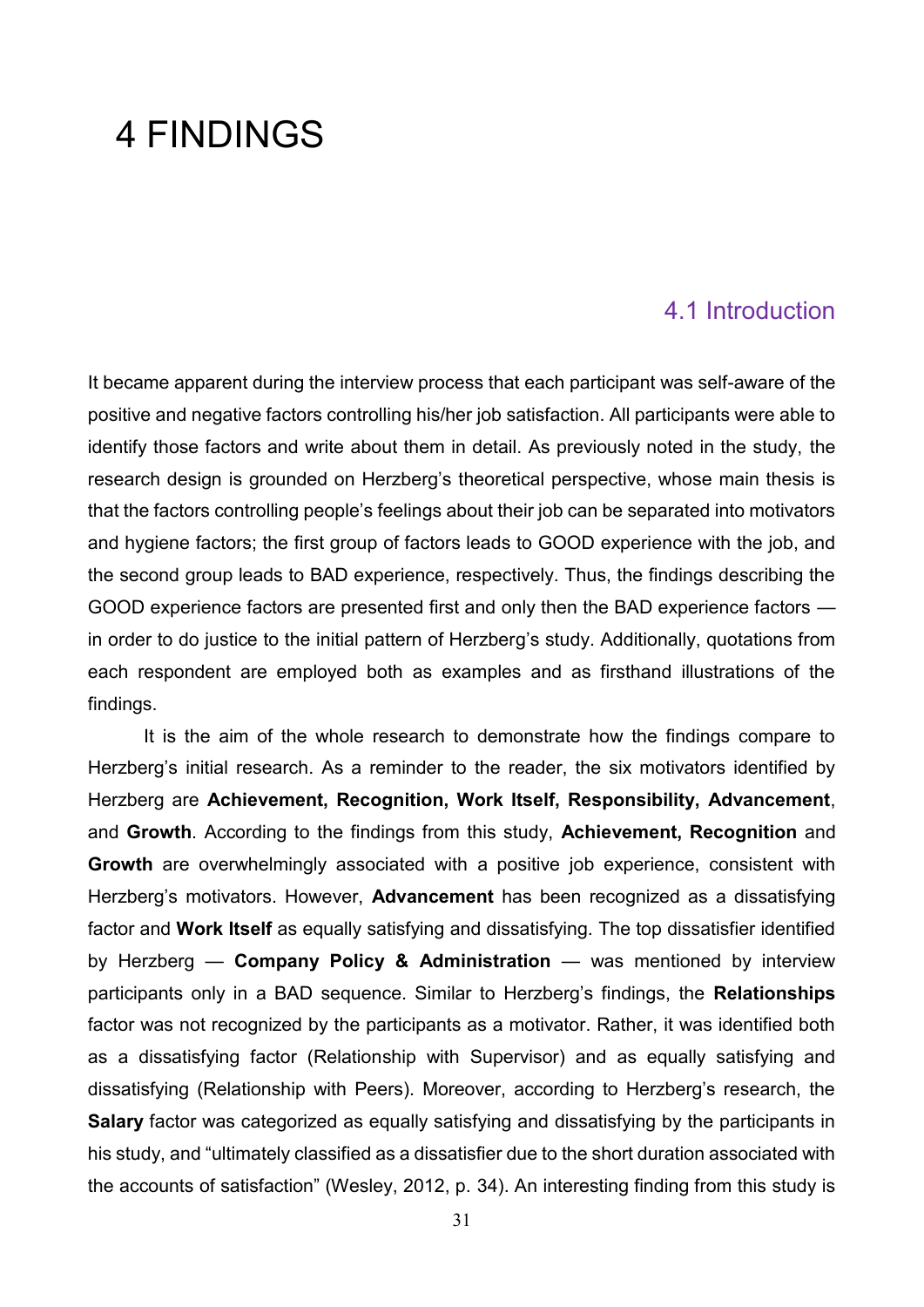that not one of the participants identified Salary as a factor in any of the GOOD or BAD experience factors. The following chapter consists of three sections describing the GOOD and BAD Experience Factors, as well as those recognized as both satisfying and dissatisfying by the participants. Then, the findings are summarized in the Conclusion.

# 4.2 GOOD Experience Factors

The emergent themes that interview participants associated with feeling exceptionally GOOD about their jobs are **Recognition, Achievement,** and **Growth** (Table 4.1). These themes were outlined based upon the frequency the factor was identified as defining a GOOD sequence while also producing an effect on job performance. The table below contains interview excerpts of the personal accounts from which emerge the theme that formed the factors associated with job satisfaction. The factors are listed in order of predominance. The theme that interview participants most often associated with feeling exceptionally GOOD about is Recognition, referred to 13 times throughout the 7 interviews. Furthermore, Recognition was never referenced in any accounts of the BAD sequences, indicating an overall regard towards the element as associated exclusively with workers' GOOD feelings about their jobs. The factors Achievement and Growth are also strongly identified as satisfying by the representatives of Generation Y employed in the media sector in Bulgaria.

Table 4.1 lists the factors that emerged from the interviews related to the GOOD sequences, a sample interview excerpt, and the interview number from which the excerpts were taken.

| <b>Factor</b> | <b>Excerpt</b>                                                                                                                                                                                                                                                                                                                                                                                                                                                                                                                                                                                                                                                                                                                                                                                                                                                                                                                                                                                                                                                             | <b>Interview</b><br># |
|---------------|----------------------------------------------------------------------------------------------------------------------------------------------------------------------------------------------------------------------------------------------------------------------------------------------------------------------------------------------------------------------------------------------------------------------------------------------------------------------------------------------------------------------------------------------------------------------------------------------------------------------------------------------------------------------------------------------------------------------------------------------------------------------------------------------------------------------------------------------------------------------------------------------------------------------------------------------------------------------------------------------------------------------------------------------------------------------------|-----------------------|
| Recognition   | I won an award for exceptional journalism; I felt happy and proud of thisIn my job<br>and position a lot of times you can feel unappreciated and insignificant. It meant to<br>me that I'm recognized as a professional by other professionals and that even if I<br>don't see the immediate results of my work it has its impact on the society.<br>Of course, awards will always make me proud of what I do, but that is not the only<br>way I feel recognized and appreciated or feel I'm making progress with my<br>professional skills. I pay attention to what the readers are commenting on every<br>article I publish and make improvements in order to make the text better and more<br>understandable for the people whenever it is needed. Good feedback from my<br>readers, editors, my colleagues, and the professionals I write about, also from my<br>friends and family are the things that generally make me feel good about my job.<br>My colleagues were also very impressed and proud which made me feel good<br>about my job and my role in the firm. |                       |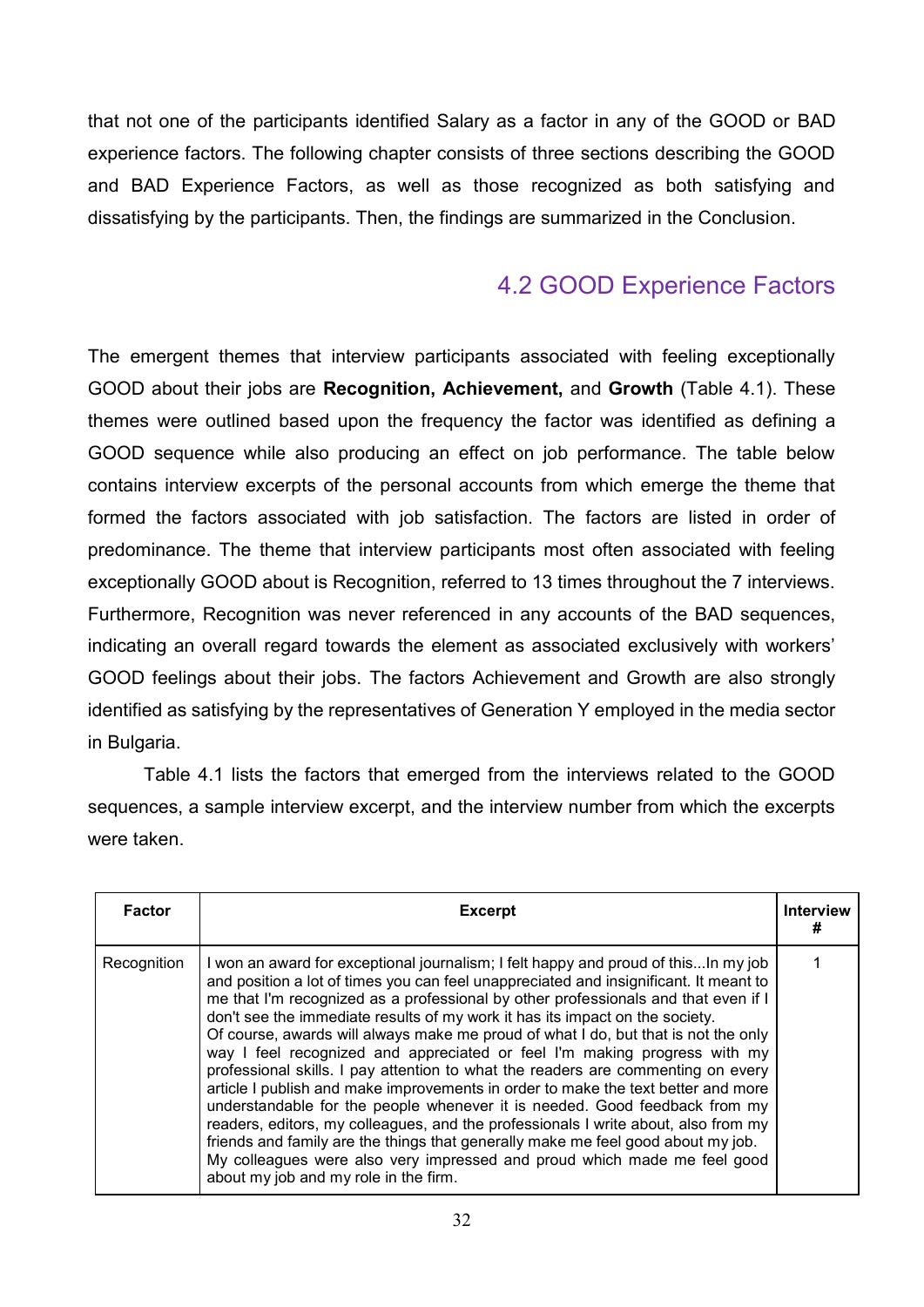|             | I enjoyed the final result it came also the reaction of the audience, all the people<br>who watched the story gave me a feedback, and it was quite exciting to hear all<br>their words. More than anything, they are giving a meaning of my work. I see that<br>there is a reward of my efforts and I am only becoming more passionate about the<br>job of mine. I feel like I do something meaningful not only for me but for the others<br>as well.<br>Despite the bad media environment in Bulgaria, despite all the difficulties, those<br>feelings only can motivate me to work harder in order to achieve more. | $\overline{7}$ |
|-------------|-----------------------------------------------------------------------------------------------------------------------------------------------------------------------------------------------------------------------------------------------------------------------------------------------------------------------------------------------------------------------------------------------------------------------------------------------------------------------------------------------------------------------------------------------------------------------------------------------------------------------|----------------|
|             | In the second situation the "happy" feeling ended when I started feeling that my<br>work is not being appreciated. The projects I've been working on were not<br>considered a top priority in the overall portfolio of the company and because of that<br>the management body didn't look like willing to invest resources or people to further<br>develop them.<br>My work became more and more appreciated and I became more liked as a person.<br>I was also showing positive attitude.                                                                                                                            | 4              |
|             | It made me feel good of course, I felt like I was setting a good example and like I<br>made my profession a little more respected in the eyes of the people that I<br>interviewed.                                                                                                                                                                                                                                                                                                                                                                                                                                    | $6\phantom{1}$ |
| Achievement | I've always thought being a journalist is an important and meaningful profession,<br>but I think whether you're successful or not depends on how much effort you put<br>into your articles and the impact they make on society. Receiving an award by<br>professionals you truly respect tells you are on the right track.                                                                                                                                                                                                                                                                                            | 1              |
|             | I felt like I did an especially good jobI felt like I have contributed for the better<br>understanding of these international events in Bulgaria, like my efforts and work<br>had some kind of an added value, not a simple part of a particular business sector<br>what the media are after all<br>The meant that I met the high standards that I set for myself and the complicated<br>topics themselves set I felt proud and like I did a good job.<br>I was simply in a good mood and motivated, I could work faster and without<br>anything distracting me.                                                      | 6              |
|             | it happened 2 weeks ago, when I have been given an awardI still do feel good<br>about that, because it was a hard work and I put a lot of efforts.                                                                                                                                                                                                                                                                                                                                                                                                                                                                    | $\overline{7}$ |
| Growth      | the second time was when I was promoted to my current position – a product<br>manager to one of the medias within the media company I was working as a<br>journalist. It happened in a period when I needed the career change from a core<br>journalistic work to one related more with project and people management, more<br>responsibility and chance to show creativity and leadership skill.<br>in the second situation I was happy to be experiencing new duties and situations.<br>I had the feeling of learning and growing - both personally and professionally.                                             | 4              |

#### **TABLE 4.1** Factors Identified as Satisfying

# 4.3 BAD Experience Factors

The hygiene factors that emerged from workers' accounts of feeling BAD about their jobs are: **Relationship with Supervisor, Advancement, Company Policy & Administration**, and **Status** (Table 4.2). Similarly, Table 4.2 lists the predominant factors that interviewees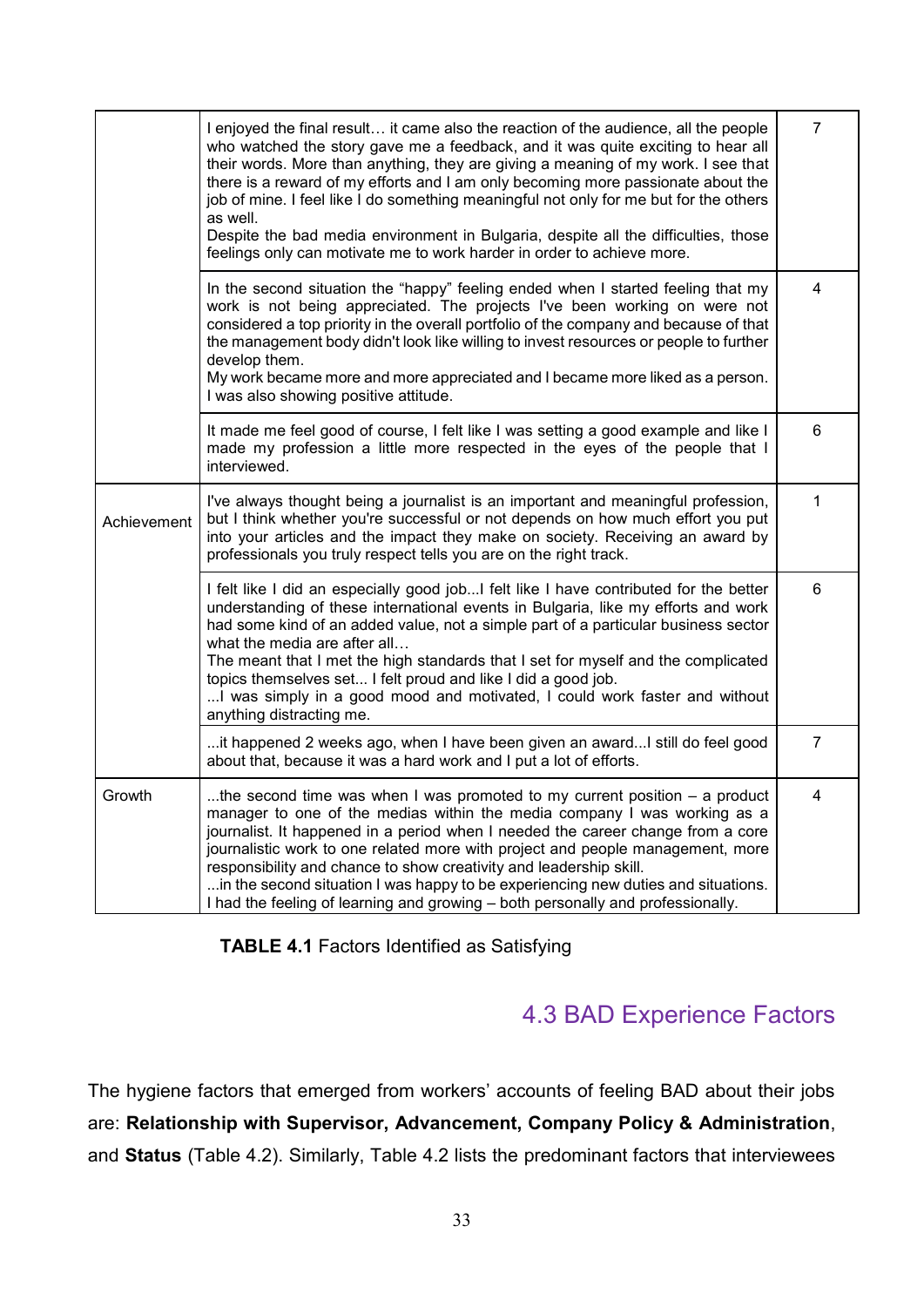most often associated with feeling exceptionally BAD about their job (dissatisfiers). The predominant factor that interview participants associated with feeling BAD is Relationship with Supervisor, referred to 12 times throughout the 7 interviews. This factor has been also addressed as a hygiene factor in the Herzberg's Classification Scheme. The other dissatisfiers identified in common with Herzberg's findings (Herzberg et al., 1959) are Company Policy & Administration and Status. Nevertheless, the Advancement factor has been recognized as a dissatisfier rather than a satisfier by the participants of this study, which is not consistent with Herzberg's findings.

| <b>Factor</b>                   | <b>Excerpt</b>                                                                                                                                                                                                                                                                                                                                                                                                                                                                                                                                                                                                                                                                                                                                                                                                                                                                                                                                                                                                                                                                                                                                                                         | <b>Interview</b><br># |
|---------------------------------|----------------------------------------------------------------------------------------------------------------------------------------------------------------------------------------------------------------------------------------------------------------------------------------------------------------------------------------------------------------------------------------------------------------------------------------------------------------------------------------------------------------------------------------------------------------------------------------------------------------------------------------------------------------------------------------------------------------------------------------------------------------------------------------------------------------------------------------------------------------------------------------------------------------------------------------------------------------------------------------------------------------------------------------------------------------------------------------------------------------------------------------------------------------------------------------|-----------------------|
| Relationship with<br>Supervisor | During the story I was writing in 2013 I had my editors' support and appreciation<br>for it, but I didn't have the confidence and even the realization I should talk to<br>them about what expectations should I have and how much time and effort<br>should I put in it.                                                                                                                                                                                                                                                                                                                                                                                                                                                                                                                                                                                                                                                                                                                                                                                                                                                                                                              | 1                     |
|                                 | When there are a lot of Bulgarian news for the day and there's nothing big or<br>interesting internationally and I work with this person, I don't feel motivated to<br>look for new interesting topics for the day because I know he'll either reject<br>every idea or command me something that won't be broadcasted.                                                                                                                                                                                                                                                                                                                                                                                                                                                                                                                                                                                                                                                                                                                                                                                                                                                                 | 3                     |
|                                 | I felt the way I did because in my opinion, when an editor asks a journalist to<br>make such a small revision he/she can make himself/herself in just a few<br>seconds, he/she disrupts the journalist's work and wastes the time both<br>himself/herself and the journalist. I started feeling that this is not the kind of<br>exchanges I would like to have in my job simply because they produce tension<br>that affects my positive feelings about my job.<br>in a way yes, because I didn't really want to communicate with my editors<br>and I now do it simply because I have to. I try to contain my negative feelings<br>and be kind to my editors but I somehow feel more uncomfortable in our<br>exchanges today.<br>This experience did affect me, my relationships, and my general health. For<br>one thing, after about three months on the job, I had started to find it somewhat<br>monotonous and not that meaningful (because, for example, I do not receive<br>any feedback from my readers and I don't really know how useful my stories<br>are to them), and now this tense exchange with one of my editors made me<br>feel even more that this is not my place. | 2                     |
| Advancement                     | It has started almost a year ago. I'm not satisfied as I don't feel challenged. I'm<br>involved in projects I've been doing over and over again. I'm not able to even<br>surprise myself. I feel that I've given enough, and I need a refresh. I need a<br>change.<br>I felt stuck. I needed a change but it was difficult to make a move. I was trying<br>but it seemed that the change was either not visible or coming too slow.                                                                                                                                                                                                                                                                                                                                                                                                                                                                                                                                                                                                                                                                                                                                                    | 4                     |
|                                 | On the other hand, I have this bad habit when I master something, and I<br>receive recognition for it (in this case with an award) I decide I can't grow much<br>more in that particular field and need to look for and exceed in another one.<br>All the texts were met with positive feedback and made me feel good about<br>my job. But this was an outcome I was expecting now, so it wasn't that exciting<br>as before.                                                                                                                                                                                                                                                                                                                                                                                                                                                                                                                                                                                                                                                                                                                                                           | 1                     |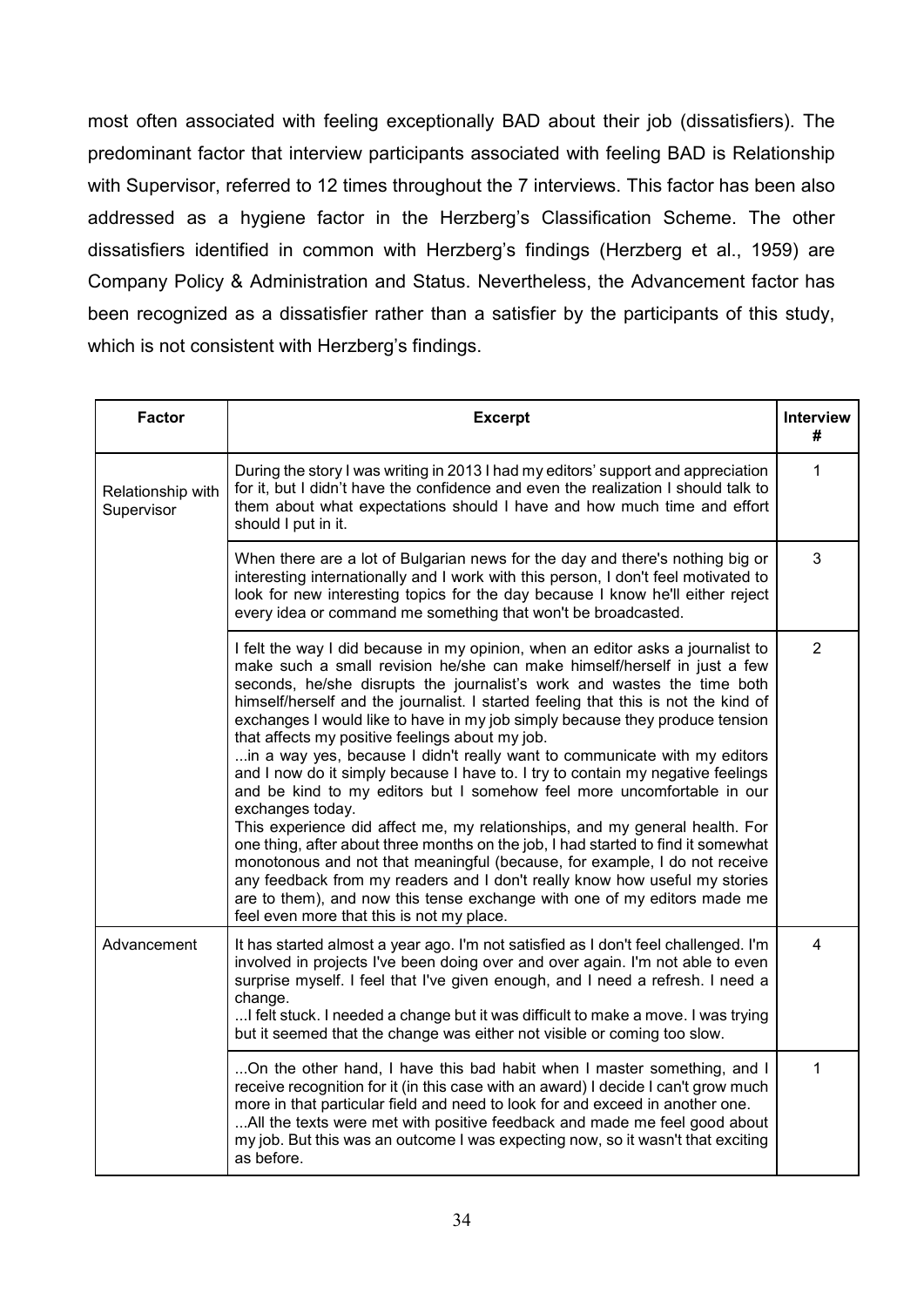| Company policy<br>& Administration | This happened because of the policy of the company connected with low<br>wages and insurance as a result the people just started looking for better<br>financial opportunities, even jobs outside media.<br>there is a general tendency of not being satisfied with the company and its<br>policy towards people.<br>In addition, I could add that I don't appreciate the financial and managerial<br>policy of the company. I need a better pension insurance plan.                                                                                                                                                                                                                                                                       |   |
|------------------------------------|--------------------------------------------------------------------------------------------------------------------------------------------------------------------------------------------------------------------------------------------------------------------------------------------------------------------------------------------------------------------------------------------------------------------------------------------------------------------------------------------------------------------------------------------------------------------------------------------------------------------------------------------------------------------------------------------------------------------------------------------|---|
| <b>Status</b>                      | I felt bad because we never met, he didn't know me but as a journalist I was<br>already labeled. I felt like I had to justify myself for other people's behavior and<br>like I have yet to prove that I am not superficial journalist. I was considered<br>stupid until proven otherwise. But the whole situation speaks for the media<br>sector as a whole and the way this vocation is perceived. And I happen to be<br>part of this occupation.<br>In the first case because I felt labeled, and as I said – stupid and superficial<br>until proven otherwise. I felt bad for another reason as well - because the<br>professor's worries and fears were not unfounded, and this speaks in how<br>crappy situation our media sector is. | 6 |

**TABLE 4.2** Factors Identified as Satisfying

# 4.4 Equally GOOD and BAD Experience Factors

Surprisingly, the interview results have made it necessary to add a third categorization for the factors as being equally GOOD and BAD for the participants, which means equally satisfying and dissatisfying (Table 4.3). Interesting to note is that Herzberg (Herzberg et al., 1959) "did not entertain the idea of factors affecting worker satisfaction existing on a linear scale – that is, the same factor being capable of making a worker feel GOOD and BAD about his/her job" (Wesley, 2012, p. 71). Nevertheless, the interview data from this study supports a linear relationship between satisfaction and dissatisfaction on the job for the factors listed in following table. Interview excerpts representing both GOOD and BAD sequences are provided with the corresponding interview numbers from which the excerpts were taken. The results show that the **Relationship with Peers, Work Itself** and **Personal Life** factors appear to have a linear relationship. The GOOD/BAD ratio for the Work Itself factor is 5:5 from the total of seven interviews. This data strongly supports the linear relationship argument, particularly given the nearly equal number of events defined. The Relationship with Peers factor is nearly as convincing with a GOOD/BAD ratio of 4:3. The Personal Life factor has a GOOD/BAD ratio of 3:5 in favor of the dissatisfying feeling that it brings.

| <b>Factor</b><br><b>Excerpt</b> | Interview #,<br><b>GOOD/BAD</b><br><b>Sequence</b> |
|---------------------------------|----------------------------------------------------|
|---------------------------------|----------------------------------------------------|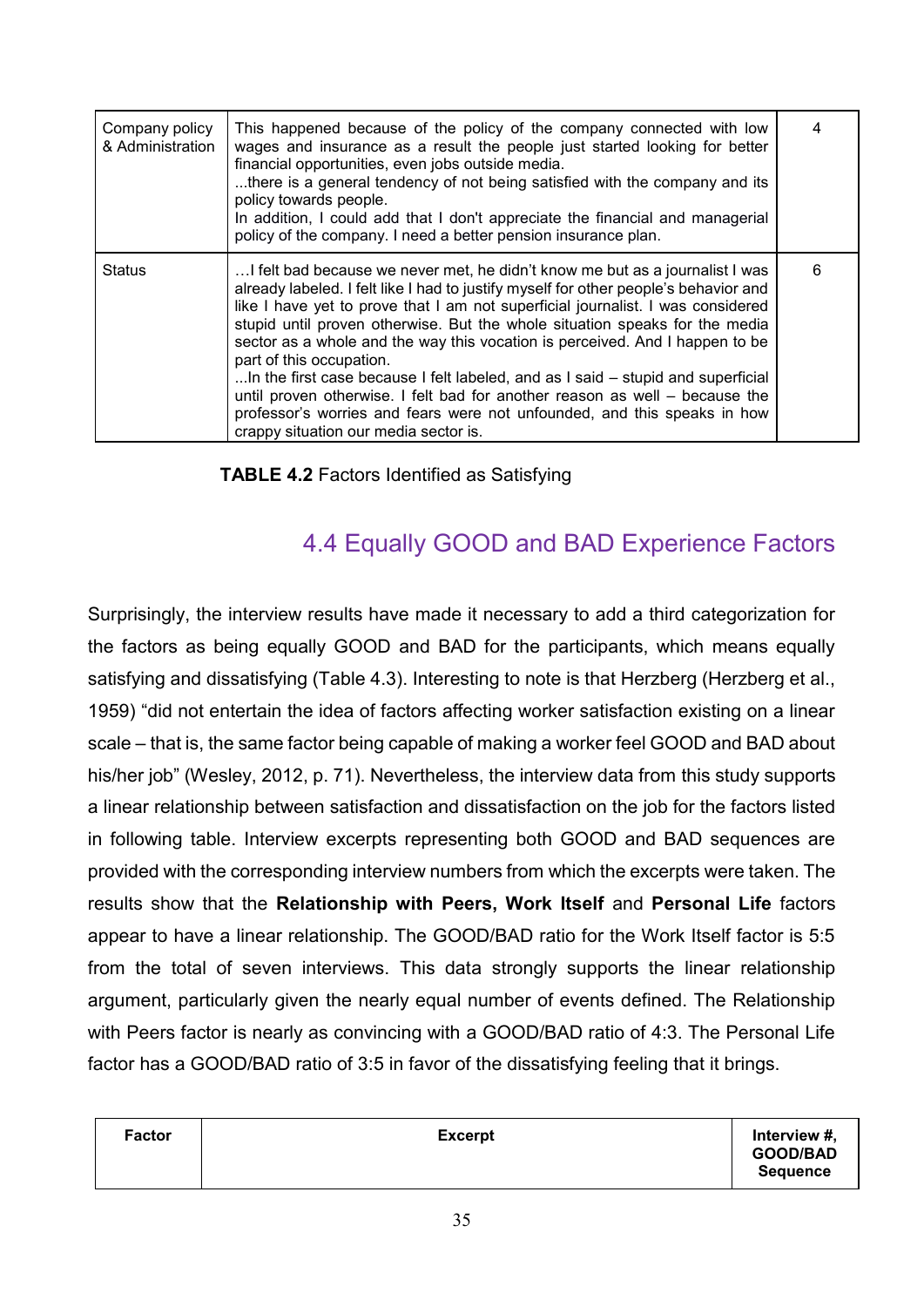| Relationship<br>with Peers | <b>GOOD:</b> In the first story the positive experience made me think more<br>positive of the company itself. But later on, when I think of the period I don't<br>think of the company but of the people I worked with and my positive feelings<br>are connected with them. So, in general - I don't get associations about the<br>company in general but about the people who made me feel good. <b>BAD:</b> I<br>was simply in a good mood and motivated, I could work faster and without<br>anything distracting me. It lasted for a couple of days. As for the fun with the<br>colleagues, the effect is more moderate a day or two.                                                                                                                                                                                                                                                            | 4/6            |
|----------------------------|-----------------------------------------------------------------------------------------------------------------------------------------------------------------------------------------------------------------------------------------------------------------------------------------------------------------------------------------------------------------------------------------------------------------------------------------------------------------------------------------------------------------------------------------------------------------------------------------------------------------------------------------------------------------------------------------------------------------------------------------------------------------------------------------------------------------------------------------------------------------------------------------------------|----------------|
|                            | <b>GOOD:</b> I feel exceptionally good as well when I have fun with my colleagues.<br>It's funny because this turns out to have quite an impact on me. The reason<br>is probably because the good time with co-workers compensates for the<br>stress. <b>BAD:</b> I'm angry at myself for having lost my nerves and having raised<br>my voice in front of my colleagues (even if my boss, who was also there,<br>supports me and shares the common opinion about this producer). I'm<br>simply shocked about how such a person could work in a TV - where<br>everything depends on teamwork.                                                                                                                                                                                                                                                                                                        | 6/3            |
|                            | <b>GOOD:</b> I was really happy to be a part of a team I appreciated. We had fun<br>all day long and the work was done easier. We didn't pay any attention to<br>the working time; it just passed by without noticing it The first time was<br>almost 10 years ago when I was working as a journalist and was part of a<br>team with young and like-minded people. We were not only working but also<br>having fun all day long. It didn't feel like work but like time well spent, while<br>doing interesting and appreciated work. <b>BAD:</b> I've never felt "exceptionally<br>bad" but there were times when I thought I done well and the feedback from<br>colleagues or from readers wasn't as good as I expected. And sometimes -<br>they were right. Most recent case - a piece I thought was well-written was<br>criticized by a colleague to be badly written in terms of writing style. | 4/5            |
|                            | <b>GOOD:</b> A few weeks after I started my job as a business news journalist, I<br>felt really good about the stress-free atmosphere in the office but, maybe<br>even more importantly, I was extremely positively surprise that a person<br>working from home that I had not seen yet sometimes offered to help me<br>without me even asking her.<br>I saw that having a job in the media industry should not necessarily (or<br>always) involve a lot of stress and internal competition and may instead<br>involve a lot of teamwork.                                                                                                                                                                                                                                                                                                                                                           | $\overline{2}$ |
| Work Itself                | GOOD: I feel good or useful every time I work on a project that multilayered<br>in its meaning and importance. <b>BAD:</b> All the texts were met with positive<br>feedback and made me feel good about my job. But this was an outcome I<br>was expecting now, so it wasn't that exciting as before.<br>It was worse than good for me because it showed me how small can be<br>my general impact at a very high personal emotional cost.<br>The feeling hasn't ended - now the memory keeps me from having<br>idealistic expectations about what I do and what my work can do about<br>others and helps me tune down the emotions I invest in personal stories.                                                                                                                                                                                                                                    | 5/1            |
|                            | <b>GOOD:</b> When I was happy at work I was more productive and did my work<br>more effectively. I generally generated mode ideas and was thinking more<br>of my job, even in my spare time. The contrast is - you work for the required<br>hours and wait for the day to end.<br>My work became more and more appreciated and I became more liked as<br>a person. I was also showing positive attitude. <b>BAD:</b> It lasts longer than<br>the positive experience. It doesn't really end as from time to time I'm<br>reminding myself about it. I remember pretty much every mistake I ever<br>done.<br>It creates some short-lived thoughts that you are unprofessional about you<br>do.                                                                                                                                                                                                        | 4/5            |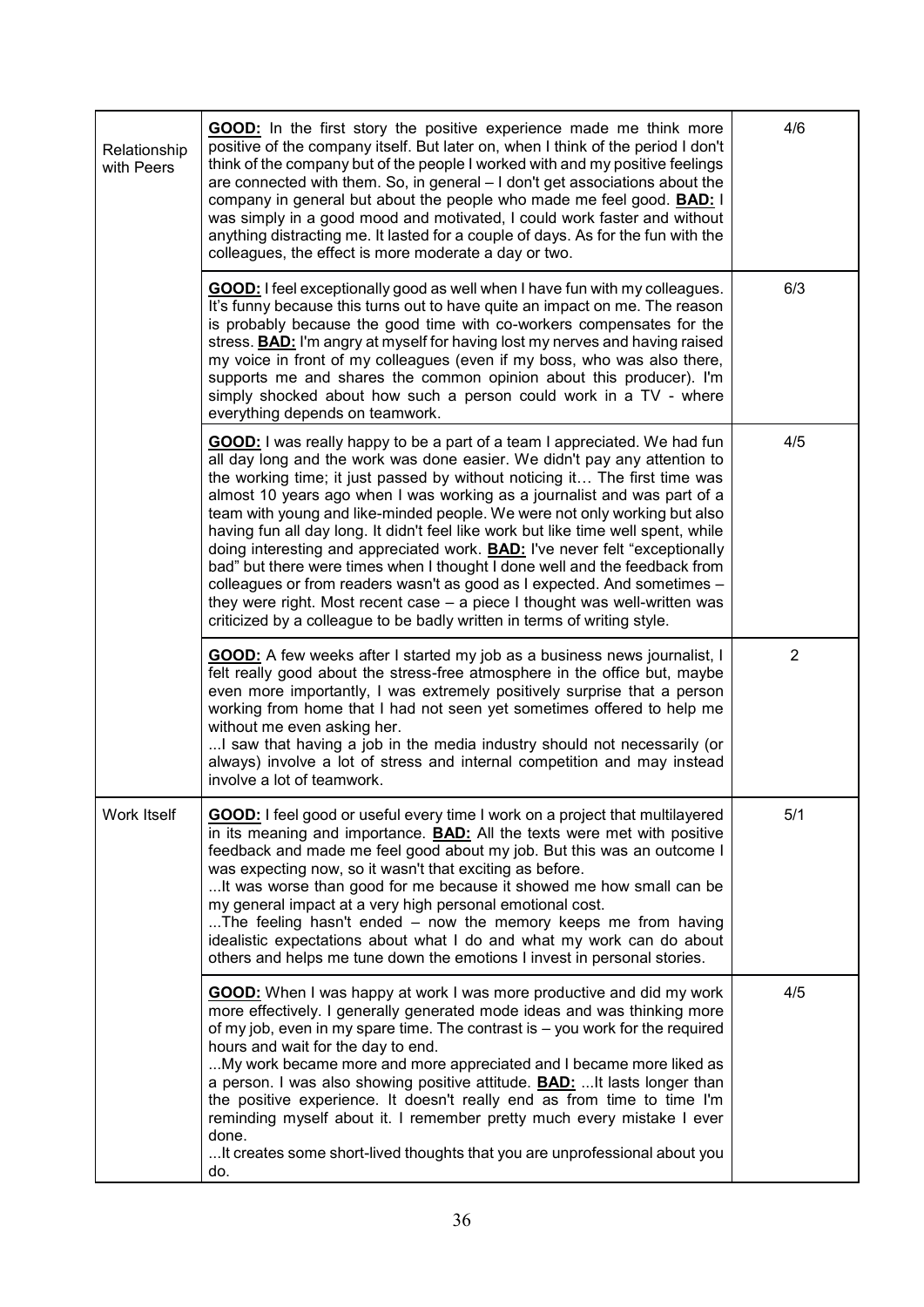|               | <b>GOOD:</b> I confirmed for myself that this part of my duties and all the content<br>I provide is some of the most valuable, which made me more confident in<br>proposing texts and stories like these to my editors more often for about a<br>month. <b>BAD:</b> In the second situation the "happy" feeling ended when I<br>started feeling that my work is not being appreciated. The projects I've been<br>working on were not considered a top priority in the overall portfolio of the<br>company and because of that the management body didn't look like willing<br>to invest resources or people to further develop them.<br>My experience so far shows that being a journalist is not a perspective<br>profession. Yes, it is a noble one; it has a cause - to inform people and to<br>help them make better decisions, to inspire them and to help in building a<br>better society. But at the same time, it is connected with a lot of hard work<br>and psychical pressure which is not paid off equally. The wages and the<br>social insurances are low in comparison to other sectors. The work doesn't<br>offer career opportunities. It drains you even physically and at the end I don't<br>have the feeling of balance between giving and receiving.<br>I want the management to be more engaged with the projects I'm working<br>on. I'd like to have new and more challenging projects. | 1/4 |
|---------------|---------------------------------------------------------------------------------------------------------------------------------------------------------------------------------------------------------------------------------------------------------------------------------------------------------------------------------------------------------------------------------------------------------------------------------------------------------------------------------------------------------------------------------------------------------------------------------------------------------------------------------------------------------------------------------------------------------------------------------------------------------------------------------------------------------------------------------------------------------------------------------------------------------------------------------------------------------------------------------------------------------------------------------------------------------------------------------------------------------------------------------------------------------------------------------------------------------------------------------------------------------------------------------------------------------------------------------------------------------------------------------------------------------------|-----|
|               | <b>GOOD:</b> I enjoyed the final result. I am a person who pays close attention to<br>the details and well, this time it went the way I was exactly imagining it. After,<br>it came also the reaction of the audience, all the people who watched the<br>story gave me a feedback, and it was quite exciting to hear all their words.<br>Also the reaction of my colleagues.<br>More than anything, they are giving a meaning of my work. I see that there<br>is a reward of my efforts and I am only becoming more passionate about the<br>job of mine. I feel like I do something meaningful not only for me, but for the<br>others as well. <b>BAD:</b> It was a dramatic period for me because I hadn't<br>realized at the time that my work could affect me personally and deeply<br>emotionally and I let it, but it also gave me for the first time in my career a<br>realistic view of what my job actually requires and taught me I should be<br>more detached from it if I want to spare my psyche in the future and be able<br>to deal with everything I could come across.                                                                                                                                                                                                                                                                                                                        | 7/1 |
|               | <b>GOOD:</b> I was simply in a good mood and motivated, I could work faster and<br>without anything distracting me. It lasted for a couple of days. As for the fun<br>with the colleagues, the effect is more moderate a day or two. <b>BAD:</b> it is<br>very often that we don't have a time to rest, but that's the risk of the<br>profession.<br>Sometimes you truly ask yourself whether it is worth enough, whether the<br>sacrifices are needed, the doubt of the meaning of your work is appearing<br>for a while and then you forget about everything very fast.                                                                                                                                                                                                                                                                                                                                                                                                                                                                                                                                                                                                                                                                                                                                                                                                                                     | 6/7 |
| Personal Life | <b>GOOD:</b> I was happy and more satisfied not only with my work but with my<br>life in general. To be honest I paid less attention to my diet and sports as I<br>was being more social and going to parties and staying till late. On the<br>contrary – when I was in periods in which I needed change I was more prone<br>to paying attention to my diet and healthy lifestyle as they were viewed as<br>part of the change I needed. <b>BAD:</b> I was already having very unhealthy<br>eating and sleeping habits at the time and this period made it worse. When<br>I took a sick leave at the end of 2013 it was partly because of that - I broke<br>my ankle because of all the extra weight and the bad shape I was in. I<br>suspect I was also struggling with depression or was burned-out at the time,<br>although this is not clinically confirmed. The rest away from work with the<br>casket on helped me take a break and rethink what I want for my career and<br>my future.                                                                                                                                                                                                                                                                                                                                                                                                                 | 4/1 |
|               | <b>GOOD:</b> The experience I had was bad and made me sad and exhausted,<br>but ultimately gave me a valuable professional lesson. I think it put me on<br>the right track to a better career that requires some distance from the people                                                                                                                                                                                                                                                                                                                                                                                                                                                                                                                                                                                                                                                                                                                                                                                                                                                                                                                                                                                                                                                                                                                                                                     | 1/7 |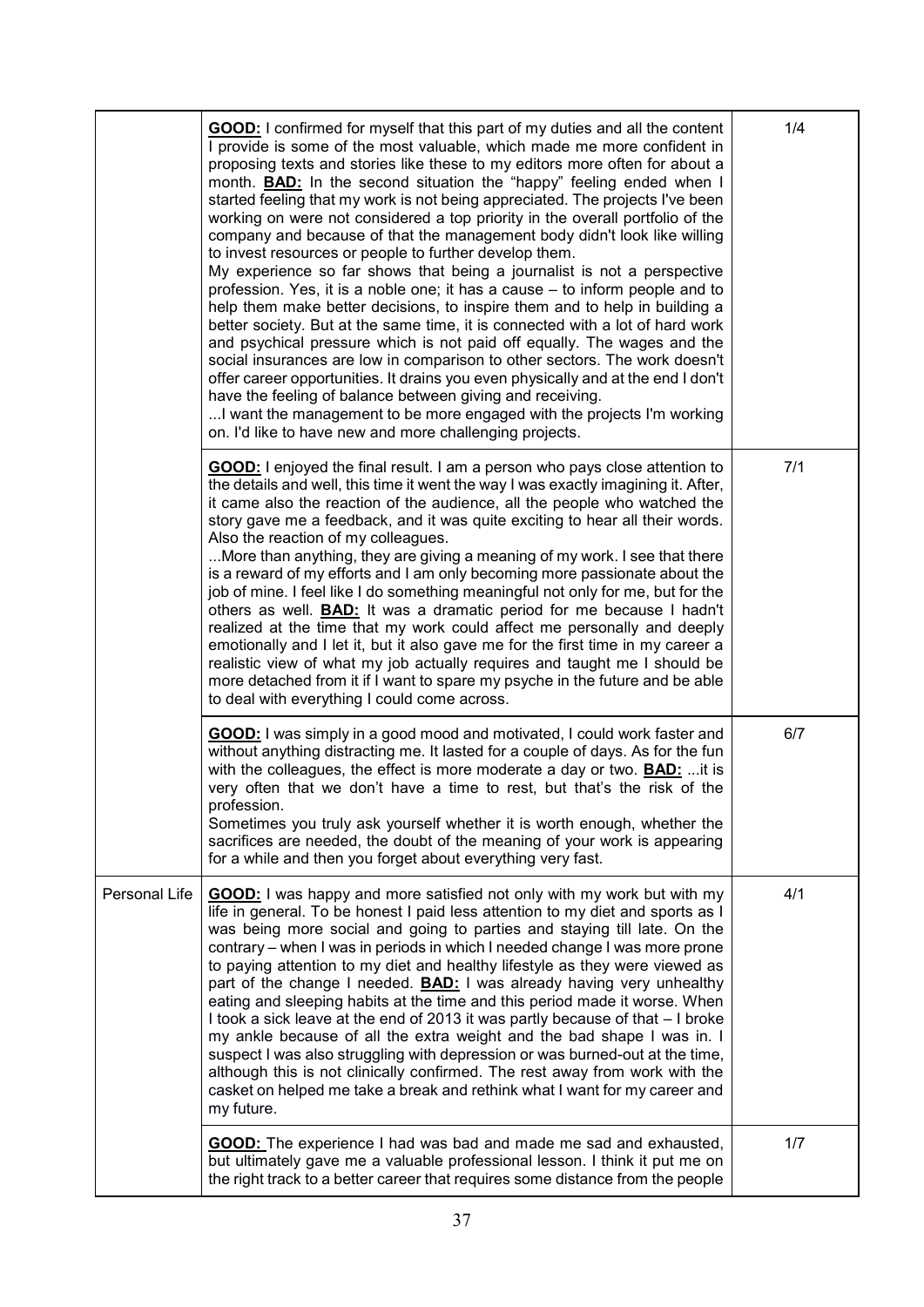| and drama you write about, and also made me take healthier priorities in my<br>personal life. <b>BAD:</b> I am constantly having sleepless periods. I barely have<br>a time to sleep. It is very difficult to stay focused when so. It also reflects on<br>your creativity and efficiency.<br>sometimes I am really angry about that. I admit that due to some external<br>difficulties and challenges I can't give my best, the story is not shown on its<br>best, the details are missed, and I am annoyed about the final result. |     |
|--------------------------------------------------------------------------------------------------------------------------------------------------------------------------------------------------------------------------------------------------------------------------------------------------------------------------------------------------------------------------------------------------------------------------------------------------------------------------------------------------------------------------------------|-----|
| <b>GOOD:</b> I don't think that your work has something to do with your personal<br>life. For me is more like an escape. I do what I do and that's all. I don't want<br>my job to affect anyhow my family or friends. <b>BAD:</b> I had difficulties going to<br>sleep and I started eating more, even unhealthy food although I'm a fan to<br>the healthy way of living. In general – it affected me in a bad way physically<br>and mentally.                                                                                       | 7/4 |
| <b>BAD:</b> The resulting decline in my motivation and my sense of hopelessness<br>or at least disappointment coupled with anger affected my appetite, for<br>instance, because I feel hungry all the time and I also yearn for something<br>sweet to boost my mood (and I usually try to keep a relatively healthy diet).                                                                                                                                                                                                           | 2   |
| <b>BAD:</b> It affected me a bit – for example, you don't feel like going out after<br>interviewing someone with hard-to-swallow story for two hours. Work has<br>affected and is still affecting my sleep on a regular basis because of the<br>chaotic work schedule – it's very hard to self-impose work discipline and<br>when you're not living the 9-17, Monday-Friday life.                                                                                                                                                    | 5   |

#### **TABLE 4.3** Factors Identified as Satisfying and Dissatisfying

### 4.5 Conclusion

The findings from this research clearly show that the representatives of Generation Y employed in the media industry in Bulgaria have three definite factors controlling their feelings of job satisfaction, namely **Recognition, Achievement** and **Growth**. In order for Gen-Yers to feel motivated and engaged in their employment, their work should be recognized and acknowledged: according to the interviews' transcripts, "...a lot of times you can feel unappreciated and insignificant. It meant to me that I'm recognized as a professional by other professionals and that, even if I don't see the immediate results of my work, it has its impact on the society." Moreover, when recognized for their work, employees feel their job has meaning, which leads to further motivation on the job - "I see that there is a reward of my efforts and I am only becoming more passionate about the job of mine. I feel like I do something meaningful not only for me but for the others as well." Based on the research data, the Achievement and Growth factors also control the feelings of job satisfaction among Gen-Yers. When rewarded for their work, representatives of this generation feel that their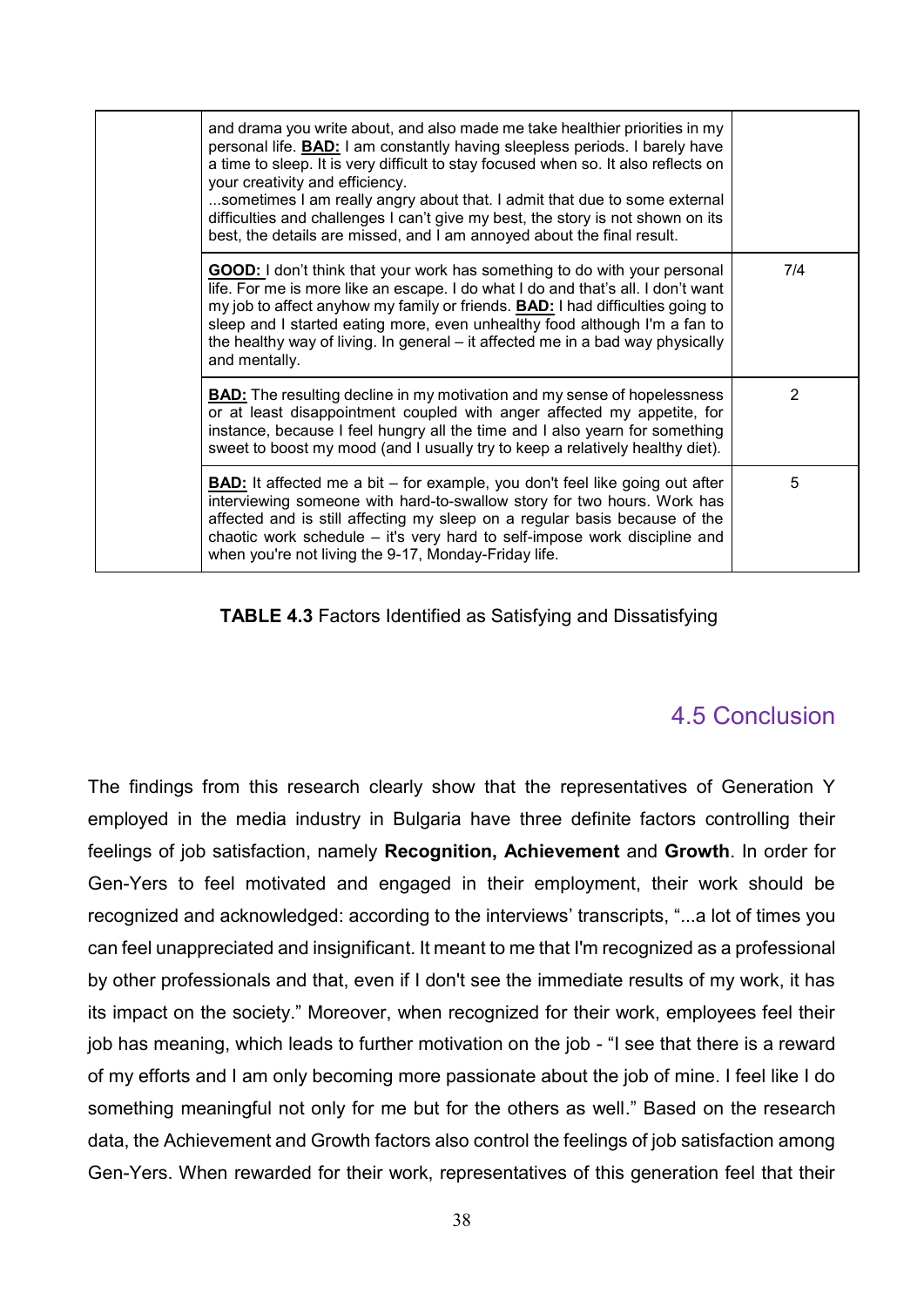efforts "had some kind of an added value, not a simple part of a particular business sector what the media are after all." New duties and responsibilities bring a sense of learning and growing to Gen-Yers; thus, in order for them to feel satisfied about their job, opportunities for growth should be managerial policy. Managers who directly supervise Gen-Yers employed in the media industry in Bulgaria should reward their employees on a more regular basis if they want to engage and retain them. Once appreciated, recognized, and trusted with new duties and responsibilities, Gen-Yers will most surely exceed in their job performance because they have all the qualities to do so under effective management. The managerial approaches this research suggests based on the interview data are a) **Managers should recognize** Gen-Yers' work performance and efforts on a regular basis via awards, positive feedback (both verbal and written), and official recognition in front of colleagues/clients; and b) **Managers should provide** Gen-Yers with opportunities for growth with new duties and responsibilities inside the company.

Nevertheless, managers should be very cautious of the factors that do not bring job satisfaction, but rather job dissatisfaction. The factors outlined by this research as dissatisfiers are **Relationship with Supervisor, Advancement, Company Policy & Administration**, and **Status**. The relationship with the supervisor appears to be quite crucial when it comes to work motivation. It can have a huge impact on the job performance of the employee that may affect the employee's positive feelings about the job. In order to have a stable and productive relationship with Gen-Yers, managers should be attentive towards them both verbally and nonverbally, but especially when giving their feedback regarding Gen-Yers' work performance. Furthermore, if there is no job advancement, the representatives of Generation Y employed in the media industry in Bulgaria appear to feel stuck in their work, which leads to a lack of motivation and feelings of job dissatisfaction. Based on the research data, those feelings mainly arise due to a lack of challenge from the job - "I'm involved in projects I've been doing over and over again. I'm not able to even surprise myself. I feel that I've given enough, and I need a refresh. I need a change." Managers should provide Gen-Yers with opportunities for career advancement; according to the interview data, doing so will help them not only avoid dissatisfaction with the job, but rather bring them a feeling of satisfaction since it is connected with the GOOD experience factor of Growth. Furthermore, another dissatisfier for this generation is Company Policy & Administration. Participants share that "...there is a general tendency of not being satisfied with the company and its policy towards people." "This happened because of the company's policy connected with low wages and insurance; as a result, the people just started looking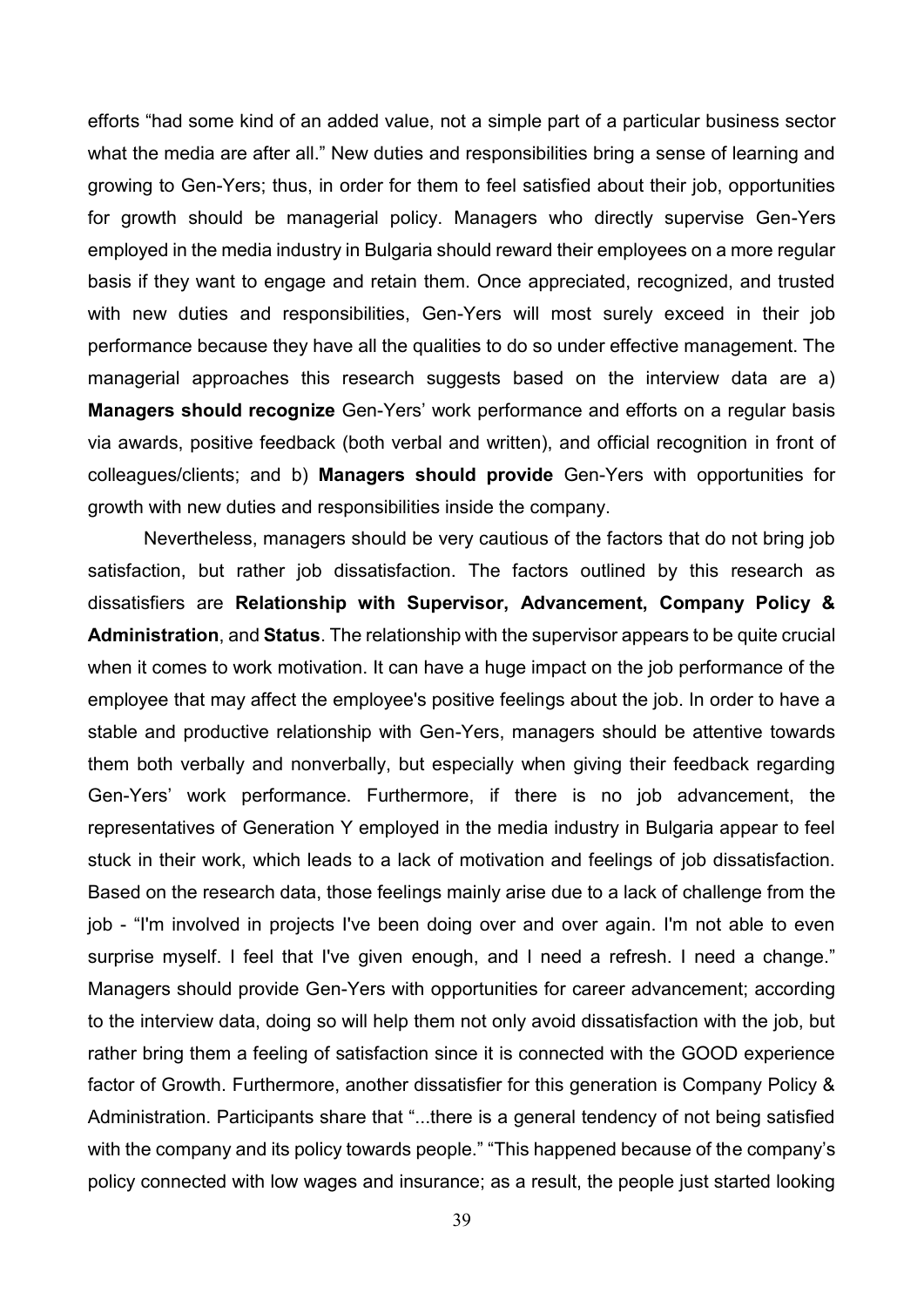for better financial opportunities, even jobs outside media." What this means is that managers should keep up with the policies of the company and integrate changes, when necessary. The last factor identified as dissatisfying by the participants is the status of the job, namely the status of being a journalist in Bulgaria - "I felt bad because we never met; he didn't know me, but as a journalist, I was already labeled. I felt like I had to justify myself for other people's behavior and like I have yet to prove that I am not superficial journalist.... But the whole situation speaks for the media sector as a whole and the way this vocation is perceived." Particularly in Bulgaria, media managers should most definitely work together for the better perception of the journalistic vocation if they want to attract more talent and retain Gen-Yers in this sphere.

There is also a third group of factors that emerged from this research project. The participants identified the **Relationship with Peers**, **Work Itself** and **Personal Life** factors as both Satisfying and Dissatisfying. As mentioned earlier in this study, Herzberg did not entertain the notion of factors existing on a linear scale (Wesley, 2012, p. 71). Nevertheless, the interview data supports the idea that there are factors which cannot be categorized in only the GOOD or BAD sequence of factors. Hence, managers should be very attentive of what is going on in their teams, and precisely of the relationships among the co-workers. Good, friendly relationships can be a very strong motivator for employees to stay at a company because they bring positive atmosphere to the workplace, and they may lead to stable friendships and to excellent work results. On the contrary, when the atmosphere in the office is not productive because of tension between co-workers, it surely influences the feelings of job dissatisfaction. The Work Itself factor is also "a double-edged sword". On the one hand, representatives of Generation Y want to work for a cause, for their work to be multilayered in its meaning and importance. For them it is quite motivating when the work they do has an impact on society and leads to greater changes in their specific field of work or even outside of it. On the other hand, workers in media share that this factor can be also very dissatisfying since it may show them how small their general impact is at a very high personal emotional cost. Managers should be aware of these feelings and control the amount and difficulty of work they assign to the employees. The final factor mentioned by participants in this study is Personal Life, which was initially categorized in the group of dissatisfiers by Herzberg. According to the data, media work can have both good and bad impacts on employees' personal lives. The workload of each employee ought to be monitored by the managers; more importantly, when managers notice it reflects on the eating and sleeping habits of their employees, it should be talked through and changed.

40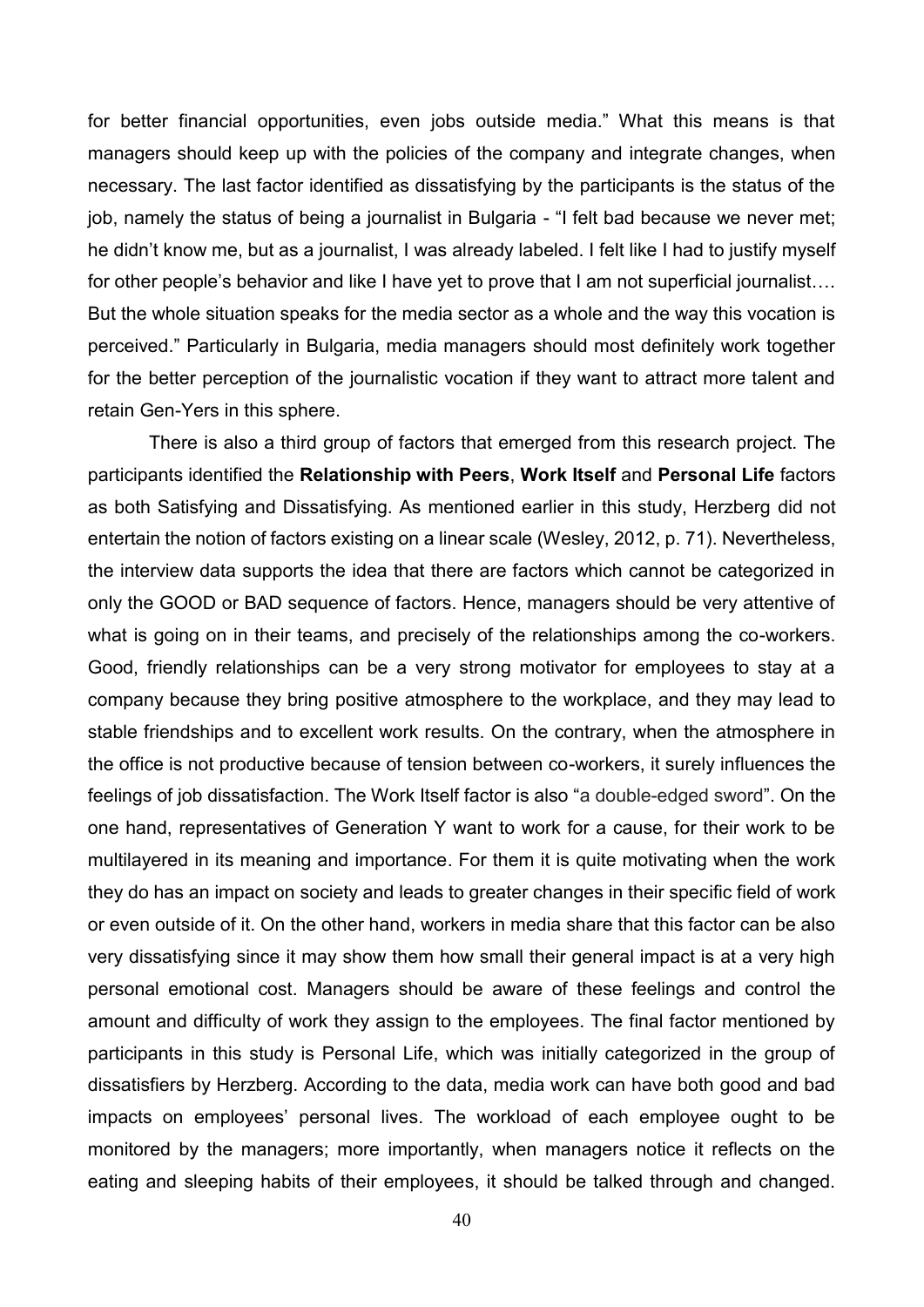Overall, the managers' role is very important when discussing the factors controlling job satisfaction/dissatisfaction among the Generation Y employees. It is the managers' job to notice and regulate the changes in their employees' behaviors. Regular "one-on-one" meetings are highly recommended in order to avoid dissatisfaction at the workplace.

Further research to observe the relationship between the satisfiers and dissatisfiers among other generations of workforce employed in the media industry in Bulgaria – namely, Baby Boomers, Gen-X, and Gen-Z – are important in order to gather complete data, based on which successful managerial practices can be developed. Moreover, qualitative research may also assist in examining the relationship between the above-mentioned factors among the different generations of employees who work in the Bulgarian media industry.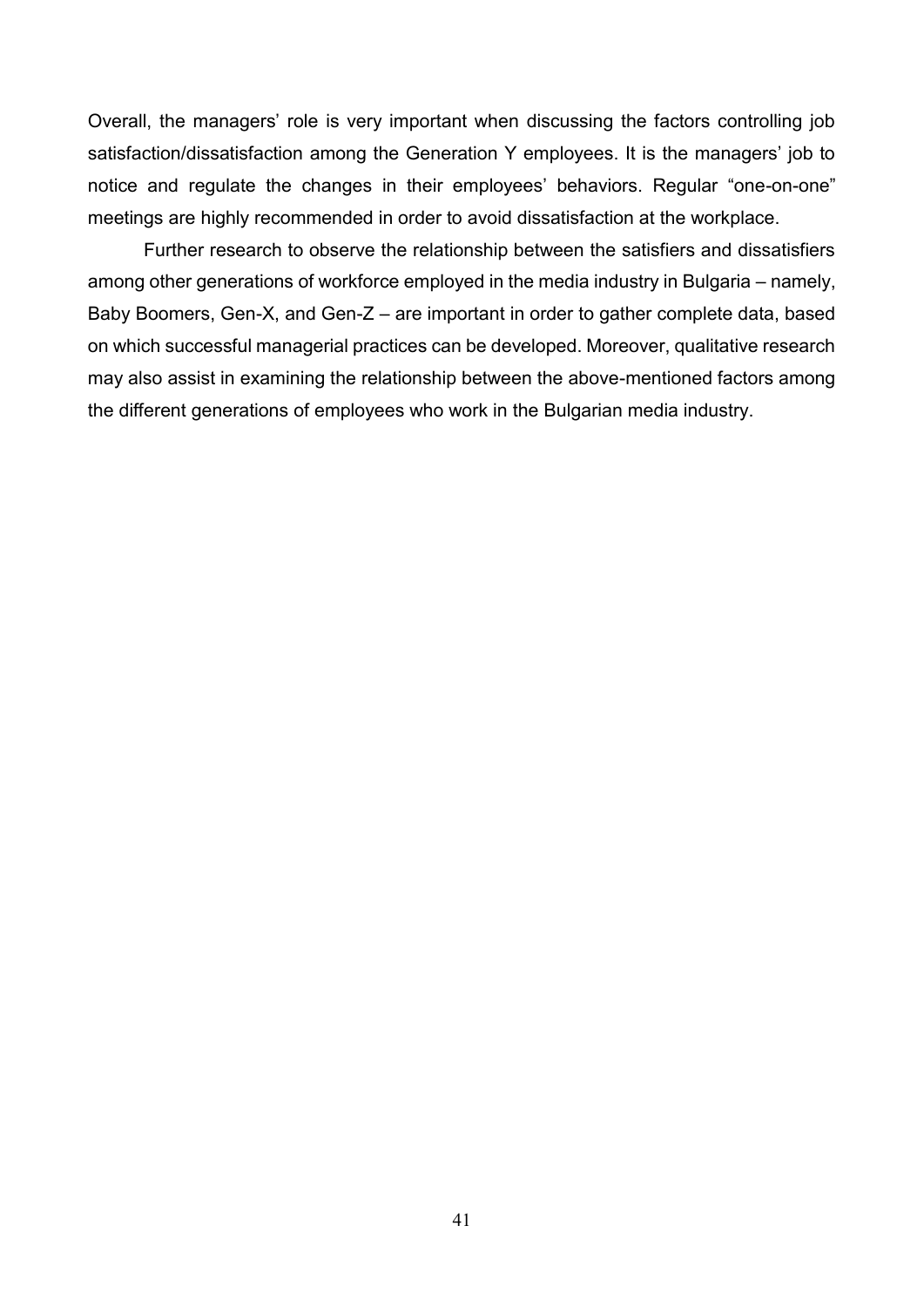# 5 CONCLUDING CHAPTER

#### 5.1 Implications

The three main objectives of this study were to a) investigate the factors controlling job satisfaction/dissatisfaction among the emerging generation of employees born between the early 1980s to the early 2000s; b) address the gap in the literature directly researching Gen-Y workers employed in the media industry in Bulgaria, and c) test Herzberg's findings in a different environment almost 60 years after the theory was first developed. First, this study succeeded at assessing the factors controlling job satisfaction/dissatisfaction among Gen-Yers using a qualitative research design. Not only were the factors for each group – satisfaction/dissatisfaction – outlined by the participants in this research project, but there has also emerged a third group of factors categorized as equally satisfying and dissatisfying. Second, the gap in the literature was addressed by the choice of sample, which was comprised of participants currently employed in the media industry in Bulgaria, born between the early 1980s and the early 2000s. Herzberg's Theory had previously been applied among various populations such as industry sales people, postal workers, principals and teachers, hospitality workers, and others but not to determine the motivators of Gen-Yers employed in the media in Bulgaria. This study used Herzberg's exact interview questions as an attempt to resemble the original study and thus investigate the motivators among the aforementioned research sample. Third, a test of Herzberg's Motivation-Hygiene Theory (Herzberg et al., 1959) with a different sample, at a different time and in a different environment produced results similar to the initial study. The key distinguishing feature between this study's findings and Herzberg's is found in a third group of factors categorized by the participants as both satisfying and dissatisfying. Overall, this research project has successfully validated the results of the Two-Factor Theory of Motivation, which appears to remain applicable and may aid in the creation of thriving managerial practices. It has been the ambition of the entire document to inform and aid leaders and educators in developing new curricula for workforce training that incorporate factors of individual worker motivation. Motivated employees are a key resource to each organization, regardless of its field of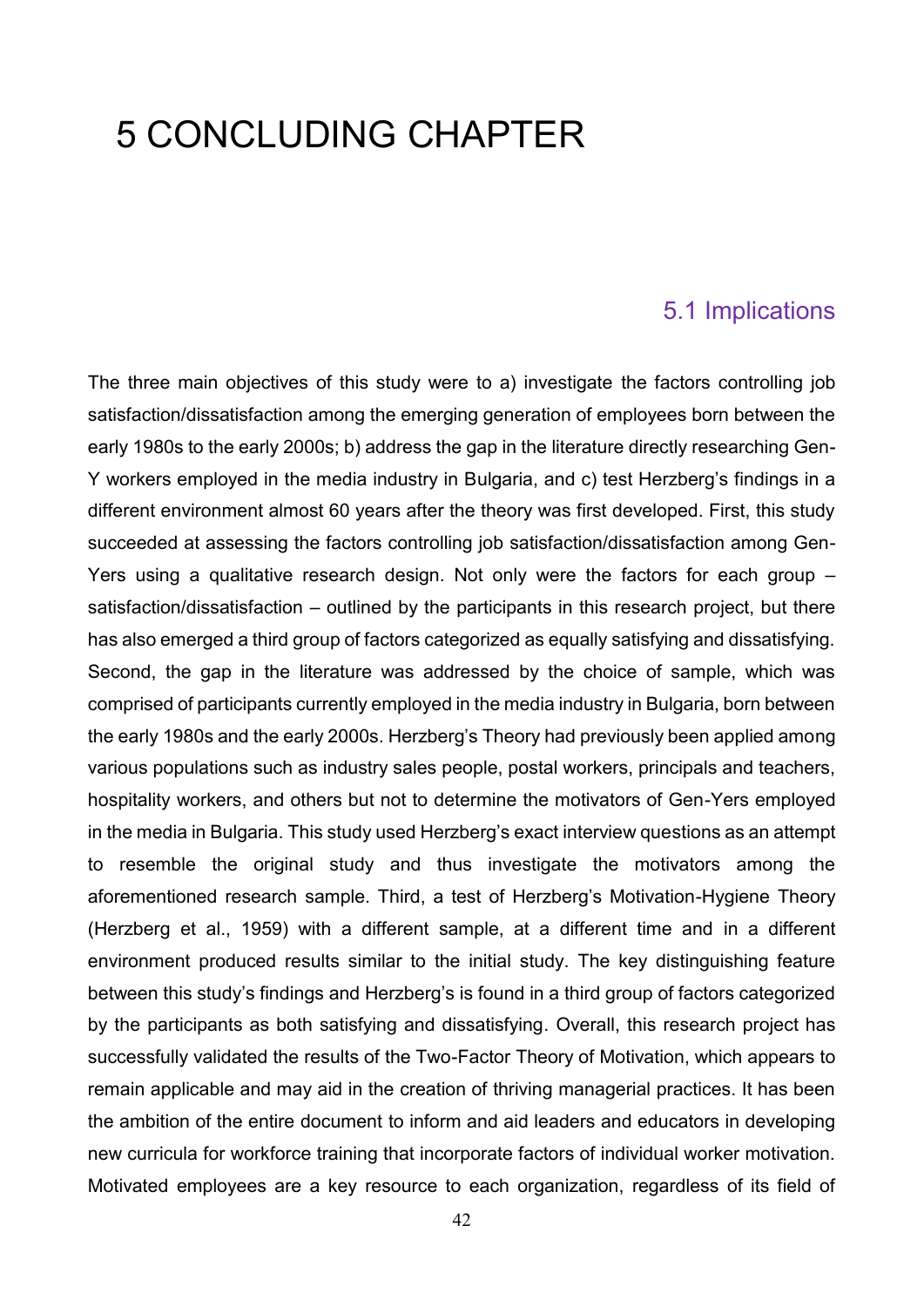operations, and hence organizations should provide environments that strengthen and stimulate worker motivation.

#### 5.2 Caveats

This study has three main weaknesses with potential areas of improvement: sample size, sample composition, and data type. Firstly, the sample size of seven total participants was notably small. A study with more respondents would generate more detailed responses, which would then provide the researcher with additional information regarding the topic of examination and, thus, reduce bias. Furthermore, as noted earlier in this study, the selection of purposive sampling has had limited generalizability or transferability due to the small number of participants. This may lead to error in the selection and application. Secondly, the sample composition was limited to representatives of Generation Y only – that is, people born between the early 1980s and the early 2000s. Not only did the respondents have to be born within this timeframe, but they also had to be currently employed in media organizations based in Bulgaria. This group of interviewees did not include unemployed people or people born in different time periods than the aforementioned. Thus, the perspective of the data is limited to their specific viewpoints and potential biases. Lastly, the study employed only a qualitative research design in the form of a standardized open-ended interview consisting of the identical interview questions used by Herzberg (Herzberg et al., 1959). The legitimacy of the data could be further bolstered by an expanded qualitative analysis or by additional quantitative styles of research. However, for this study, the aim of adopting a qualitative approach was for Generation Y's voice to be heard. Overall, due to realistic limitations of resources (especially time), these choices were reasonable and reasoned. Weaknesses could be remedied within a subsequent dissertation project or possibly within different types of future research.

#### 5.3 Future Research

Future research should be challenged to replicate this study's sample among different groups of respondents. The aim of this particular study was mainly to investigate the representatives of Generation Y employed in the media industry in Bulgaria. As a reminder to the reader, Herzberg's study investigated only engineers and accountants, which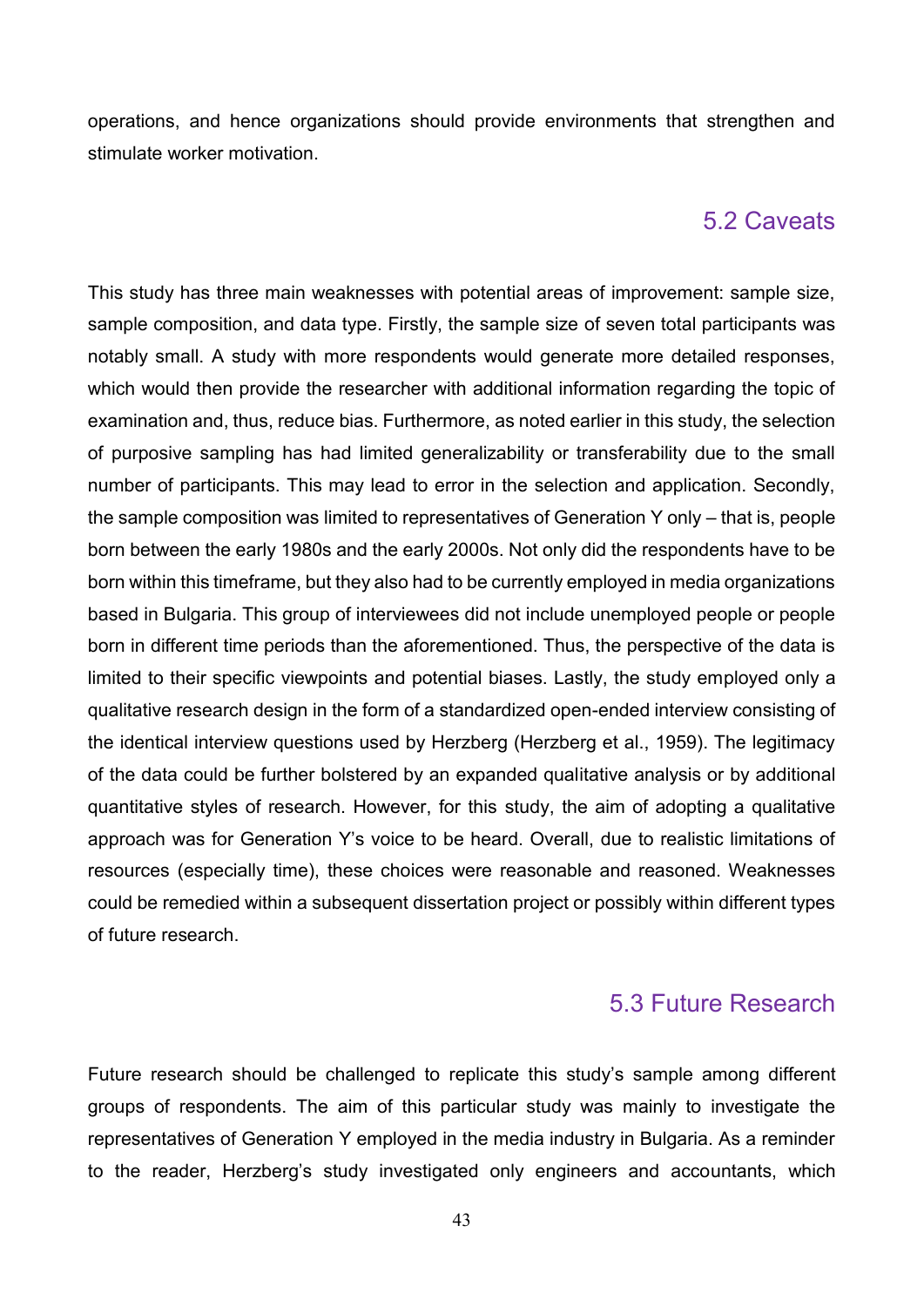represent only a small sample of the occupations that might have been studied. It is necessary to replicate the findings with different workers in different job situations; these could include representatives from different educational levels and socioeconomic statuses. Furthermore, a more extensive research design is necessary in order to adequately test the Herzberg's Theory. The findings from this study demonstrate that the Two-Factor theory is still useful and can serve as an organizing framework for research on motivating employees. The aim is to aid managers and human resource professionals in determining what kind of managerial practices could be implemented in order to retain the Generation Y employees and to enhance their sense of job satisfaction. Through exploration of other samples, organizations may better understand what causes job satisfaction/dissatisfaction among their employees and employ such practices as will further engage and retain their workers.

### 5.4 Final Thoughts

In summation, this research project attempts to aid managers and HR professionals in the successful development of prosperous managerial practices that enhance and bolster the feelings of job satisfaction among the Generation Y workers employed in the media industry in Bulgaria. Although organizations often use pay raises and benefits as the main instruments of motivation, it seems they are less important for some age groups, namely Gen-Yers, according to previous research on the same topic and to the findings from this particular study. For instance, the salary factor was not mentioned even once among the researched participants. Thus, a better understanding of the motivational factors of Gen-Yers workers is beneficial for organizations in all spheres so that work environments, which implement other practices for motivation rather than just more money and social benefits, may be incorporated. In conclusion, if managers and Human Resource professionals recognize Gen-Yers for their work and efforts via awards and verbal appreciation and provide them with opportunities to learn and advance, the representatives of this generation will most likely respond positively and will be satisfied at the workplace. This satisfaction will lead to better individual results, which will in turn produce larger collective social benefits, as well as private and social organizational success.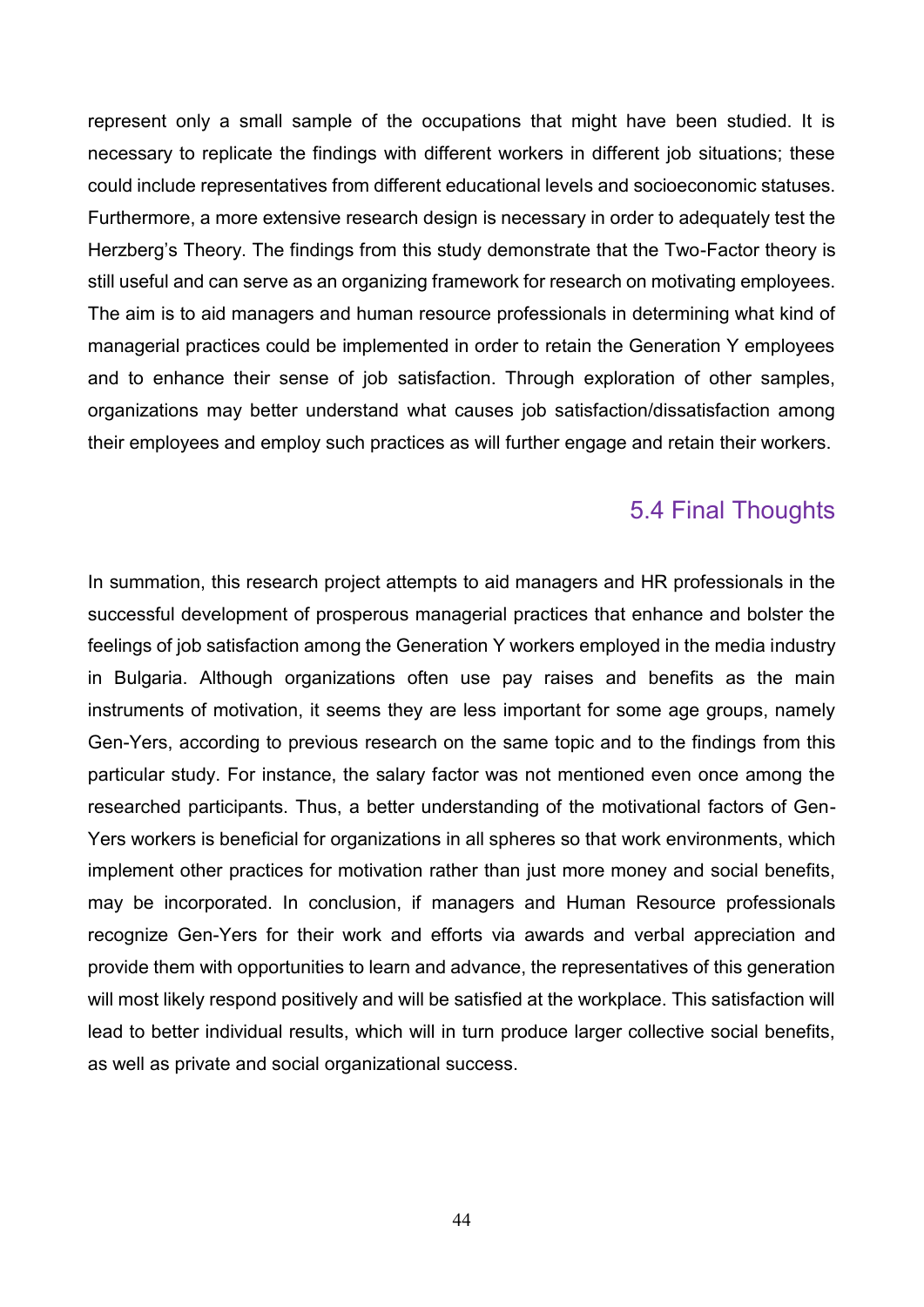# <span id="page-48-0"></span>**REFERENCES**

Barnes, G. (2009). *Guess who's coming to work: Generation Y. are you ready for them?* Public Library Quarterly, 28(1), 58-63.

Bassett-Jones, N., & Lloyd, G. C. (2005). *Does Herzberg's motivation theory have staying power?* Journal of Management Development, 24(10), 929-943.

Biernacki, P. & Waldorf, D. (1981). *Snowball sampling: Problems and techniques of chain referral sampling*. Sociological Methods and Research, Volume 10, Number 2, 141- 163. Retrieved from:<http://smr.sagepub.com/content/10/2/141.short>

Bissola, R., & Imperatori, B. (2010). *Generation Y at work: The role of e-HRM in building positive work attitudes. CEUR Workshop Proceedings*, 570, 378-399.

Bulgarian Helsinki Committee (2010). *Annual report*. Retrieved from <http://www.bghelsinki.org/en/rights/freedom-speech/>

Burke, R. J. (1966). *Are Herzberg's motivators and hygienes unidimensional?* Journal of Applied Psychology, 50(4), 317-321.

Business Dictionary (n.d.). *Extrinsic motivation*. Retrieved fro[m](http://www.businessdictionary.com/) <http://www.businessdictionary.com/>

Business Dictionary (n.d.). *Intrinsic motivation*. Retrieved fro[m](http://www.businessdictionary.com/) <http://www.businessdictionary.com/>

Byrne, M. (2006). *The implications of Herzberg's "motivation-hygiene" theory for management in the irish health sector*. Health Care Manager, 25(1), 4-131.

Cambridge Dictionary (n.d.). *Extrovert*. Retrieved from <https://dictionary.cambridge.org/dictionary/english/extrovert>

Cambridge Dictionary (n.d.). *Introvert*. Retrieved from <http://dictionary.cambridge.org/dictionary/english/introvert>

Cennamo, L., & Gardner, D. (2008). *Generational differences in work values, outcomes and person-organization values fit*. Journal of Managerial Psychology, 23(8), 891- 906.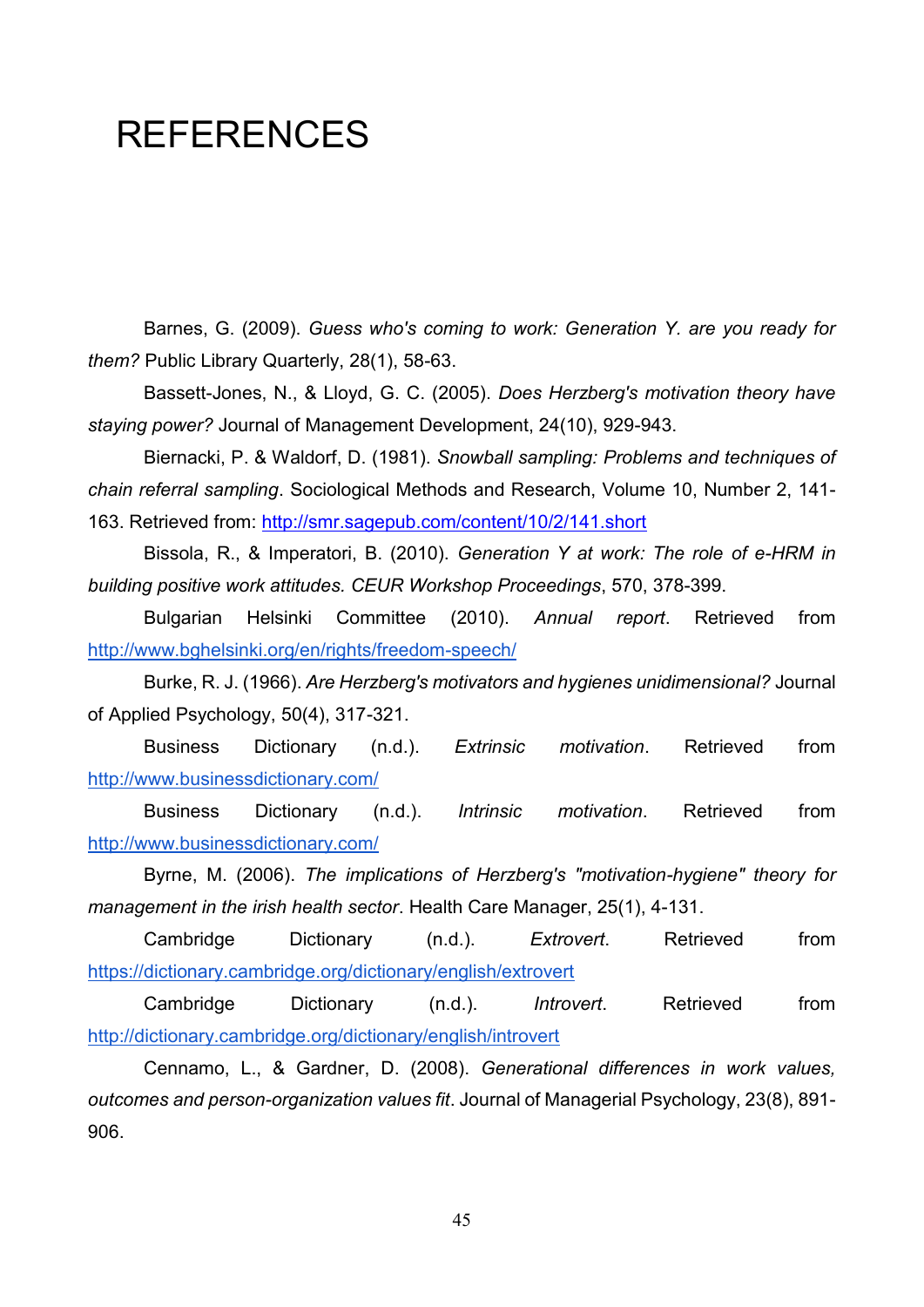Cogin, J. (2012). *Are generational differences in work values fact or fiction? Multicountry evidence and implications*. International Journal of Human Resource Management, 23(11), 2268-2294.

Creswell, J.W. (2007). *Qualitative inquiry and research design: Choosing among five approaches* (2nd ed.). Thousand Oaks, CA: Sage, 57-60.

Creswell, J. W. (2014). *Research design: Qualitative, quantitative, and mixed method approaches*. Thousand Oaks, CA: Sage Publications, 191-195.

Creswell, J. W. (2017). *Research design: Qualitative, quantitative, and mixed method approaches*. Thousand Oaks, CA: Sage Publications, 67.

Deal, J. J., Altman, D. G., & Rogelberg, S. G. (2010). *Millennials at work: What we know and what we need to do (if anything)*. Journal of Business and Psychology, 25(2), 191- 199.

Deci, E. L., Ryan, R. M., Gagné, M., Leone, D. R., Usunov, J., & Kornazheva, B. P. (2001). *Need satisfaction, motivation, and well-being in the work organizations of a former eastern bloc country: A cross-cultural study of self-determination*. Personality and Social Psychology Bulletin, 27(8), 930-942.

Ewen, R. B. (1964). *Some determinants of job satisfaction: A study of the generality of Herzberg's theory*. Journal of Applied Psychology, 48(3), 161-163.

Flanagan, J. C. (1954, July). *The Critical Incident Technique*. Psychological Bulletin. Vol. 51, No 4, p.1. Retrieved from [https://www.apa.org/pubs/databases/psycinfo/cit](https://www.apa.org/pubs/databases/psycinfo/cit-article.pdf)[article.pdf](https://www.apa.org/pubs/databases/psycinfo/cit-article.pdf)

Furnham, A., Eracleous, A., & Chamorro-Premuzic, T. (2009). *Personality, motivation and job satisfaction: Hertzberg meets the big five*. Journal of Managerial Psychology, 24(8), 765-779.

Graham, M. W., & Messner, P. E. (1998). *Principals and job satisfaction*. International Journal of Educational Management, 12(5), 196-202.

Guarte, J.M. & Barrios, E.B. (2006). *Estimation under purposive sampling. Communications in Statistics – Simulation and Computation*. Volume 35, Issue 2, 277-284. Retrieved from: <http://www.tandfonline.com/doi/abs/10.1080/03610910600591610>

Guha, A. B. (2010). *Motivators and hygiene factors of generation X and generation Y-the test of two-factor theory*. Vilakshan: The XIMB Journal of Management, 7(2), 121-132.

Hershatter, A., & Epstein, M. (2010). *Millennials and the world of work: An organization and management perspective*. Journal of Business and Psychology, 25(2), 211-223.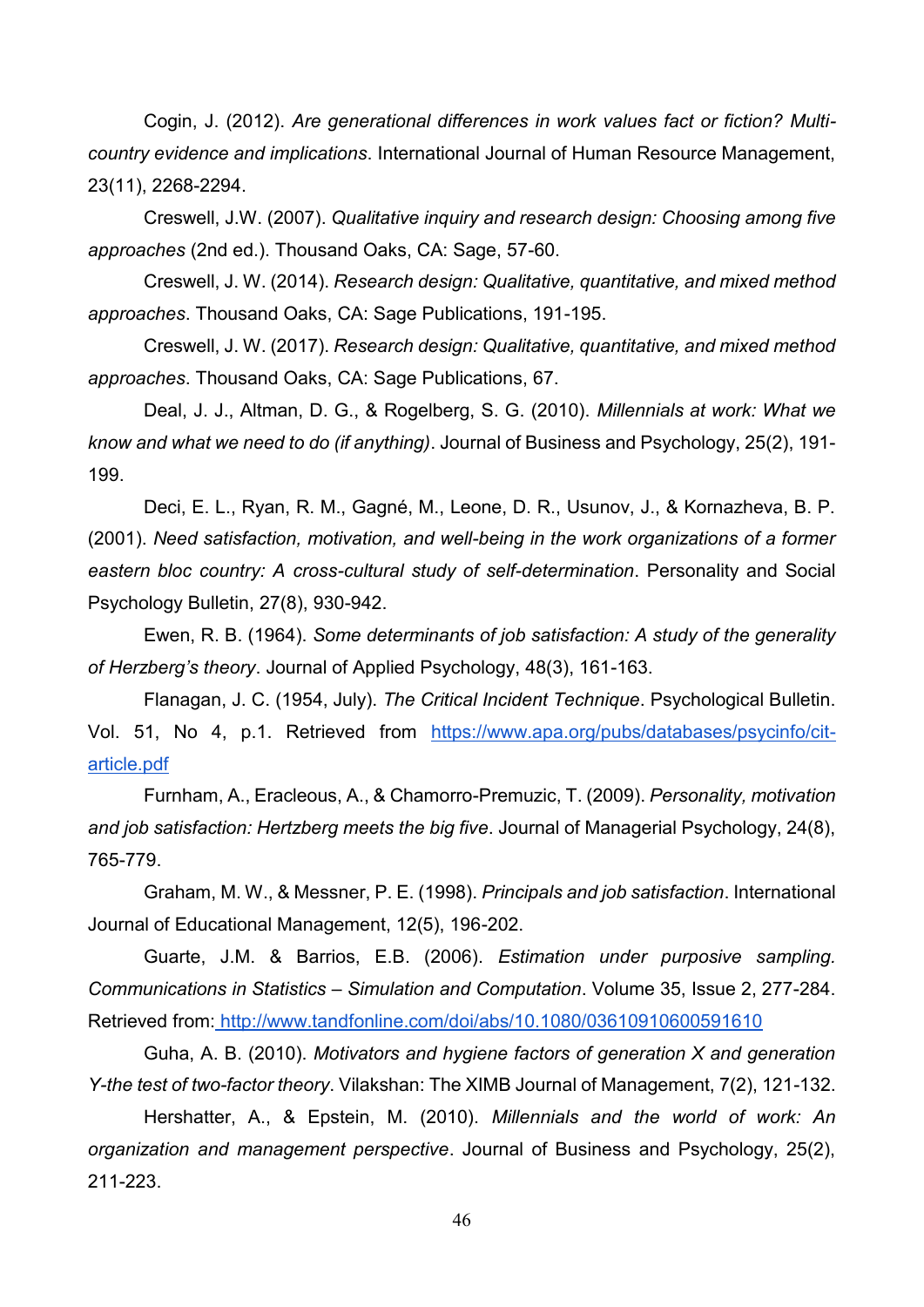Herzberg, F. (1968). *One More Time: How Do You Motivate Employees?* Harvard Business **Review,** 81. Retrieved **from:** [https://www.thealexandergroup.com/static/uploads/photos/2012-](https://www.thealexandergroup.com/static/uploads/photos/2012-04/HBR_One_More_Time.pdf) [04/HBR\\_One\\_More\\_Time.pdf](https://www.thealexandergroup.com/static/uploads/photos/2012-04/HBR_One_More_Time.pdf)

Herzberg, F., Mausner, B., & Snyderman, B. B. (1959). *The motivation to work*. Transaction publishers, 26-61.

Kalleberg, A. L. (2009). *Precarious work, insecure workers: Employment relations in transition*. American Sociological Review, 74(1), 1-22.

Kowske, B. J., Rasch, R., & Wiley, J. (2010). *Millennials' (lack of) attitude problem: An empirical examination of generational effects on work attitudes. Journal of Business and Psychology*, 25(2), 265-279.

Locke, E. A., & Whiting, R. J. (1974). *Sources of satisfaction and dissatisfaction among solid waste management employees*. Journal of Applied Psychology, 59(2), 145- 156.

Lundberg, C., Gudmundson, A., & Andersson, T. D. (2009). *Herzberg's two-factor theory of work motivation tested empirically on seasonal workers in hospitality and tourism*. Tourism Management, 30(6), 890-899.

Main, D. (2017, September 8). *Who are the Millennials? Live Science*. Retrieved fro[m](http://www.livescience.com/38061-millennials-generation-y.html) <http://www.livescience.com/38061-millennials-generation-y.html>

Martin, C. A. (2005). *From high maintenance to high productivity: What managers need to know about generation Y. Industrial and Commercial Training*, 37(1), 39-44.

Myers, K. K., & Sadaghiani, K. (2010). *Millennials in the workplace: A communication perspective on millennials' organizational relationships and performance*. Journal of Business and Psychology, 25(2), 225-238.

NetMBA (2002-2010). Herzberg's Motivation-Hygiene Theory (Two-Factor Theory). Internet Center for Management and Business Administration. Retrieved fro[m](http://www.netmba.com/mgmt/ob/motivation/herzberg/) <http://www.netmba.com/mgmt/ob/motivation/herzberg/>

Queiri, A. R., Dwaikat, N. K., & Yusoff, W. W. (2014, May 14-15). *Motivational Methods for Millennials: Balancing between Workplace Reality and Millennials' Expectations*. p.50. Retrieved from<http://icehm.org/upload/4662ED0514020.pdf>

Rhodes, S. R. (1983). *Age-related differences in work attitudes and behavior: A review and conceptual analysis. Psychological Bulletin*, 93(2), 328-367.

Rossman, G., & Rallis, S., (2012). *Learning in the Field. An Introduction to Qualitative Research*. University of Massachusetts Amherst. SAGE Publications. Third Edition. p. 186.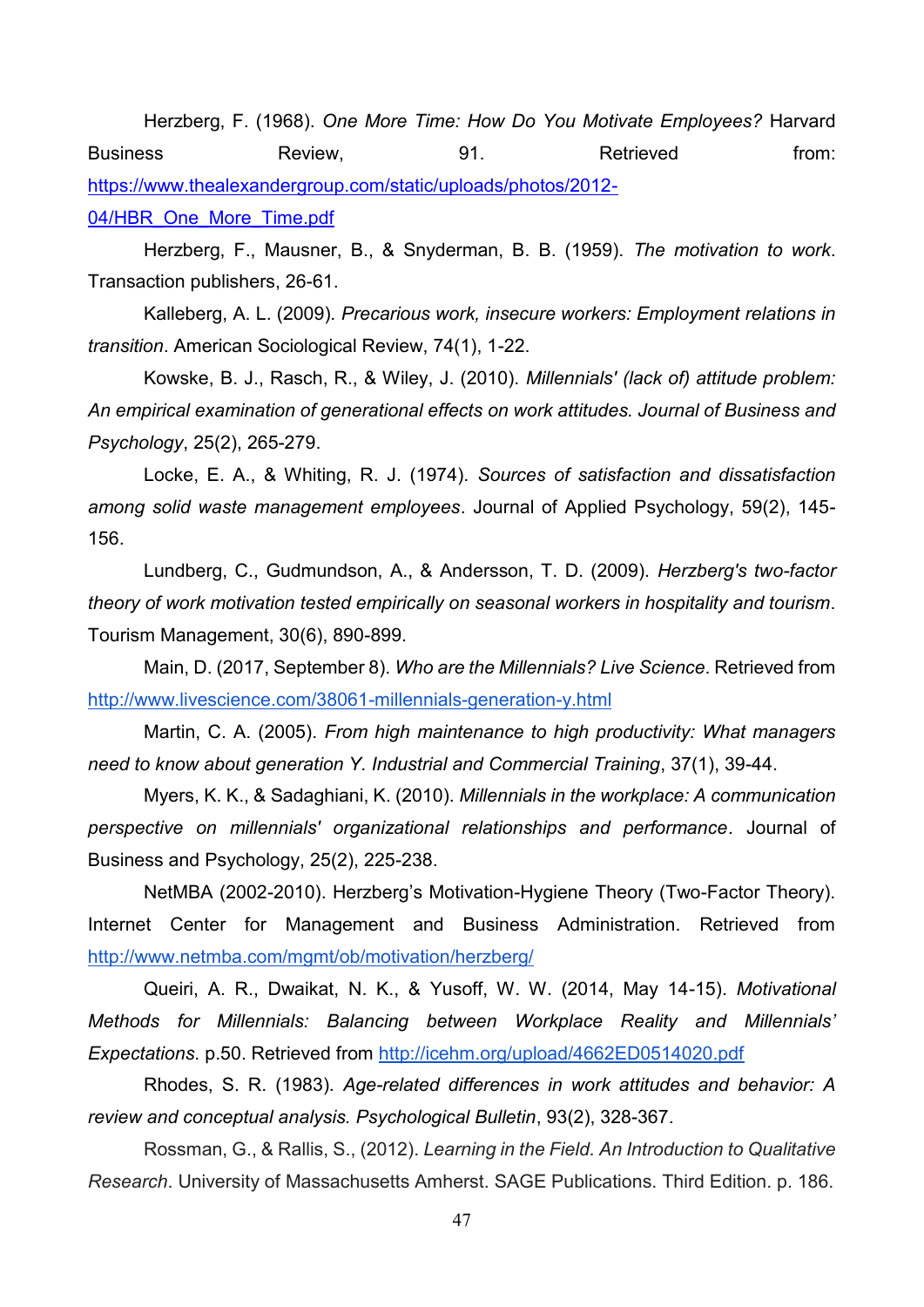Sachau, D. A. (2007). *Resurrecting the motivation-hygiene theory: Herzberg and the positive psychology movement*. Human Resource Development Review, 6(4), 377-393.

Shah, Z. (2015). *Organizational behaviour topic: To what extent is money a motivator?* Retrieved from<http://www.slideshare.net/zilshah72/ob-final-zil>

Shaw, S., & Fairhurst, D. (2008). *Engaging a new generation of graduates*. Education and Training, 50(5), 366-378.

Turner, D.W. (2010). *Qualitative interview design: A practical guide for novice investigators*. The Qualitative Report. Volume 15, 754-760. Retrieved from: <https://nsuworks.nova.edu/tqr/vol15/iss3/19/>

Wesley, K. (2012). *A Motivated Workforce: A Mixed Methods Study of Worker Motivation at a Nebraska Manufacturing Company*. Educational Administration: Theses, Dissertations, and Student Research. 1-71.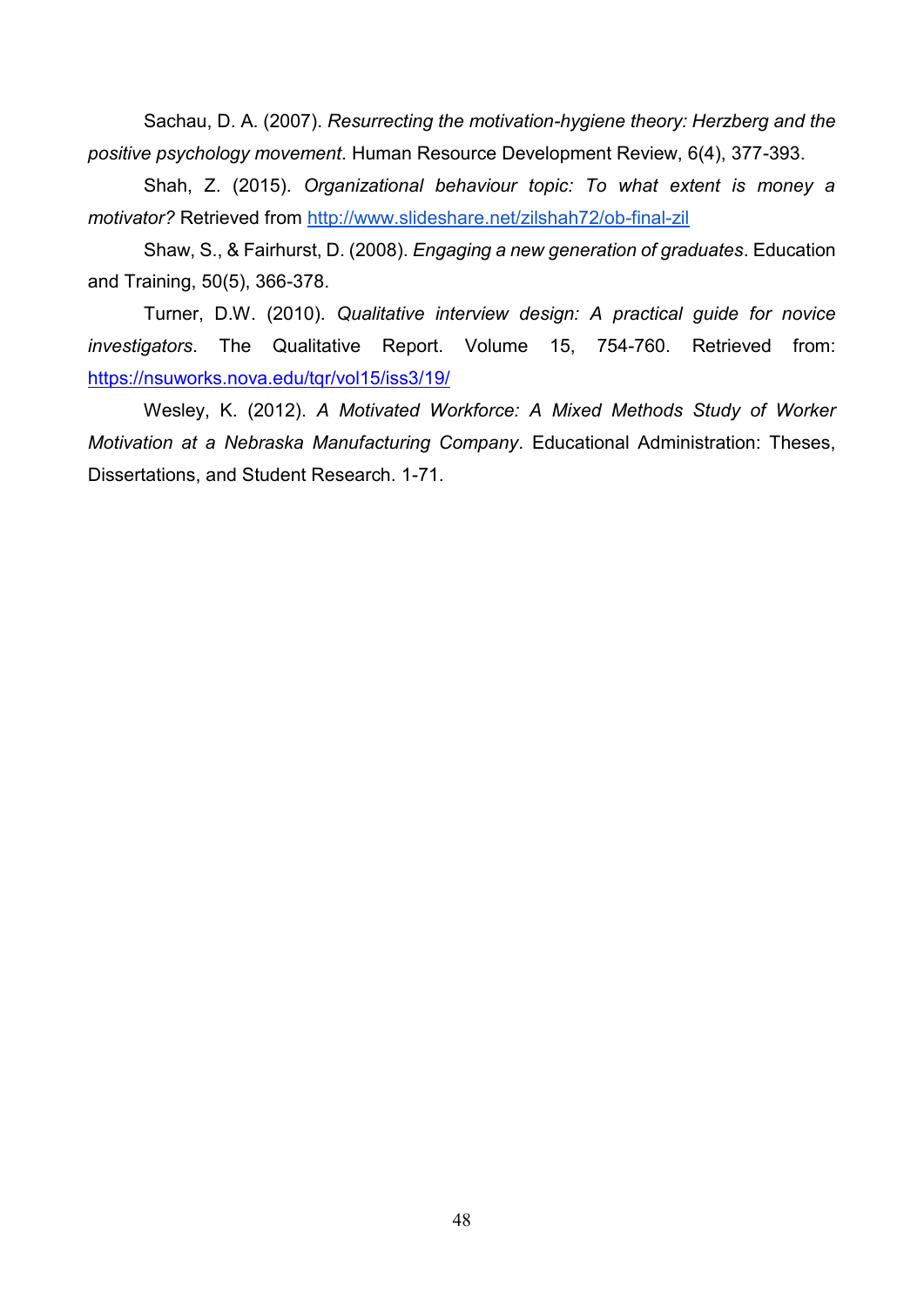# Appendix

Appendix 1: Modified Research Tool Svetlana Zorova Research Instrument Interview Guide/Questions

**What**: Skype Qualitative, Open-ended Interview questions, Standard Format **Where**: Media organizations in Bulgaria **When**: November & December 2017 **With Whom**: Purposive Sample: Angelina Genova, Radina Koleva, Darina Cherkezova, Svetoslav Todorov, snowball sampling to continue

**Focus**: Investigating the factors controlling for the job satisfaction/dissatisfaction at the workplace, namely in the Media industry in Bulgaria

My specific qualitative interviewing tool consists of the identical interview questions used by Herzberg (Herzberg et al., 1959), centering on the core interview question, "Think of a time when you felt exceptionally good or exceptionally bad about your job, either your present job or any other job you have had. Tell me what happened". From his root question, Herzberg developed fourteen additional probing questions to elicit associations with exceptionally GOOD or BAD feelings at work.

 $\mathcal{L}_\mathcal{L}$  , and the contribution of the contribution of the contribution of the contribution of the contribution of the contribution of the contribution of the contribution of the contribution of the contribution of

Begin with introduction of participant (name, title, etc.)

Think of a time when you felt exceptionally GOOD/BAD about your job, either your present job or any other job you have had in the media industry. Tell me what happened.

1. How long ago did this happen?

2. How long did the feeling last? Can you describe specifically what made the change in feelings begin? When did it end?